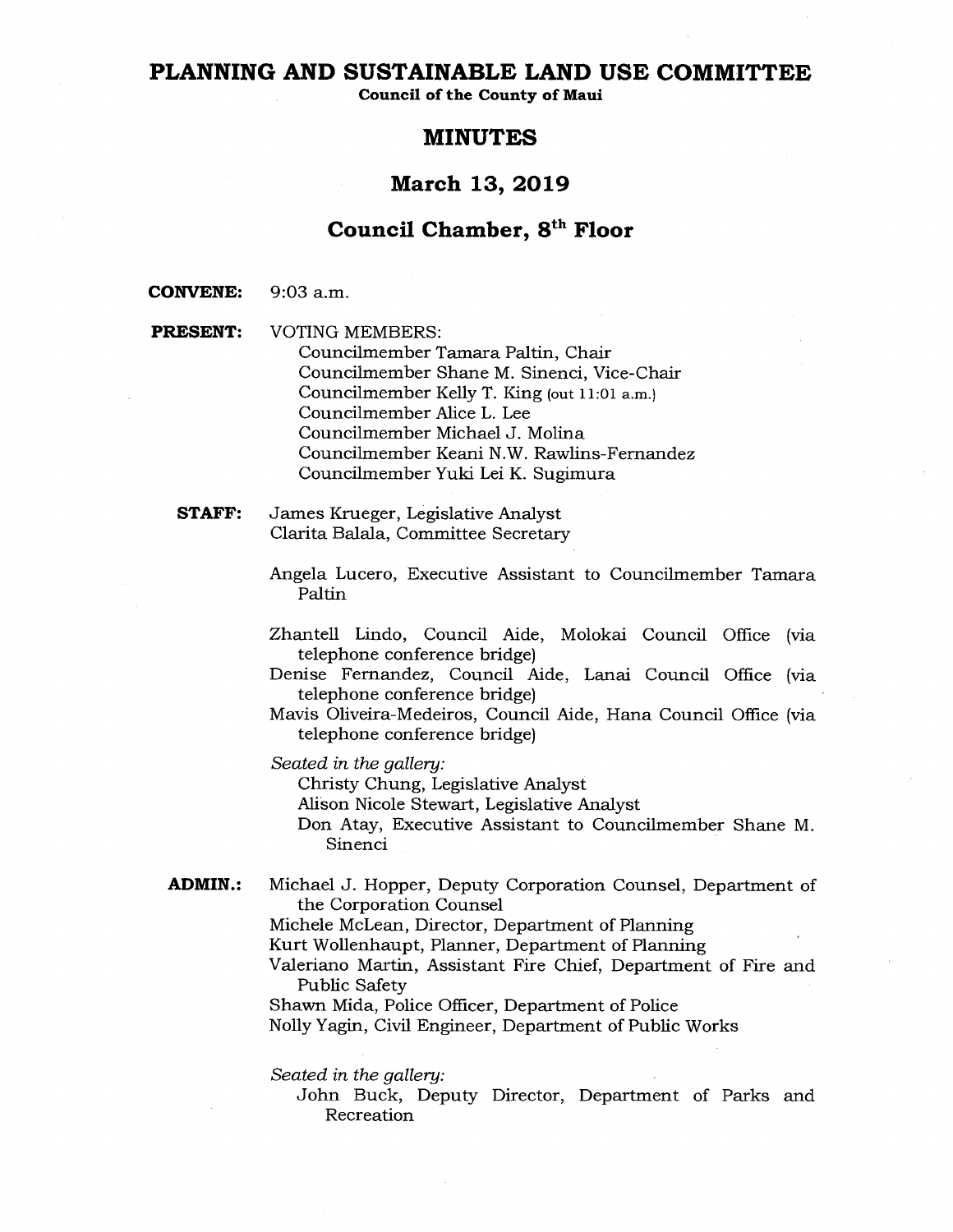### **PLANNING AND SUSTAINABLE LAND USE COMMITTEE MINUTES Council of the County of Maui**

#### **March 13, 2019**

|                | Shayne<br>Agawa,<br>Deputy<br>Director,<br>Department<br>of                            |
|----------------|----------------------------------------------------------------------------------------|
|                | <b>Environmental Management</b>                                                        |
|                | Clyde "Buddy" Almeida, Housing Administrator, Department                               |
|                | of Housing and Human Concerns                                                          |
|                | Richelle Thomson, Deputy Corporation Counsel, Department<br>of the Corporation Counsel |
|                | Alexander de Roode, Planner, Department of Water Supply                                |
|                |                                                                                        |
| <b>OTHERS:</b> | Michael Takehara                                                                       |
|                | Barry Helle                                                                            |
|                | Justine Volk, Treasurer, Waikapu Community Association                                 |
|                | Kimokeo Kapahulehua                                                                    |
|                | Travis Polido, President, Waikapu Community Association                                |
|                | Dick Mayer                                                                             |
|                | Albert Perez, Executive Director, Maui Tomorrow                                        |
|                | Stan Franco                                                                            |
|                | Zandra Amaral Crouse                                                                   |
|                | (12) additional attendees                                                              |
|                | Michael Atherton, Waikapu Properties, LLC                                              |
|                | Albert Boyce, Waikapu Properties, LLC                                                  |
|                | Michael Summers, President, Planning Consultants Hawaii, LLC                           |
|                | Paul Mancini, Esq., Mancini Welch & Geiger                                             |
|                | Hokuao Pellegrino, Cultural Specialist                                                 |
|                | Netai Basu, Traffic Engineer, Fehr & Peers                                             |
|                | Bill Mitchell, Hawaii Land Design                                                      |
|                | Reid Kawabata, Community Outreach and Involvement                                      |
|                | Stacy Otomo, Civil Engineer, Otomo Engineering                                         |
|                | Zoltan Milaskey, Mana Water, LLC                                                       |
|                | Steve Parabicoli, Mana Water, LLC                                                      |
|                | Robert Hobdy, Environmental Consultant                                                 |

Daniel Lum, Water Resource Associates

**PRESS:** Akaku: *Maui Community Television, Inc.* 

CHAIR PALTIN: ... *(gavel)...* Good morning, everyone. The time is 9:03, March 13th, Wednesday. The Planning and Sustainable Land Use Committee will come to order. I'd like to at this time ask everyone if they can silence their cell phones and noisemaking devices. My name is Tamara Paltin, I'm the Chair of the Planning and Sustainable Land Use Committee. And I'd like to introduce my Vice-Chair. And I'd like to introduce my Vice-Chair,

VICE-CHAIR SINENCI: Aloha.

CHAIR PALTIN: We have Committee Member Mike Molina.

Councilmember Shane Sinenci. Aloha.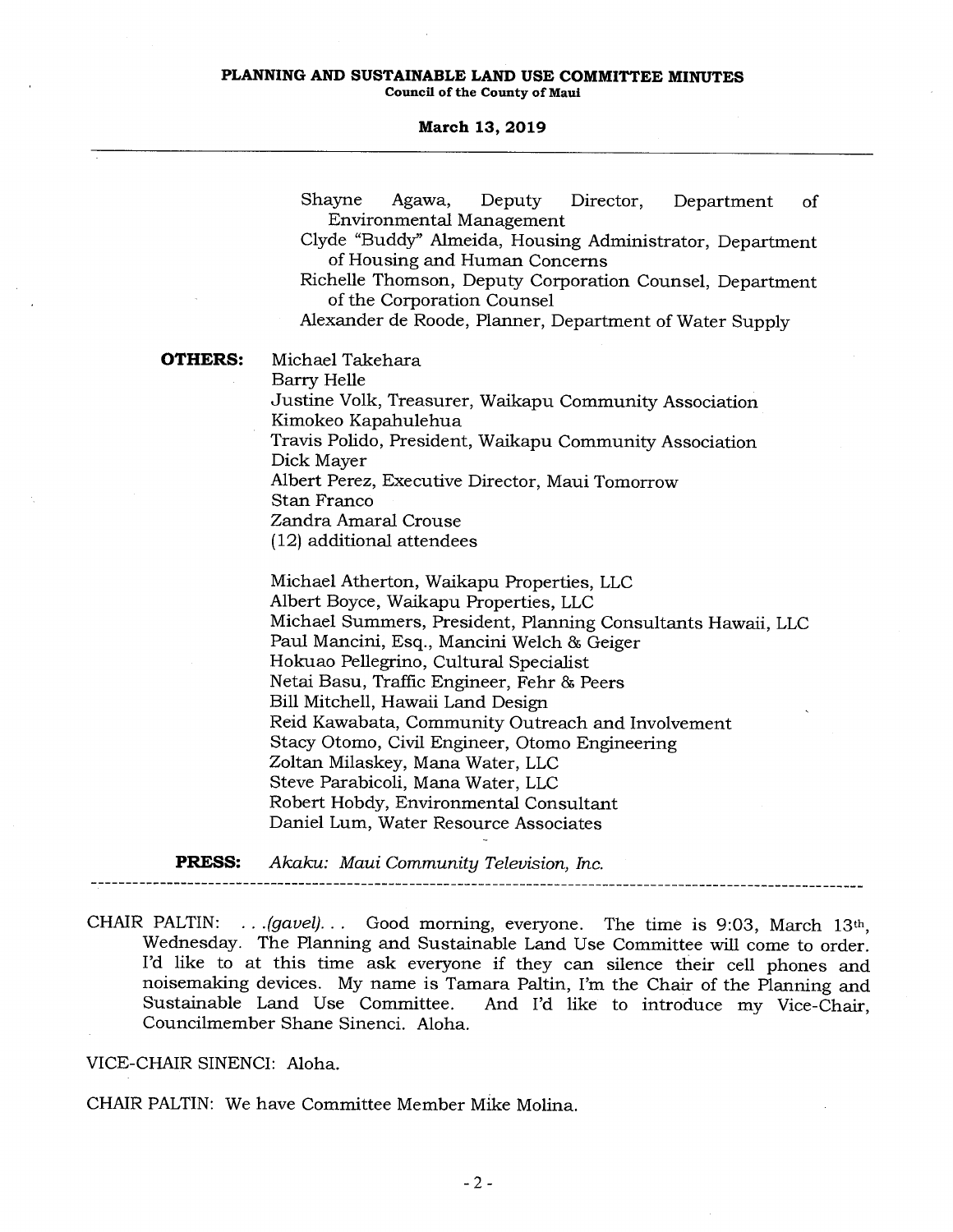COUNCILMEMBER MOLINA: Good morning, Madam Chair.

CHAIR PALTIN: Good morning. Committee Member Alice Lee.

COUNCILMEMBER LEE: Good morning, Chair.

CHAIR PALTIN: Good morning. Council Vice-Chair Keani Rawlins-Fernandez.

COUNCILMEMBER RAWLINS-FERNANDEZ: Aloha kakahiaka, Chair.

CHAIR PALTIN: Aloha kakahiaka. And we have Council Chair Kelly King.

COUNCILMEMBER KING: Aloha, good morning.

CHAIR PALTIN: Aloha, good morning. And Committee Member Yuki Lei Sugimura.

COUNCILMEMBER SUGIMURA: Good morning, Chair.

CHAIR PALTIN: Good morning. Today, we have with us Corporation, Deputy Corporation Counsel Michael Hopper.

MR. HOPPER: Good morning.

CHAIR PALTIN: Department of Planning Director Michele McLean.

MS. MCLEAN: Aloha. Good morning, Chair.

CHAIR PALTIN: Good morning. We also have with us Planner Kurt Wollenhaupt.

- MR. WOLLENHAUPT: Good morning, Chair.
- CHAIR PALTIN: From the Department of Environmental Management, we have Deputy Director Shayne Agawa; from the Department of Housing and Human Concerns, we have Housing Administrator Buddy Almeida; and from the Department of Parks and Recreation, we have Deputy Director John Buck and Robert Halvorson, Chief of Planning and Development Division; from the Department of Public Works, we have Nolly Yagin; Department of Water Supply, we have two Planners, Robert De Robles and Alexander de Roode; and from the Department of Fire and Public Safety, we have Val Martin; and from the Department of Police, Miguel Munoz and John Kalama. Other resources today, we have Michael Atherton of Waikapu Properties, LLC.

MR. ATHERTON: Good morning, Chair.

CHAIR PALTIN: Good morning. Albert Boyce of Waikapu Properties; Michael J. Summers of Planning Consultants Hawaii; Bill Mitchell of Hawaii Land Design; Paul Mancini of Mancini Welch & Geiger; Reid Kawabata; Stacy Otomo of Otomo Engineering; Netai Basu, Fehr & Peers: Zoltan Milaskey, Mana Water, LLC; Steve Parabicoli, Mana Water,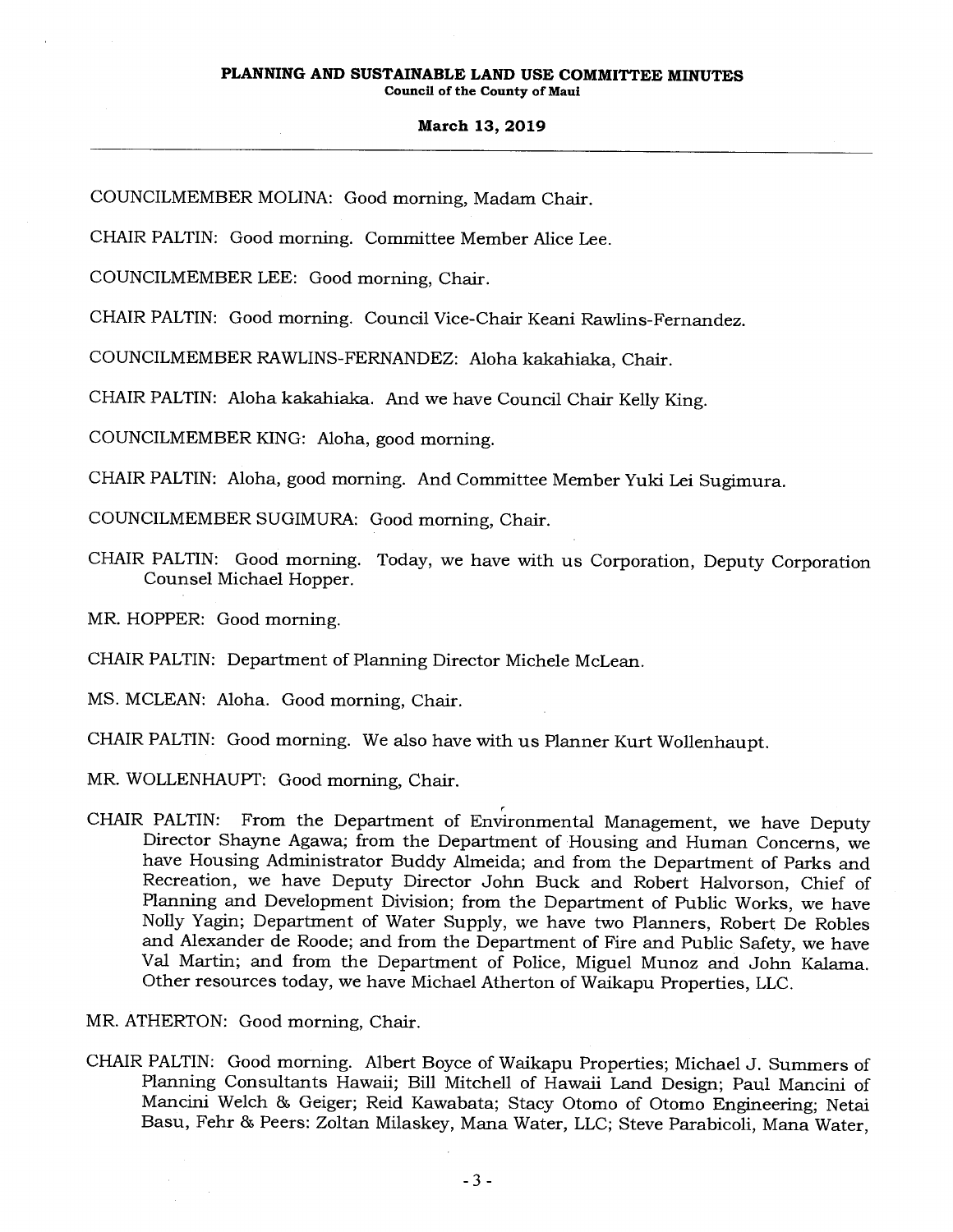#### **PLANNING AND SUSTAINABLE LAND USE COMMITTEE MINUTES Council of the County of Maui**

#### **March 13, 2019**

LLC; Lisa Rotunno-Hazuka, Archaeological Services Hawaii; Hokuao Pellegrino, Hana Pono; Robert Hobdy; and Daniel Lum, Water Resource Associates. And for Committee Staff today, we have Ms. Clarita Balala, our Secretary; James Krueger, our Legislative Analyst; and Angela Lucero. On District Staff, we have Zhantell Lindo at the Molokai Office; Denise Fernandez at the Lanai Office; and Mavis Oliveira-Medeiros from the Hana Office. So, at this time, I'd like to begin public testimony. For individuals testifying in the Chamber, please sign up at the desk just outside the Chamber door. If testifying from one of the remote testimony sites, please sign up with the District Office Staff. Pursuant to the Rules of the Council, each testifier will be allowed to testify for up to three minutes per item. When testifying, please state your name and the name of any organization you may be representing. If you are a paid lobbyist, please inform the Committee. We have established a connection to the Council District Offices. Molokai Office, do you have anyone wishing to testify at this time?

## *. . .BEGIN PUBLIC TESTIMONY.. .*

- MS. UNDO: Aloha, Chair. This is Zhan at the Molokai District Office, there is no one here to testify.
- CHAIR PALTIN: Thank you. Hana Office, is there anyone wishing to testify at this time?
- MS. OLIVEIRA-MEDEIROS: Aloha, Chair. This is Mavis from the Hana Office and there's no one here waiting to testify.
- CHAIR PALTIN: Thank you. Lanai Office, do you have anyone wishing to testify at this time?
- MS. FERNANDEZ: Good morning, Chair. This is Denise Fernandez at the Lanai Office and there is no one waiting to testify.
- CHAIR PALTIN: Thank you. So, I'll open it up to testimony in the Chambers. The first testifier signed up on our agenda item PSLU-30 is Michael Takehara to be followed by Barry Helle.
- MR. TAKEHARA: Good morning. My name is Mike Takehara and I come from Stable Camp in Wailuku, and I'm the original descendent that my family came here in the 1860s, started to work in Wailuku Sugar via Waikapu. And I come here in support of this wonderful, I call it the rebirth of plantation. And for one, I love the giving part. Plantation people where I come from, my cool Stable Camp, we're very giving. And Mr. Atherton has shown good aloha by giving back about a thousand acres of agriculture. And for me too, the identity of the area, for me I'm Stable Camp, Wailuku. And Waikapu, they keep the same name, the Waikapu Town so that's very respectful for me. And number three is me, I grew up with plantation cane fields, and now the future generation will be able to go down to the ag fields and not have maybe cane but diversification by maybe kalo, banana, coconut. And for me it's a crossing over. I have never been to the mainland and all my life I live plantation and I'll take you guys back from where I come from. And I grew up in Stable Camp, Wailuku and as a little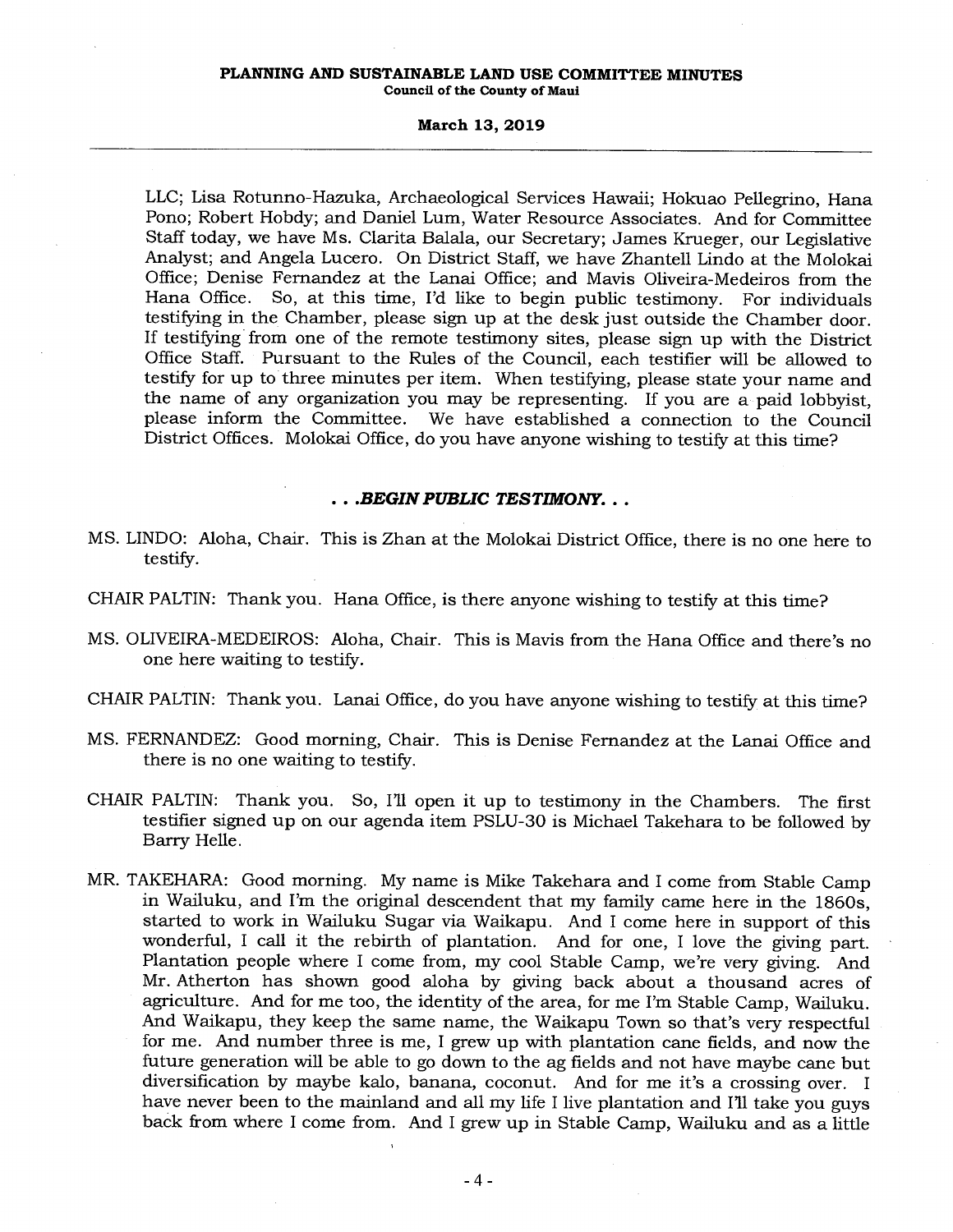## **PLANNING AND SUSTAINABLE LAND USE COMMITTEE MINUTES**

**Council of the County of Maui** 

## **March 13, 2019**

boy I would go with my bicycle and my friends and we would go to Waikapu and our journey starts like this. We come from Stable Camp, we go up Mokuhau and then from Mokuhau we cross by Mr. Carvalho's pig pen and then we would walk in through the hau fields up in Mokuhau. We would carry our bicycles across the Iao Stream and over there there's a place called Kamani Forest and if you don't know Kamani Forest, you really not from that area. This is an area where all the plantation kids would play and gather nuts and eat the seeds, and there's a little spring over there. And then from there we walk up mauka and there's a swinging bridge over there that no longer is there, that's the only swinging bridge on Iao Valley, and there's a little family, his name was Mr. Eckhart and we have to be very careful when we pass that swinging bridge because he has a lot of dogs. Then from there we walk up and we go up. And I just want to say in closing that if we don't perpetuate this kind of life, you know, people like me will die. And for me it's an honor to come here and like I said, I'm the only one from my family that would speak. And there's nobody would. That's how we instill in plantation, do not speak, but I thought this project is the circle of life...and I sorry, I gotta cut 'em short. But yeah, my name is Mike and I'm come from plantation and wish you guys all support this. And this is the wave of change from the old way where it started 1860s to now the present. And this is --

CHAIR PALTIN: Thank you.

- MR. TAKEHARA: --the new way of plantation. Thank you. God bless you guys.
- CHAIR PALTIN: Thank you.
- MR. TAKEHARA: That was fast.
- CHAIR PALTIN: Members, any questions for the testifier? Seeing none, thank you for coming down.
- MR. TAKEHARA: Mahalo.
- CHAIR PALTIN: Next up we have Barry Helle talking on PSLU-30 to be followed by Justine Volk.
- MR. HELLE: Good morning. My name is Barry Helle. I'm a resident of Waikapu and I just wanted to come today and support this project as a resident of Waikapu. I've lived on Maui for over 50 years and 42 of it in Waikapu proper. The last 28 years I've been a resident on Wilikona Place. When this project was first proposed, I think like a lot of people I was skeptical, but I followed it in the news and I've discovered Mr. Atherton's website, the Waikapu.com which is just a treasure trove of information on this project, from the EIS and all the documents, the conceptual plans and such. And over the years I've studied it, I've followed the progress through to where he's got to today. And I gotta admit that I went from initially somebody who was skeptical to someone who's very supportive. We all know we need housing on this island for our local residents, affordable housing on the island for our local residents, and this is...it'd be easy for me to stand here today and just say I support it for that reason alone. But it...even more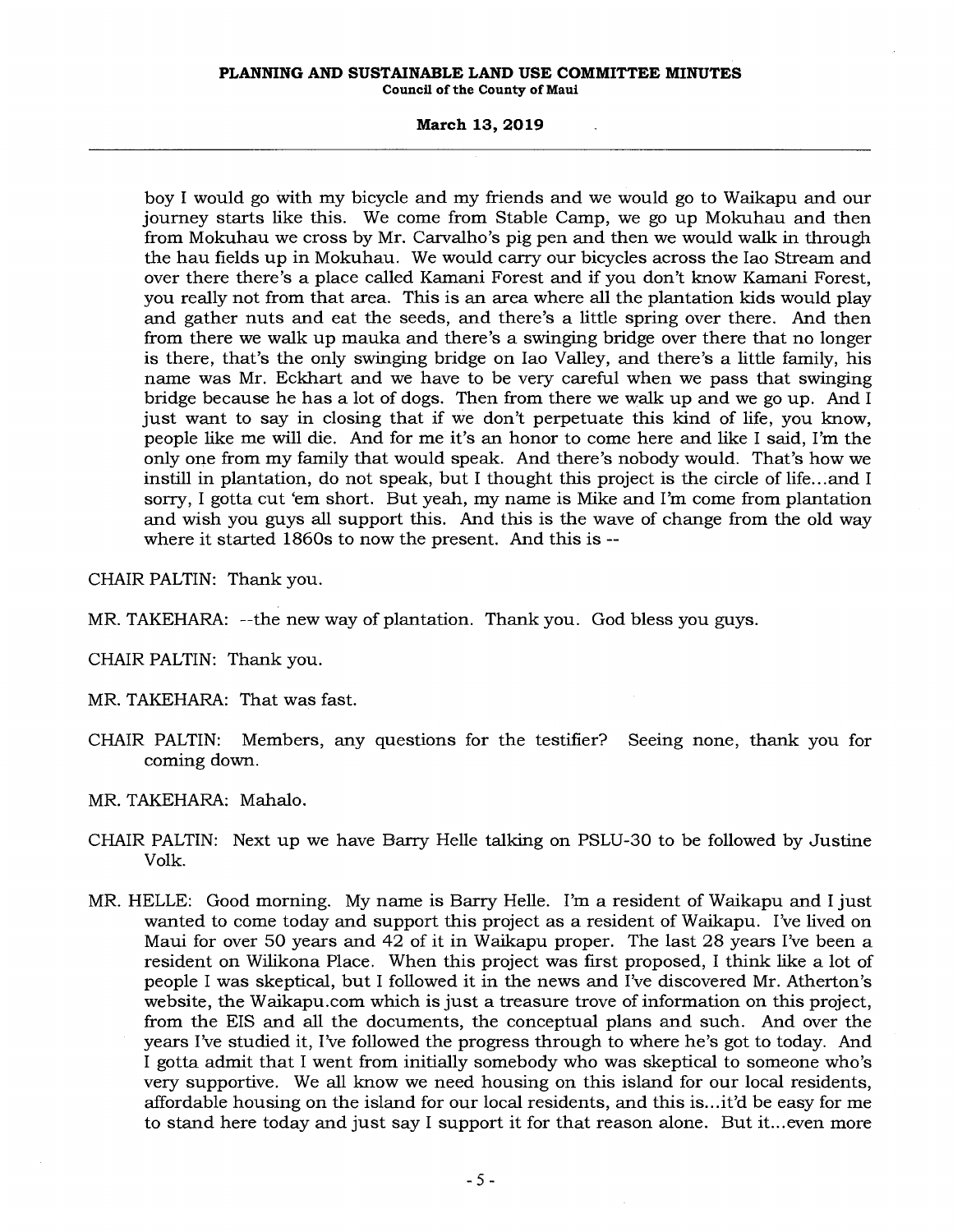#### **PLANNING AND SUSTAINABLE LAND USE COMMITTEE MINUTES Council of the County of Maui**

#### **March 13, 2019**

so I support it because of the quality of this project. I mean you look at what is all involved in here with the, you know, the rural lots and the single-family and the affordable housing and the commercial and the school site and the parks and the open space and, you know, the sidewalks, the walking, you know, the bike paths and everything. This is really a self-contained community and it's, you can tell that, you know, going through all these documents that it's a very well-thought-out master planned community and it's self-contained. Not only do you have all these, you know, elements of it but it has its own water source so it's not going to be a burden on the County's water. He's developed his well system that will provide enough water, more than enough for this project. The wastewater treatment facility will handle all of the wastewater for this project and possibly other development in the area. So, I think Michael talked about the giving and I think other speakers are going to talk about the giving of Mr. Atherton in this project. So, I think it's quality, I think it's what we need, and I just wanted to come today and let you know that there is a resident of Waikapu that is not concerned about, you know, not in my backyard. I think I want this in my backyard, I think it's the right thing for Maui as a whole. I think it's going to be good for Waikapu. I want to commend Mr. Atherton for all of his years of persevering for this project. I never met him until about three weeks ago and I had the chance to sit down and talk to him and hear his story and everything, and I just give him credit. I think he's developed something that we need. It's a real quality project and I just ask for your support for it. But again, this is one resident that is not concerned about not in my backyard. Thank you.

CHAIR PALTIN: Thank you, Mr. Helle. Members, any questions for the testifier?

MR. HELLE: Thank you.

CHAIR PALTIN: Seeing none, thank you. Next we have Justine Volk who's testifying on behalf of herself as well as Waikapu Community Association, and her title in that organization is the Treasurer. Ms. Volk will be followed by Kimokeo Kapahulehua.

MS. VOLK: Good morning.

## CHAIR PALTIN: Good morning.

MS. VOLK: Aloha, my name is Justine Volk and I am on the Board of the Community Association of Waikapu as well as mostly here today I'm here as a resident of And like most of us here we have seen and heard about this proposed community for about a dozen years now and seen the details evolve over time with feedback of the community. And over the past few years at general public meetings as well as many community meetings throughout the island, we've heard this community and Mr. Atherton mentioned as with praise about the way thoughtful communities should be created and mentioned that this is the new standard of how communities really should be created. And I believe it's important to acknowledge that this And I believe it's important to acknowledge that this particular set of circumstances is rare, a landowner who lives in our community and is our neighbor, who has been in conversation with the community for a decade and a half now on how to create something everyone can enjoy now and into the future, and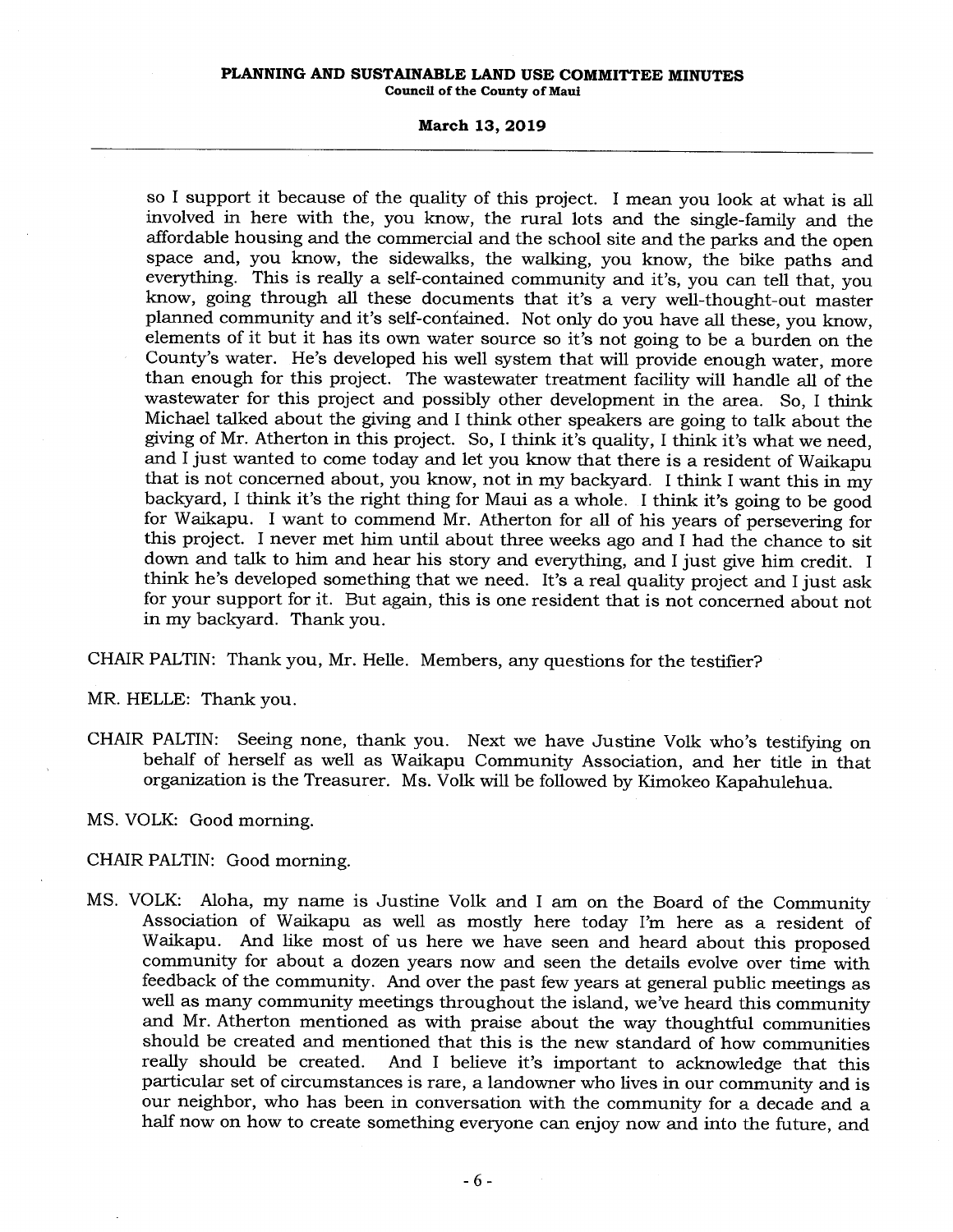# **PLANNING AND SUSTAINABLE LAND USE COMMITTEE MINUTES**

**Council of the County of Maui** 

## **March 13, 2019**

who has the experience in construction and the wisdom to bring in very reputable consultants on their specific strengths. And he has a passion for the land and for preserving its beauty. And he also has the generosity to give much more green space, lands, and funds than is required to create a predominantly self-sufficient and sustainable, walkable, and enjoyable community. And the details of this community really are a result of a decade and a half of meetings, conversations, and planning. And it really is a very rare set of circumstances. And I just, I know personally just attending these meetings for a dozen or more years now, just seeing the passion and the perseverance to really see this through and I just think it's so rare that we have the opportunity to see this in our community and to see this kind of community be created on Maui County. I just think it's an amazing opportunity. So, really in summary I just feel when it comes to creating a community it doesn't get much better, and if not now, when? And as a resident of Waikapu I know I would love to see this, to hear what people have had to say that they want to see this happen. I just beg of you to let it happen. Thank you.

- CHAIR PALTIN: Thank you, Ms. Volk. Members, any questions for the testifier? Seeing none, thank you. Next up we have Kimokeo Kapahulehua to be followed by Travis Polido.
- MR. KAPAHULEHUA: Aloha. Good morning, Chair and Councilmembers. My name is Kimokeo Kapahulehua. I'd like to speak in behalf as an individual of this project, Waikapu Country Development. I met Mike Atherton more than ten years ago and he asked me hey, Kimokeo, can you grow taro right here? I said yeah, I can grow taro but I have a better guy than me and so he grew the taro, and he said can the guy grow more taro? I said, Coach, you know, you gotta pay the infrastructure, we keep the fruit and we're going to eat it and we're going to sell it, we only going do that. He said okay. And then we went from that couple acres, 60 acres on the top of the mountain and now we have a guy named Bobby Pahia that's growing more than 300 acres of kalo and banana and pohole, uala which is the canoe food. And the recent development with that, through the help of Francis Sinenci in Hana, we're able to get hundreds and hundreds of coconut trees and now growing 6,000 coconut trees at Waikapu Tropical Plantation for the bees. And so that's being done with the farmers back there. This just one of the stories that he and I had together. Secondly, and he was telling me that, you know, I have a problem with this guys and they're not calling me back and I said really, my friend not calling you back? His name is Scott Fisher. Well, let me go down his office and let me get a hold of him. So, I got a hold of Scott and told Scott that he said that you cannot get a hold of him and you cannot get a hold of him, but I going arrange the meeting tomorrow, I want both of you guys to do. So, the meeting went on in Hawaiian Island Land Trust and then today we have I think approximately 850 acres or more that is in final agreement with Hawaiian Island Land Trust for the farm conservation across there. And just bear in my mind that, I'm pretty sure you all know the qualifications to have such an agriculture easement and how he's going to keep it in perpetuity. And basically, he has to make sure that he has the farmers with a long-term lease and be able to provide them water that you might say cost less or else they going go out of business if it costs more. And so that's been worked out with the farmers I think, I don't have any black and white with me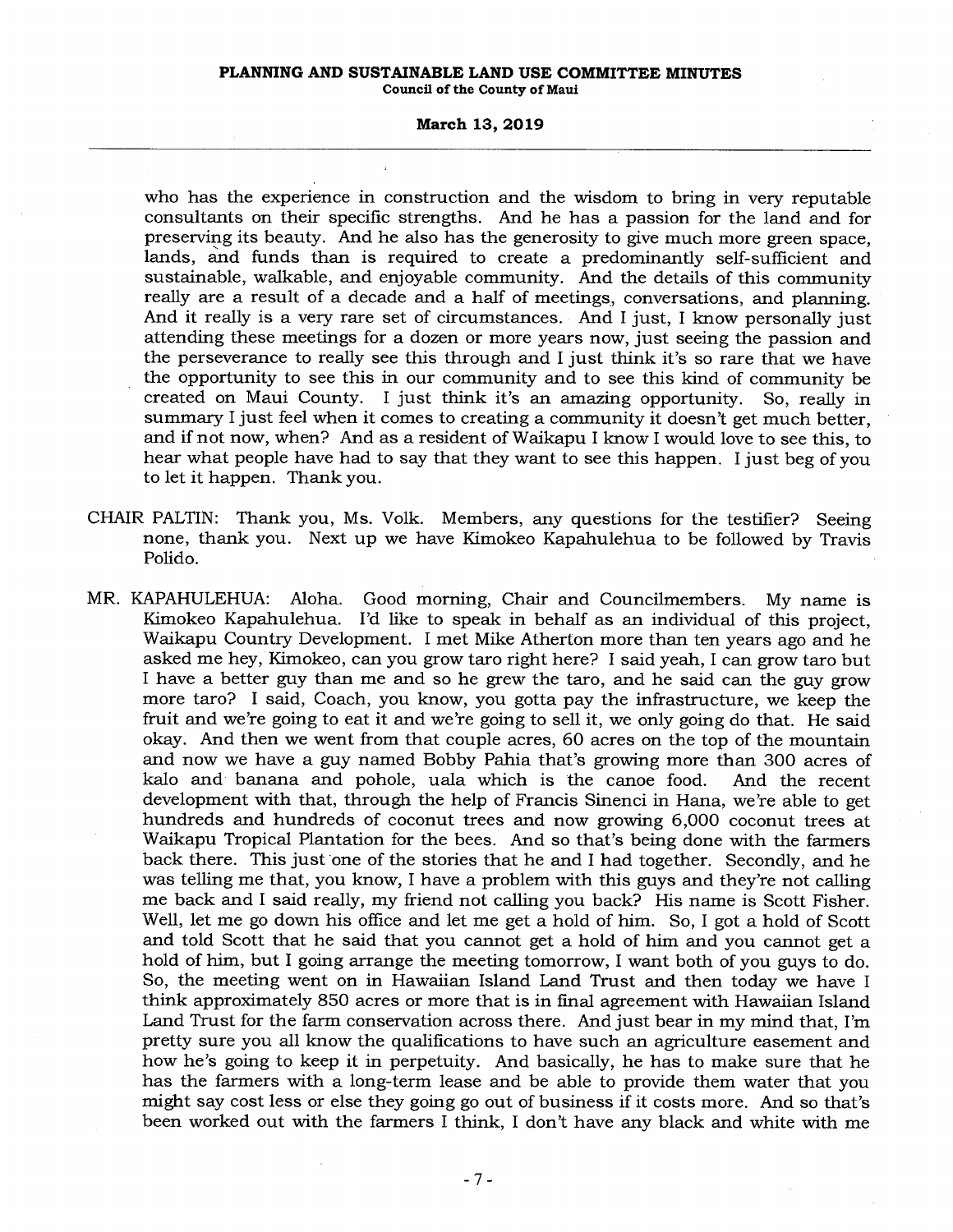## **PLANNING AND SUSTAINABLE LAND USE COMMITTEE MINUTES**

**Council of the County of Maui** 

#### **March 13, 2019**

but I do know that the farmers received a lease from him for 30 years plus and be able to work out the water division. Then secondly, just recently I say hey, you got that thing, DOE school in there, you know, and he said yeah, we have to, part of the agreement is to do something with DOE. I said well, I'd like to ask you, Coach, that I'm interested in Kimokeo Foundation to do a Hawaiian school. So, I know my time is up so in there he has a plan for five acres given to Kimokeo Foundation for a Hawaiian immersion school. Waikapu Country Development I ask you to support this of all the good things that he's done before this and the things that he's going to do when he does ever start building, but more so you gotta find an individual like this or developers like this to believe in what's happening and he's going to live it out to make sure that he get it done. And he's had a lot of patience, spent a lot of money, so I ask you to support Waikapu Country Development. Mahalo.

CHAIR PALTIN: Thank you. Members, questions for the testifier? I had a question.

MR. KAPAHULEHUA: Go ahead.

CHAIR PALTIN: Is the immersion school through Kula Kaiapuni or Punana Leo or...

MR. KAPAHULEHUA: We're working with Punana Leo. I couldn't use the name as I have not the permission yet, but we have been working originally with Punana Leo and we, Kimokeo Foundation is want to get the land fee simple and build the building and turn it over to them. So, we're not land barons and we just want to make sure that to Kimokeo Foundation to preserve, perpetuate, educate Hawaiian culture is to come in and get the land and the building for our immersion schools on Maui.

CHAIR PALTIN: Thank you.

MR. KAPAHULEHUA: Thank you and we're working on Lahaina also. Not because you're there but we do have a land out there that's been honored to us, and we're also working on Lanai and Molokai. Thank you. Aloha.

CHAIR PALTIN: Awesome. Mahalo.

MR. KAPAHULEHUA: Mahalo.

- CHAIR PALTIN: Next up we have Travis Polido and he's testifying on behalf of himself although he is also the President of the Waikapu Community Association, and he will be followed by Dick Mayer.
- MR. POLIDO: Good morning, Chair and Councilmembers. My name is Travis Polido, I am the President of the Waikapu Community Association. I'm testifying on myself. I'd like to start off by saying that I am for this project for a few reasons. One, Mr. Atherton has attended, met, and listened to the community at almost every community meeting that has been held, and made changes to his plans based on the community's input that was given to the best of his ability to make the community happy. Two, Mr. Atherton has the infrastructure down where the proposed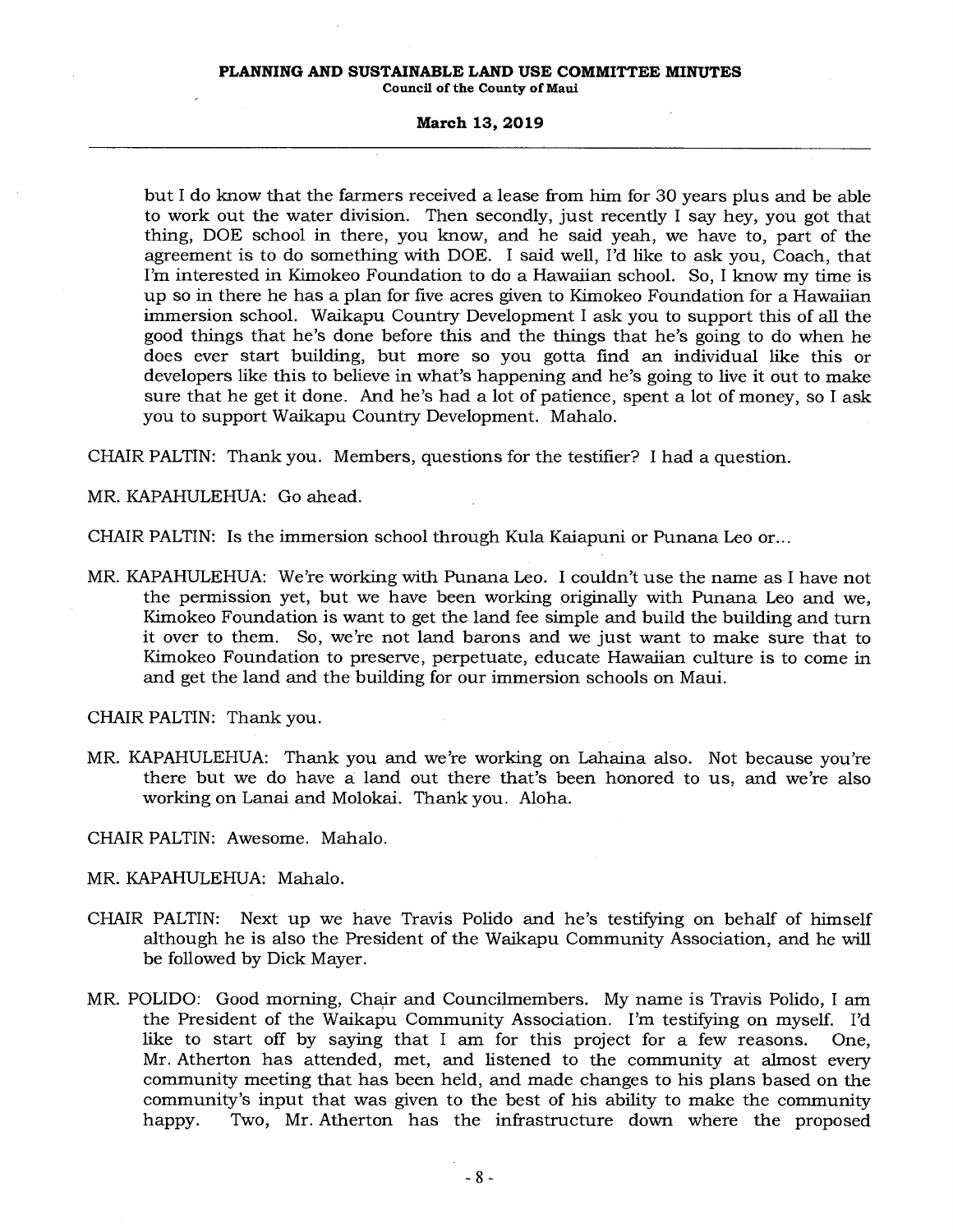development is going to have a wastewater treatment facility, solar farm to power its own community, and a school to relieve some of the congested... congestion that we currently have. With this being said, I think Mr. Atherton is being proactive and not reactive. I truly believe that Mr. Atherton has set the bar really high on this proposed project, and I feel that the County should make every other development follow these standards, to have the infrastructure in place for that proposed development, as well as truly listening to the community and not just being a check in a box. Thank you.

- CHAIR PALTIN: Thank you. Members, any questions for the testifier? Seeing none, thank you, Mr. Polido.
- MR. POLIDO: Thank you.
- CHAIR PALTIN: Next up we have Dick Mayer to be followed by Albert Perez.
- MR. MAYER: Chair Paltin, Members. As many of you may know, over the years I've often come before the Council and spoke out against various projects for whatever the reason, whether they're too close to the ocean, too big, too small, whatever, traffic, schools, all kinds of issues. In this case I'm very pleased to be able to come to you and say this is a very good project. The history of it goes back, in my recollection back to the GPAC days when we were... the General Plan Advisory Committee got this proposal in 2007 and we went through the whole process. Finally, in 2012, the Council adopted the Maui Island Plan and included this area within the urban growth boundary, and I think that's the first indication that this is the right location for Secondly, I want to say that in reading through the document that you have in front of you that you'll be approving, the Planning Department has put together an excellent document with many conditions on this project, many more than most projects get and very substantial conditions on water, on roads, on schools, and et cetera, et cetera. All the sort of points are covered very, very well and I think you'll find it much easier to review this project going through those conditions. One thing about the conditions though, the first few of them, transportation and a few others indicate who would enforce that condition. As you go through them, you may want to look at the rest of them and say who it is that's supposed to enforce it, that condition. Is it the, a particular County department, a State agency, the developer himself, et cetera. And I think that's important to make sure that those conditions are in fact followed over the years. One of the things that's often come up when projects come before you is the question of water. You have the "Show Me the Water" Bill, it's been controversial over the years. In this particular case, the developer has gone ahead and developed six wells on his property, has gone ahead and taken...made sure that there is water, that he will not be dependent on the County water supply, that he'll be able to supply the water to this project, and I think that's a major plus in considering a project of this kind and this scale. He's also indicated that he's willing to conserve agricultural land and make sure it stays there in perpetuity, and I think that's a very big plus. We do not see that elsewhere. I have one major concern though and that is traffic. This project is next to several other big, big, big projects on Maui; Kehalani, Maui Lani, and the huge A&B Waiale project with 2,500-plus units. I would urge you to...and it's mentioned in there, but I want you to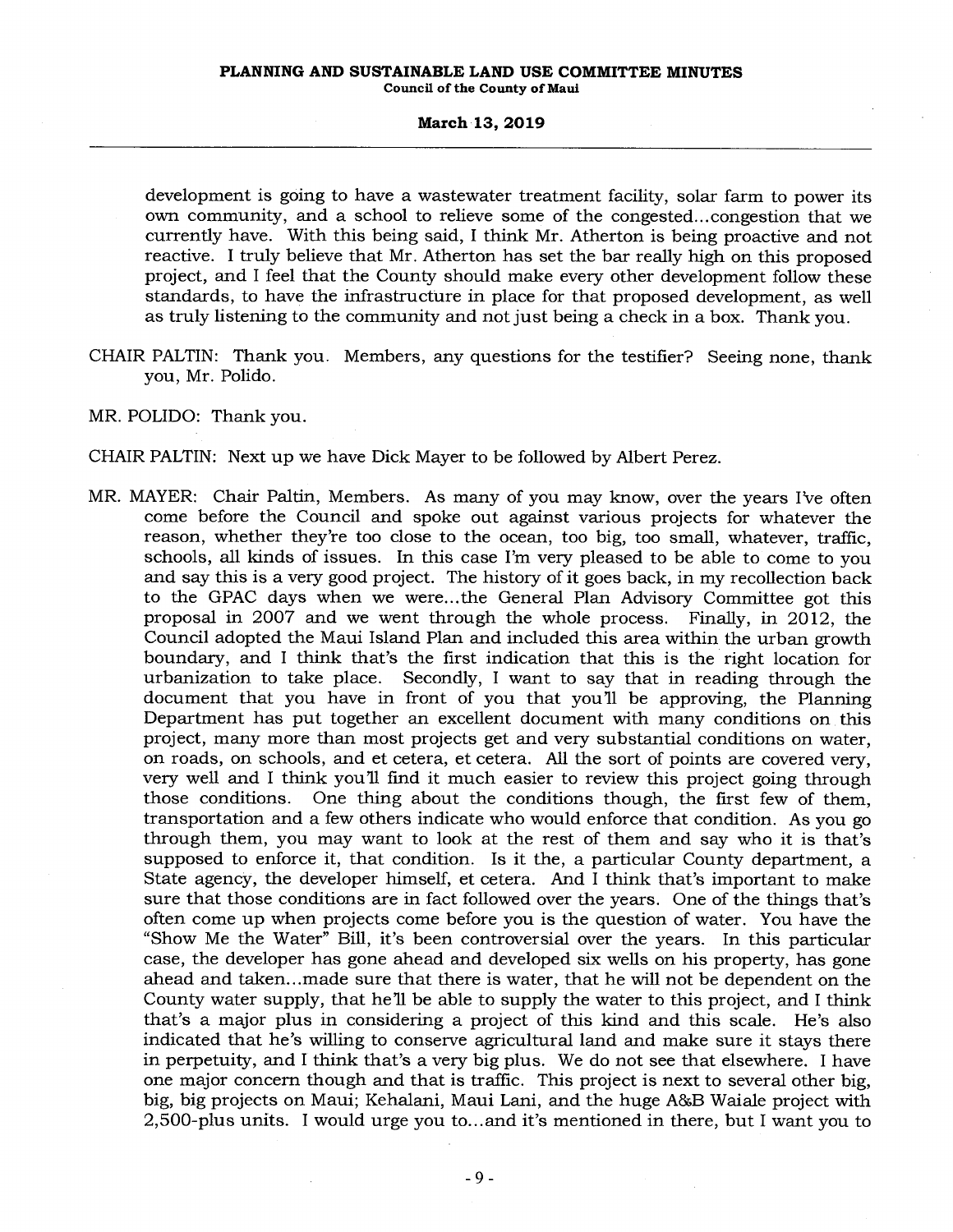#### **PLANNING AND SUSTAINABLE LAND USE COMMITTEE MINUTES Council of the County of Maui**

#### **March 13, 2019**

look at that particular point carefully. I would like to have them pay their fair share of a plan for Central Maui's traffic in and around that area; Waiko Road, Waiale, et cetera. You've asked them to dedicate land for the extension of Waiale Road, it should be...the burden should also be on A&B and the other big developers altogether there, and I counted it up and you'll have it on this green sheet of paper that I have in front of you, 7,000 units in that area. We need to get traffic. And the second thing, they should...and I'll just finish, conclude this last thing, there should be a fair-share proportion for each of those other developers and this project to construct a lot of the intersections that will be needed. Thank you very much.

CHAIR PALTIN: Thank you. Members, any questions for the testifier? Seeing none, thank you, Mr. Mayer.

MR. MAYER: Thank you.

CHAIR PALTIN: Next up we have Mr. Albert Perez and he's testifying on behalf of Maui Tomorrow. He's a registered lobbyist for the organization and his title is Executive Director. Mr. Perez will be followed by Mr. Stan Franco. And all testimony should be on PSLU-30, although...were you testifying on PSLU-30?

MR. PEREZ: The Atherton project.

CHAIR PALTIN: Okay. You had 13 on your paper but yeah.

MR. PEREZ: Oh, sorry.

CHAIR PALTIN: So, it's 30, PSLU-30.

MR. PEREZ: Good morning, Chair --

CHAIR PALTIN: Good morning.

MR. PEREZ: --and Members. Nice to see all of you folks. This is an unusual project in that Maui Tomorrow is supporting it. Mr. Atherton has been sort of exemplary in his willingness to work with the community and to change his plans based on our input. This happened before I got here, but my understanding is that agricultural conservation easement is something that we asked for and he complied with that request. So, we're excited to see that. I'm not sure if it's actually put into effect yet, like actually an easement yet, but that is a condition, number 16, recommended by the Planning Commission. And I think the way it's worded would make sure that that would occur before any subdivision, so we support that. The EIS for this project was also very well done. It actually disclosed impacts and discussed things. It talked about secondary impacts. Again, this is an example of how a project should be done. Handling the wastewater, my understanding is that they were not given access to the Kahului Wastewater Treatment Plant so they decided to figure it out on their own and they're providing for that capacity outside of that tsunami zone which is a good thing. No injection wells. No injection from this project. They're doing it without seeking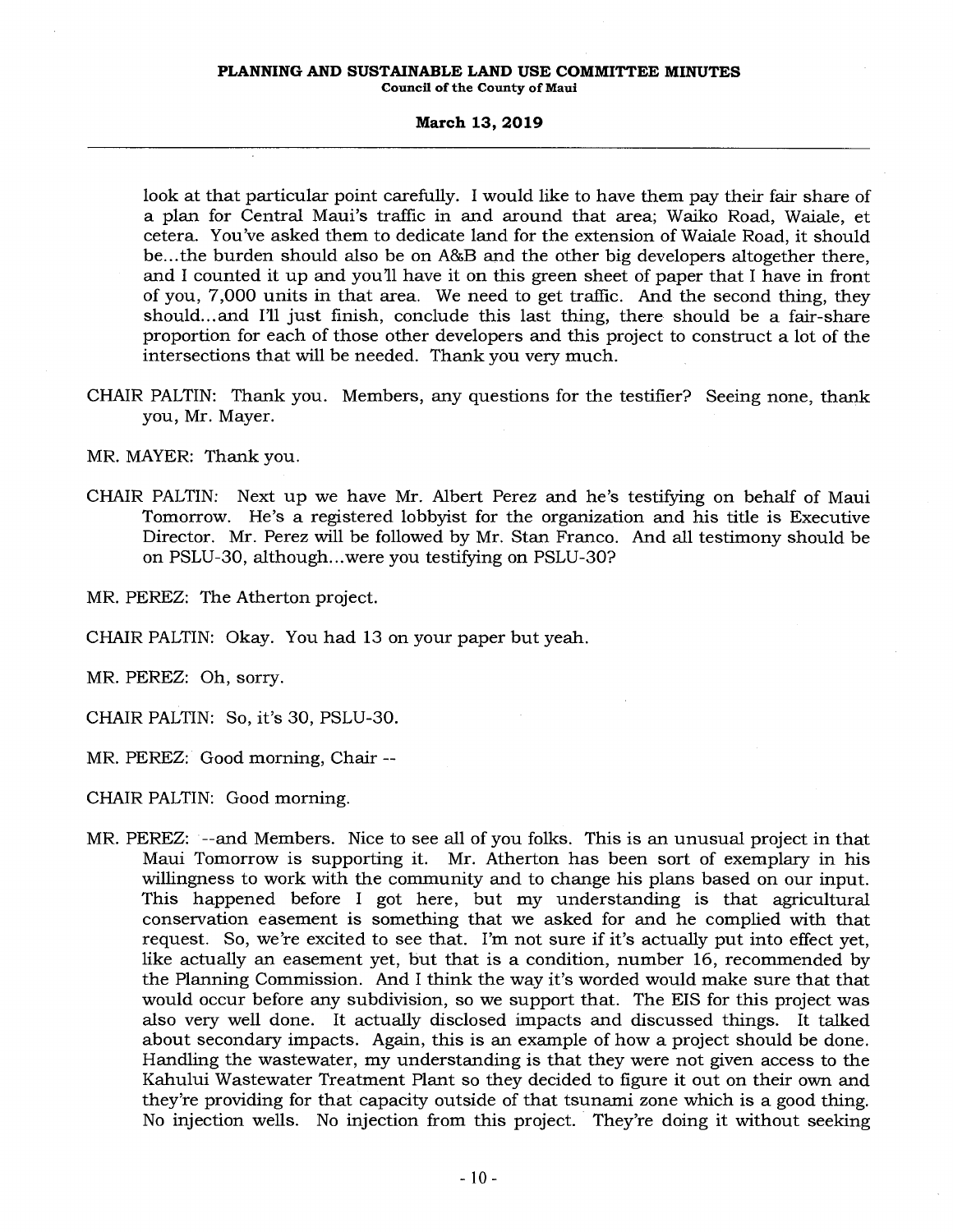exemptions through the 201H process, and the 201H process is designed to provide housing. This Council in the past has provided a lot of exemptions that have the potential to affect the quality of life and that is not happening with this project, so kudos to Mr. Atherton and his partners on this one. And I guess that kind of summarizes it. It's nice to see the agriculture already going there when you drive by. It's a windy place, they have windbreaks built up. Anyway, we support this project. I would say that it's not ideal in that there are a lot of single-family homes, and I've been criticized for supporting this project because it does contribute in some regard to sprawl but that is not the fault of Mr. Atherton. He is doing everything as far as I can see to comply with the plans that this community has made. And so we need to take that, if we want to have more dense development, we need to do that ourselves in our community plans. Thank you.

CHAIR PALTIN: Thank you. Members, any questions for this testifier? Ms. King?

- COUNCILMEMBER KING: Thank you, Chair. Thank you for being here, Mr. Perez, and for your, support of the project. So, I'm just curious as to what the criticism you're getting, what they're using as the definition of sprawl? Because I've never heard of planned communities described as sprawl.
- MR. PEREZ: Actually, it was just one individual who was very upset that we would be supporting a project like this. It is a big project. It is providing some, you know, it's providing the required amount of affordable housing. I don't know, really I mean you could make it more dense with multifamily homes. Single-family is not the way that we're going to preserve open space over the long term, so.

COUNCILMEMBER KING: Okay, so that's kind of what you're referring to?

MR. PEREZ: Right.

COUNCILMEMBER KING: Okay, thank you.

MR. PEREZ: Right. Thank you.

- CHAIR PALTIN: Anyone have questions? No? Thank you, Mr. Perez. Next up we have Stan Franco, to be followed by Zandra Amaral Crouse.
- MR. FRANCO: Good morning, Chair and Members. I'm Stan Franco and I speak for myself on this project; however, I can tell you that Mike invited FACE Maui to come and sit with him because he wanted our input. I've never had anybody, any developer do that to our organization. I think they ran away from us more than they invited us in. The thing that Mike asked us constantly was I'm planning to do this, what do you think? And I think it's the way we should be...heard others say this, well, when we had this large planned developments like this, he came to us, he called us, FACE Maui to come and meet with him. And I think there's been like five or six meetings over the years. About three years ago, four years ago that he invited us in, but there's been meetings all along. We have suggested things that are not in this plan. We wanted more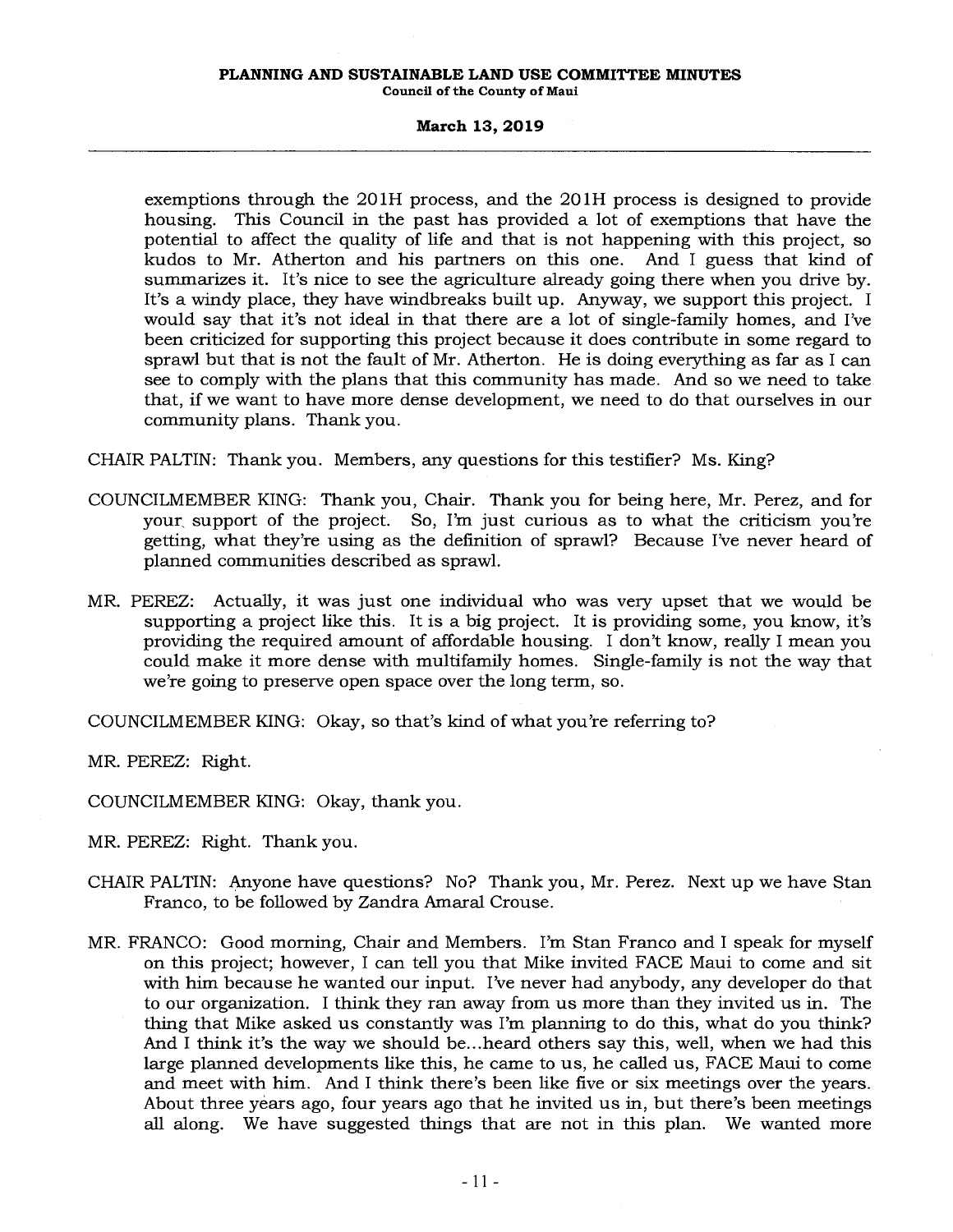#### **PLANNING AND SUSTAINABLE LAND USE COMMITTEE MINUTES Council of the County of Maui**

### **March 13, 2019**

affordable housing obviously because of who we are. But, you know, Mike has had the input, the community association, other people that he has brought in. I think as one...I think maybe I'll say this, this should be the model that we, how we plan development. The thing that I would like to ask the Council is that we might want to talk to Mike about developing affordable housing, 100 percent affordable housing in large developments and that he should consult with the County on how to do that. Because one of the problems we have on this island, we talk about small projects, but we need we know according to the State of Hawaii, 14,000 homes by 2025. How are we going to do it? Mike has done it and is doing it. He has brought people in, he has talked to people, he has followed suggestions, not all of them but some of them, and I think it was always a good discussion because he said...what did he say? This is what I'm planning to do, what do you think? Thank you.

- CHAIR PALTIN: Thank you. Members, any questions for the testifier? Seeing none, thank you, Mr. Franco. Next up we have Zandra Amaral Crouse testifying on PSLU-30 on behalf of herself as an individual.
- MS. CROUSE: Aloha kakahiaka koomau. Aloha. Good morning, my friends, Madam Chair, Committee Chair, Madam Council Chair. My name is Zandra Amaral Crouse. I'm testifying on the item on the agenda on behalf of myself, and I had the privilege, Monday night I believe it was, to attend the Waikapu Community Association meeting of which Mr. Atherton along with other developers presented their projects to the community association. I've often gone to the Kihei Community Association where North Kihei is suffering from development. Unlike what I heard from the Waikapu Community Association, nobody in North Kihei knows why there is bulldozers in our neighborhood. Nobody came to us. They may have gone to people out of North Kihei but nobody in North Kihei knew. In fact my neighbors asked me what is that? I don't know. But what impressed me is Mr. Atherton did not wait for things to go to the Planning Commission. He did not wait for it to start, hiring people. Him and his team went to a community where my daughter resides in Waikapu and asked them what do you think and how can I make this community better? This is what I have, what do you the people of Waikapu... and the thing about it is he did not leave it only in Waikapu, he went beyond that. He went to Wailuku because he was very cognizant And so he was very aware and very passionate about that. So, what he did is he donated land, open space, thousands of acres of open space. As you heard Kimokeo say, he did not wait for the approval and the permits, he gave land to the local people to plant kalo. And by the way, when you see those sunflower seeds, that's part of the Atherton project too. But this is the most comprehensive plan that I have heard where it presents affordable housing, water is an issue, he's got a dual system to take care of that, the irrigation and the portable *[sic].* You have the road and the traffic issue, he has mitigated that. And I...it is hoping that all of you can see his presentation knowing and addressing all of the concerns that was put for, before Maui Tomorrow, Waikapu Community Association, and for most the people. And I humbly ask all of you to please support this project, because it is indeed a refreshing project and totally a delight, and the community supports it. Thank you. Mahalo.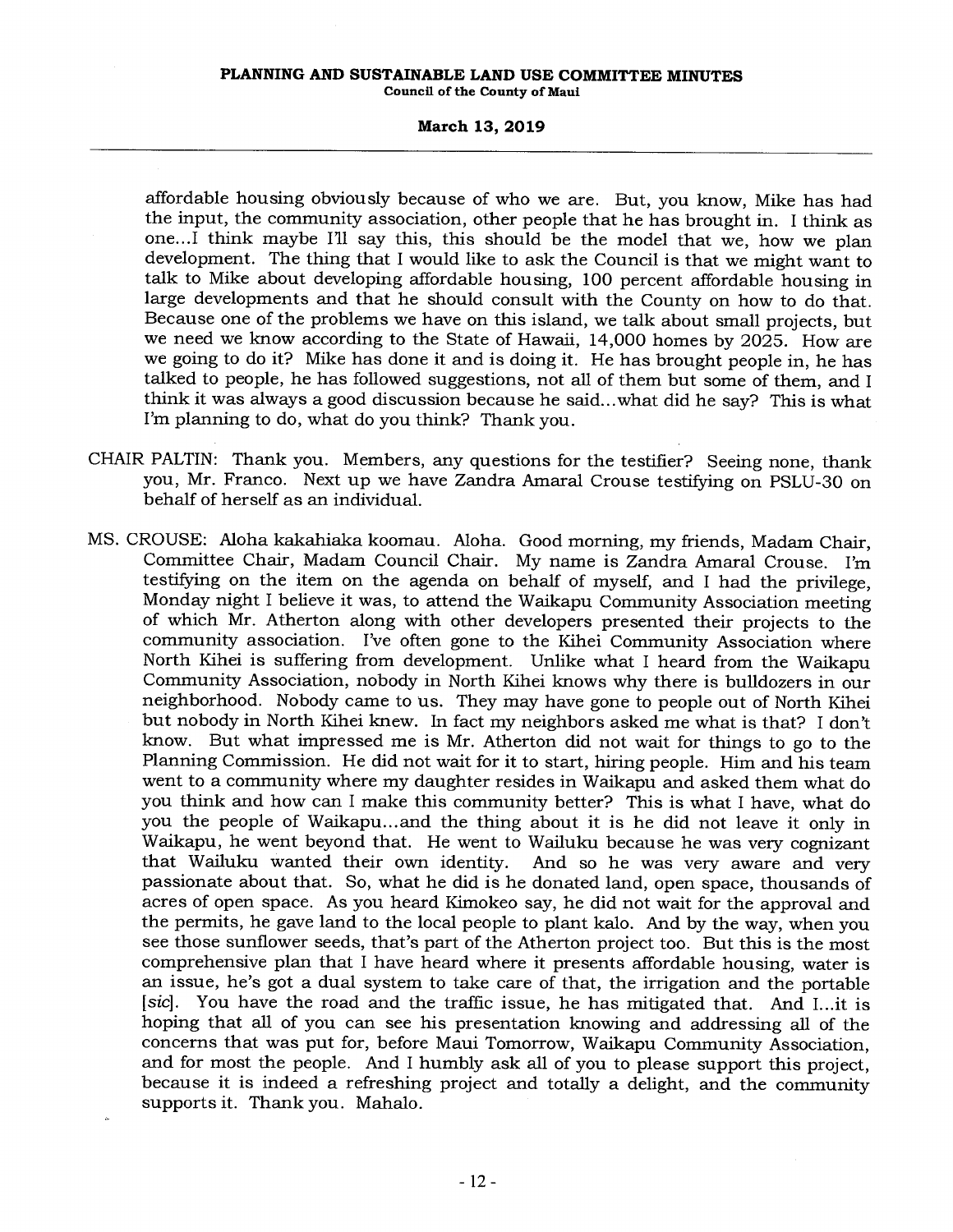- CHAIR PALTIN: Members, any questions for the testifier? Seeing none, Ms. Amaral Crouse was the last person signed up to testify in the Chamber. I'm going to just check in with our District Offices. Hana Office, Ms. Oliveira-Medeiros, do you have anyone wishing to testify at this time?
- MS. OLIVEIRA-MEDEIROS: Aloha, Chair. There is no one waiting in the Hana Office to testify.
- CHAIR PALTIN: Thank you. Lanai Office, Ms. Fernandez, do you have anyone wishing to testify?

MS. FERNANDEZ: No one waiting to testify at the Lanai Office.

- CHAIR PALTIN: Thank you. Molokai Office, Ms. Lindo, do you have anyone wishing to testify at this time?
- MS. UNDO: Aloha, Chair. No one at the Molokai District Office to testify.
- CHAIR PALTIN: Thank you. Is there anyone else in the Chambers wishing to testify? Alright, seeing there are no more individuals wishing to testify, without objection, I will now close public testimony.

COUNCILMEMBERS: No objections.

CHAIR PALTIN: Okay. Public testimony is closed.

## . . *.END OF PUBLIC TESTIMONY.. .*

## **PSLU-30: WAIKAPU COUNTRY TOWN PROJECT** (CC 19-95)

CHAIR PALTIN: Alright. So, this item is the Waikapu Country Town Project, PSLU-30. The Committee is in receipt of the following County Communication 19-95, from myself, relating to a new zoning district for the proposed 495.905-acre Waikapu Country Town project, Waikapu, Maui, Hawaii, including related land use entitlements. Members, in summary, what is before the Committee today is a request for a Community Plan Amendment; Amendment to Title 19 of the Maui County Code, to establish a new zoning district called the Waikapu Country Town District; and a Change in Zoning to facilitate the proposed Waikapu Country Town Project. Staff has passed out revised proposed bills. I would ask that the Committee focus on these revised versions of the bills. Please note the majority of the revisions are nonsubstantive. Revisions were made to incorporate maps into the Community Plan Amendment and Change in Zoning bills. Please note that further revisions of the conditions of zoning should be made to indicate that "applicant" should be replaced with "landowner," with the landowners identified at the top of the conditions, and to indicate that project area will be defined in the conditions to mean the approximately 495.405 acres identified in Exhibit "A" of the Change in Zoning bill. As I said before, we have Mr. Michael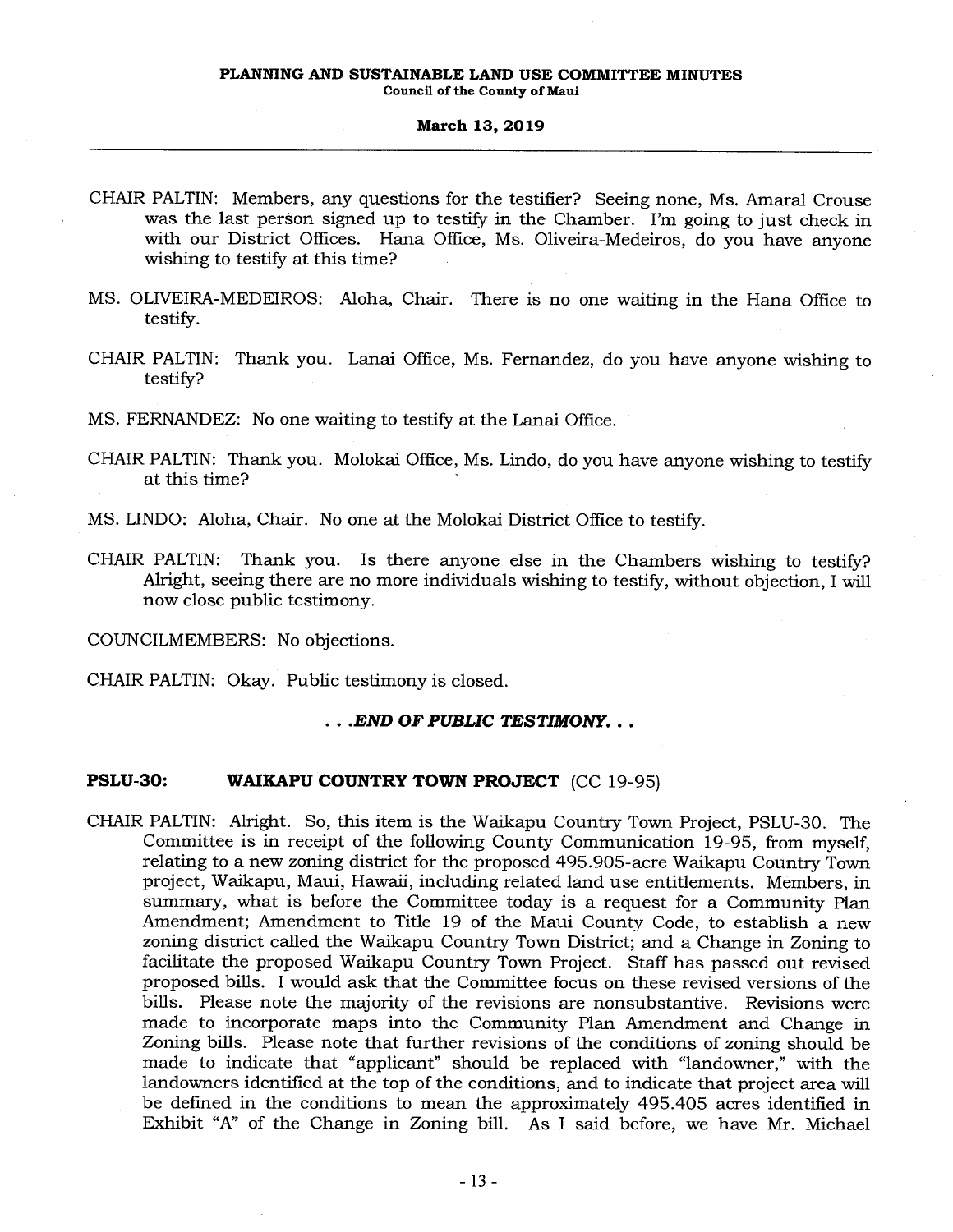Atherton of Waikapu Properties, LLC, and Mr. Michael Summers of Planning Mr. Atherton can introduce his consultants for the Committee. And because of their knowledge concerning the application, the Chair will ask that Mr. Atherton and all of his consultants be designated as resource persons pursuant to Rule 18(A) of the Rules of the Council, if there are no objections.

COUNCILMEMBERS: No objections.

- CHAIR PALTIN: Okay. And, you know, because the volume of information we received, two times this amount of books, I'm...my staff and myself just barely made it through the final EIS so I don't expect that everybody has read through it completely. And if there are questions of Mr. Atherton during his presentation, you can get my attention and 11.1 call on you so that you can ask questions during the presentation. We do have all of the staff here so if you have specific questions in relation to Fire, Police, Planning, Public Works, we can go into depth after the presentation on those questions, but if you have questions on what is being presented, you can get my attention and ask during the presentation. So, at this time, Mr. Atherton, would you like to proceed with your presentation?
- MR. ATHERTON: Thank you, Chair. Good morning and good morning to the Committee Members. My name is Mike Atherton, I've been in Maui now about 13 years and I'm very proud of Waikapu Country Town. I'd also like to introduce my two partners, they're in the audience today, Mr. Pete Boyce and Albert Boyce who have been with me for almost 45 years and supported all my ideas and dreams. So, we're here today, going to humbly ask you to support Waikapu Country Town. Okay, I'm going to...I have a group of slides that kind of give pictures of the area in Waikapu so as we go through it if you have any questions let me know. Okay, I have a consultant team. My nickname is The Coach, I've always put together a pretty good team. I like to share, I like to collaborate, I like to go and share ideas, so we have all the team here today. The consultants are listed here. That's some of the best ones in Hawaii, so I'm very proud of the work product they've done. If we have any questions, detailed questions, they'd be more than glad to help us in answering. Okay, first we have the General Plan and zoning, the Maui Island Plan. The Maui Island Plan took about five years and Reid and I attended all the meetings and we were able to include Waikapu Country Town in the directed growth map, and if you see it here on the screen, the area that's black and the ones that are surrounded by the blue line are the two rural areas. Then you have the yellow which is old Waikapu and then the blue which is the Kuikahi land. So, we're in the Maui Island Plan, this is the land designation, and we've been supportive of the Maui Island Plan since the beginning. Okay, this is the community plan, the current community plan, and we're here today to ask you to make some adjustments to that. You can see the dotted line that will be added to the Waikapu Country Town project. Okay, the entitlement request we have today, we have a Community Plan Amendment and these are the detailed breakdown of that amendment. We have a Change in Zoning and these are the breakdowns of those zoning areas, primarily Agriculture to Urban, small town, and Rural. This is the zoning map. You'll see the yellow is Single-Family Residential and Residential condominiums. The red is Commercial, and the blue is the elementary school. The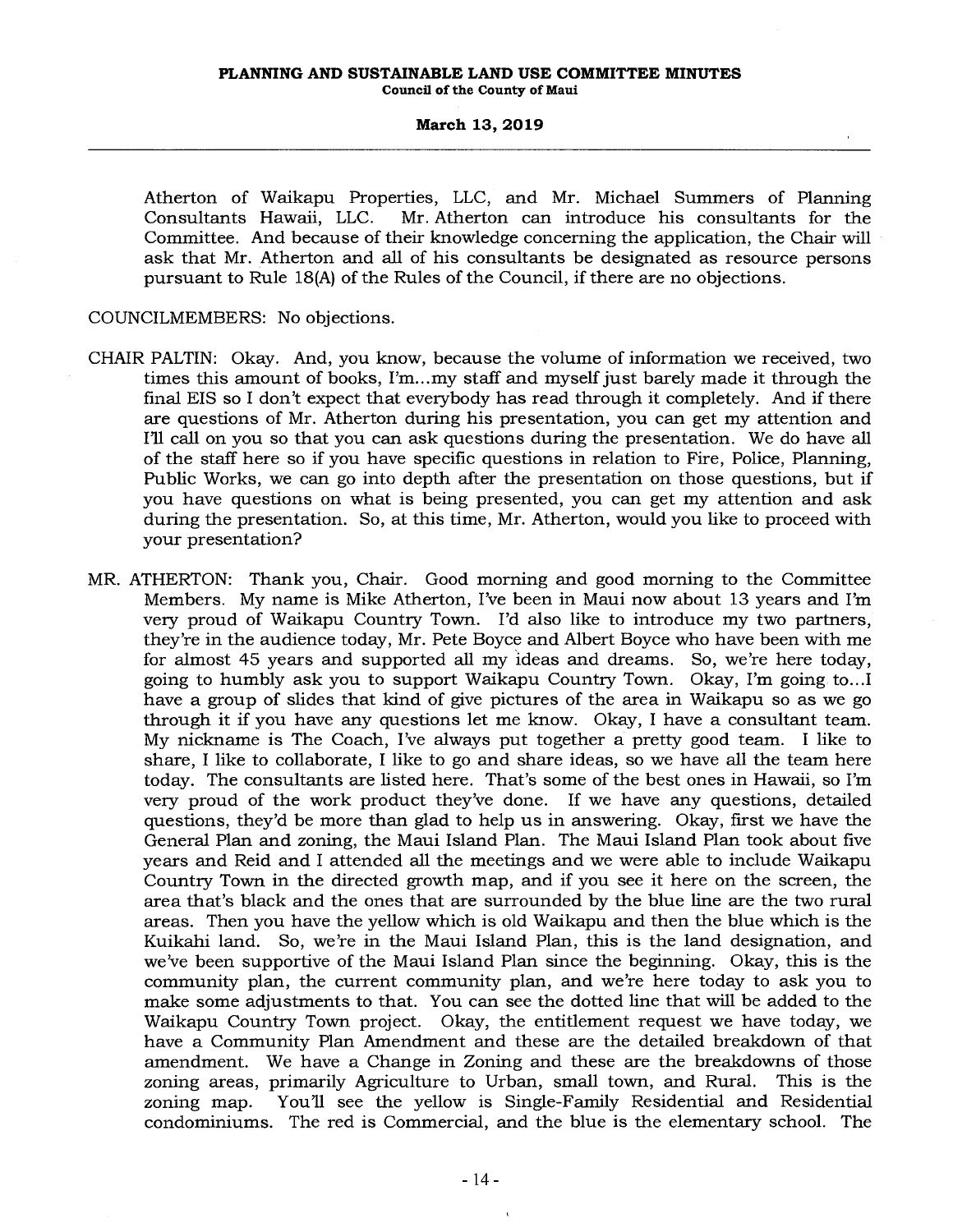green on the right side is the Park, 25-acre park. The purple is Rural lots. On the left side, two rows are one-acre lots and up above we have two and larger lots. So, this is one of the things we're asking today is to change the zoning from Agriculture to these designations. Okay, Waikapu Country Town. Waikapu Country Town is located right smack dab in the middle of Maui. It's fortunate for us to be able to be 20 minutes from the employment centers in all directions, when you don't have to drive through a town in order to get to work. So, for --

COUNCILMEMBER KING: Chair?

MR. ATHERTON: --workforce housing it's a perfect location.

CHAIR PALTIN: Chair King, did you have a question?

COUNCILMEMBER KING: Thank you. Okay, sorry about that, Mike. Can you go back one slide? I actually had a question about that, the Rural-designated lots. I think you went forward.

MR. ATHERTON: Oh, I went forward. You take care of it.

COUNCILMEMBER KING: One more. That one. Okay, so I just wanted to clarify, so you're ask...the purple are, you're asking to be rezoned Rural from Ag?

MR. ATHERTON: Say again?

COUNCILMEMBER KING: Are you asking to rezone the purple areas from --

MR. ATHERTON: Yes.

COUNCILMEMBER KING: --Ag to Rural? Okay.

MR. ATHERTON: Yes.

COUNCILMEMBER KING: So, that puts them in a designation where they're, they don't have to farm, because I think that's one of the issues we've been having with some of these ag lots is it makes people have to be fake farmers. I mean for lack of a better term. So, they will not have to farm on those lots?

MR. ATHERTON: No.

COUNCILMEMBER KING: Okay, thank you, Chair.

MR. SUMMERS: Let me just make one clarification on that. So, all the land is being zoned Waikapu Country Town, but within that district there are sub-districts and in this case the purple is a Rural District.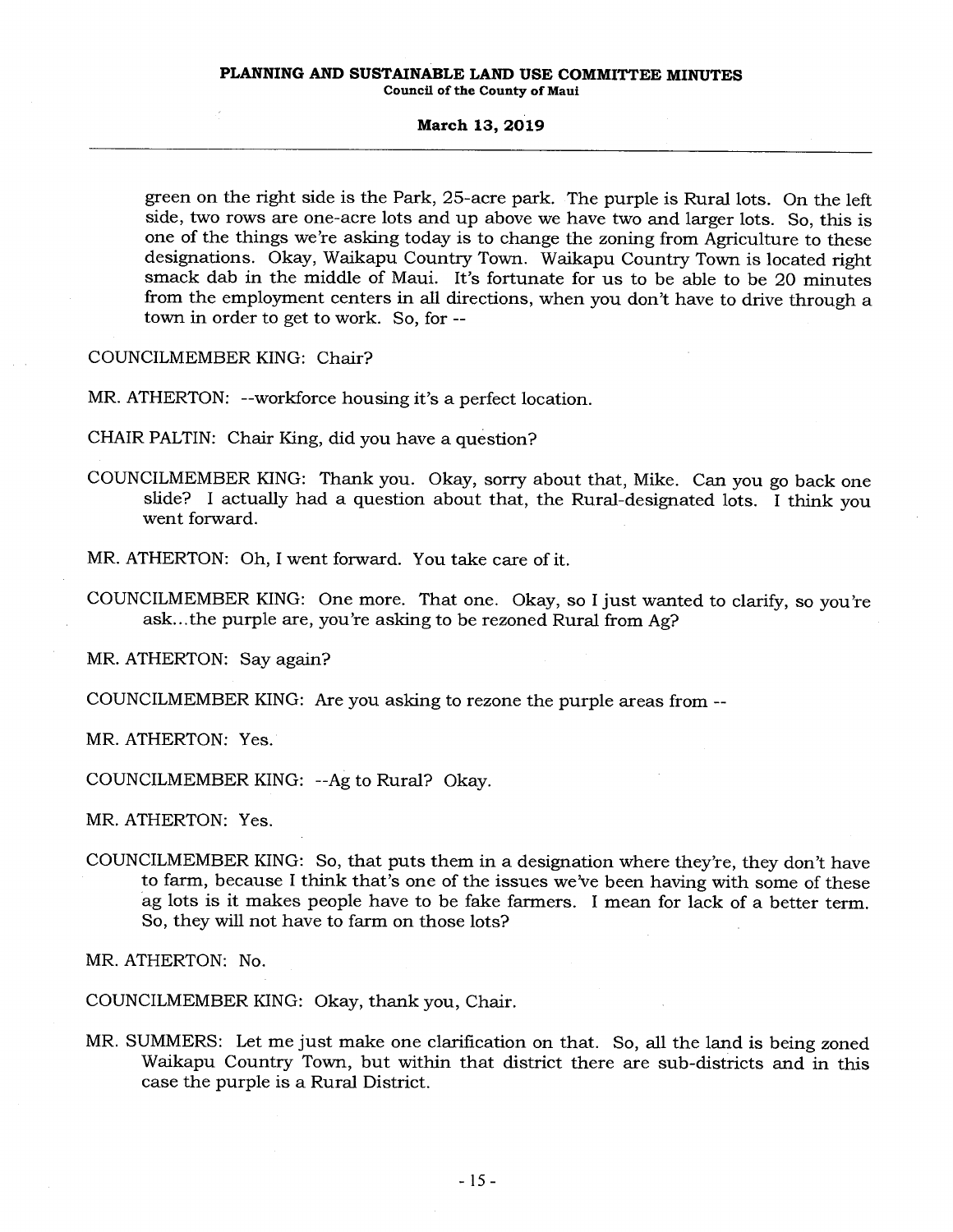MR. SUMMERS: That's our understanding.

CHAIR PALTIN: Member Sinenci, did you have a question as well?

VICE-CHAIR SINENCI: Yes, will these purple lots be built homes outside of the beige area?

MR. SUMMERS: Those purple lots will be consistent with the Rural zoning district, although they're...they will not be the Rural zoning district, but you would be able to have a single-family dwelling and you would be able to practice agricultural uses. So, they're intended to provide a rural sense of place, a rural type of lifestyle, but they would not be farm dwellings as one would expect in the Agricultural District or require in the Agricultural District.

CHAIR PALTIN: Member Lee?

COUNCILMEMBER LEE: Thank you, Madam Chair. Mr. Summers, so the purple area, Rural district designation would have a minimum lot size of half acre?

MR. SUMMERS: That's correct.

- COUNCILMEMBER LEE: Okay, thank you.
- CHAIR PALTIN: Did you want to tell the Members how many rural homes you wanted, you were planning on developing?
- MR. SUMMERS: There will be 80 Rural lots. And the purpose of the Rural lots is to create housing diversity and also to provide a transition to the agricultural lands.
- CHAIR PALTIN: Thank you, Mr. Summers. Seeing no further questions, if you can proceed? Thank you.
- MR. ATHERTON: Okay, moving on. We're going to try to get done this morning if we can. We got a lot to go over. Waikapu Country Town, right smack dab in the middle of Maui. If we're going to build housing this is a great spot to do it. Okay, these are neighboring land uses in the area and you can see the different colors and the different designations. We're primarily on the left-hand corner in the blue. You have the County regional park which is to the right there with the white dotted line around it, then above that is the Waiale project that A&B has had on the books for quite a while, and then you get back into the current Kehalani and the Maui Lani area. Okay, regional workforce housing, and this is a very important part about this project. WCT intends to provide 358--which is 25 percent of the total—workforce housing units. Now, that's a County requirement. The unit mix and pricing will be subject to Chapter 2.96, Residential Workforce Housing Policy. WCT--that's Waikapu Country Town--will enter into a workforce housing agreement with the Department of Housing

COUNCILMEMBER KING: Okay, so...but I'm just trying to get at, what we're looking at different taxation areas too? So, that will be Rural taxation, not Ag? Okay, thank you.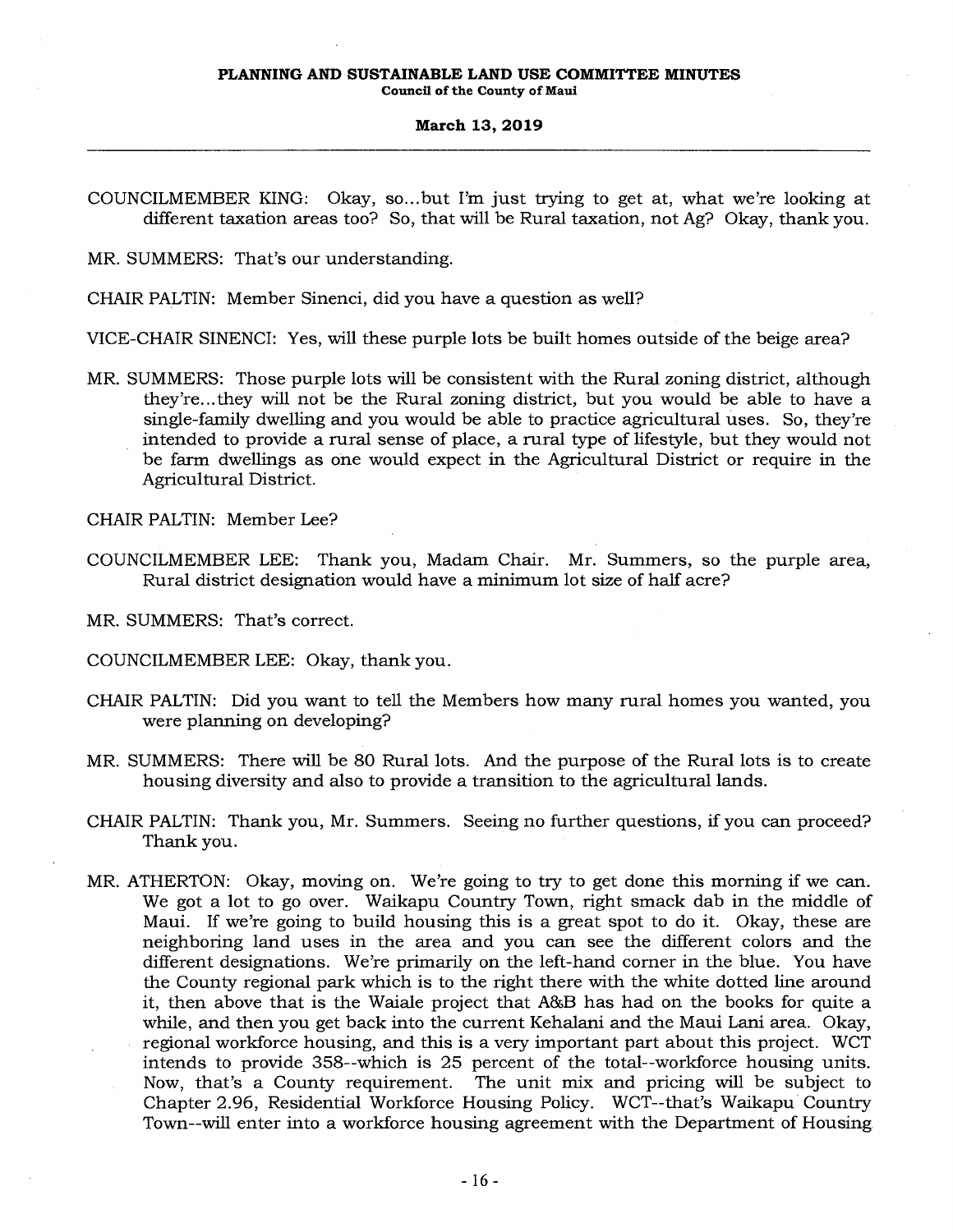## **PLANNING AND SUSTAINABLE LAND USE COMMITTEE MINUTES**

**Council of the County of Maui** 

#### **March 13, 2019**

and Human Concerns prior to final subdivision approval or assurance of a building permit. Residential workforce housing units will be made available either before or concurrently with market-rate units. The owner desires to offer both multifamily rentals and fee simple single or multifamily units to satisfy the workforce housing requirement. Okay, here's a breakdown of the workforce housing units. This is an example, we have 358 units that are required. Single-family simple...fee simple, three bedroom, two bath, 158 units, and 200 multifamily rentals. Now, we're the general contractor, we'll primarily do most of the construction there. We've been in the construction business about 45 years and we build multifamily projects. We currently have one under construction on the West Coast and we keep 'em and own 'em and do property management of them. So, we've been doing this type of housing for many, many years and we're pretty good at it. So, I'm looking forward to the opportunity to build several units over here in Maui. Okay, this is another example of the workforce housing, how it would work. For example, in the rentals you would have one-third at very low and low income, 33 percent, that's 67 units, and you can see there how much they would rent for, 916 to 1,465. And then you have one-third below-moderate income, 66 units from 1,400 to 1,800. And then you have one-third at moderate income which is 67 units which would go for 1,832 to 2,100. And then on the fee-simple units you can see how they would go down below, 30 percent at below-moderate, 50 percent moderate, and 20 percent above-moderate and there's the numbers there; 301 to 327, 377 to 452, and 452 to 528. Now, those, that's the Workforce Housing Ordinance here on Maui. That's our requirement, 358 units but we build affordable housing and we have quite a few lots so I'm looking forward, I can't give you a price today but I feel pretty good with some of the ideas that I have that we will continue, once we get past 358 units, building affordable housing or workforce housing in Central Maui. We believe this location is the perfect location for workforce housing, people who work here in Maui and work here in Wailuku and Kahului. So, I will give you my word that I'm going to do the very best I can to produce the very best single-family home for the very best price. I'm really looking forward to trying that. So, that's my dedication to the island of Maui and to all the wonderful people that have supported me and supported this project and said nice things today. I'm going to do my best to provide you that housing. And this is the ranch as we know it. You can see down on the left-hand corner where the location of the wastewater treatment facility is there, darker green with a dotted line around it. The County's regional park is below there, below Waiale Road extension. You can see the single-family and the multifamily there. The primary, two-thirds of the project is below or on the mauka side... or the makai side of Honoapiilani Highway and then the Tropical Plantation to the north and then the Rural lots above that. So, the red is the actual Tropical Plantation location today and lagoon stays. You can see the additional housing and see the stream location. Now, up on the top you'll see three triangles, those are the three wells that I'm proposing to use for my private water system. We drilled six wells, three of them the State said we could use. They're about a million gallons apiece, and the project...the aquifer in Waikapu is designated at 3 million gallons and we at build-out require about 1 million gallons. So, we're...water's in pretty good condition. Put a tank there, you'll see a round circle up there, bury it back in the hill and then run the main line all the way down to the project.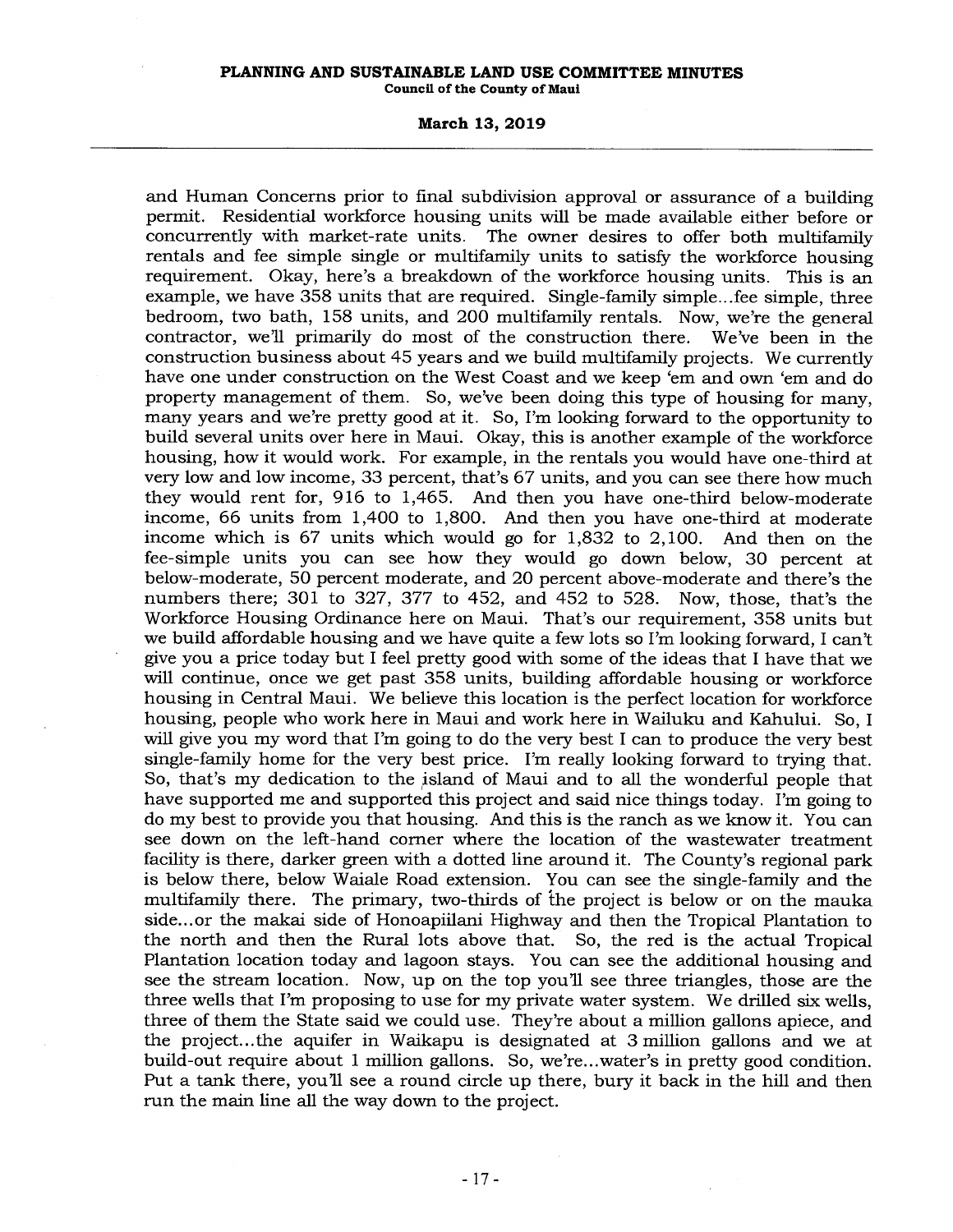- CHAIR PALTIN: Mr. Atherton, if you wanted to just stay a little bit away from the microphone, when you say your P's it won't reverberate.
- MR. ATHERTON: I don't hear well so I can't...apparatus and everything. I...how's that, is that better?

CHAIR PALTIN: Yeah, that's great.

MR. ATHERTON: Alright, this is the mauka village. The mauka village is what we said, the old plantation. The orange is condominiums. The one on the top right-hand corner we're looking to do maybe a seniors' project in there. Then the red is commercial. You can see the lagoon, you can see the existing restaurant and the store. Those buildings will stay. And if you haven't been out there in a while, it's changed a lot. You know Maui Tropical Plantation is 37 years old, over 5 million people have visited and rode on the tram and learned how to husk a coconut. So, this is the mauka side, the Rural lots, the single-families.

CHAIR PALTIN: Mr. Atherton --

MR. ATHERTON: This is a rendering...

CHAIR PALTIN: --can you go back to the other slide?

MR. ATHERTON: Okay.

- CHAIR PALTIN: Thank you. I just was wondering, in the Planning Commission about the Rural lots, I think around Page 186 that you mentioned that those were near kuleana lands and that you're, you guys were going to construct the pads so that there would be an accurate buffer. Is that still the case?
- MR. ATHERTON: Okay, she was asking about the areas of the kuleana parcels. We only have two and they're in the green area. If...once you get above the yellow, those are... and we notched it out there, and yes, there and there.
- CHAIR PALTIN: Those are the kuleana lands?

MR. ATHERTON: Yes, those are kuleana lands.

CHAIR PALTIN: And the purple, the Rural, it's not your intention to have those be Ag, just strictly houses?

MR. ATHERTON: Yeah, it'd just be pasture land like it is now.

CHAIR PALTIN: Pasture land. So, the Rural lots you're not intending for them to be farming ag?

MR. ATHERTON: They can if they want.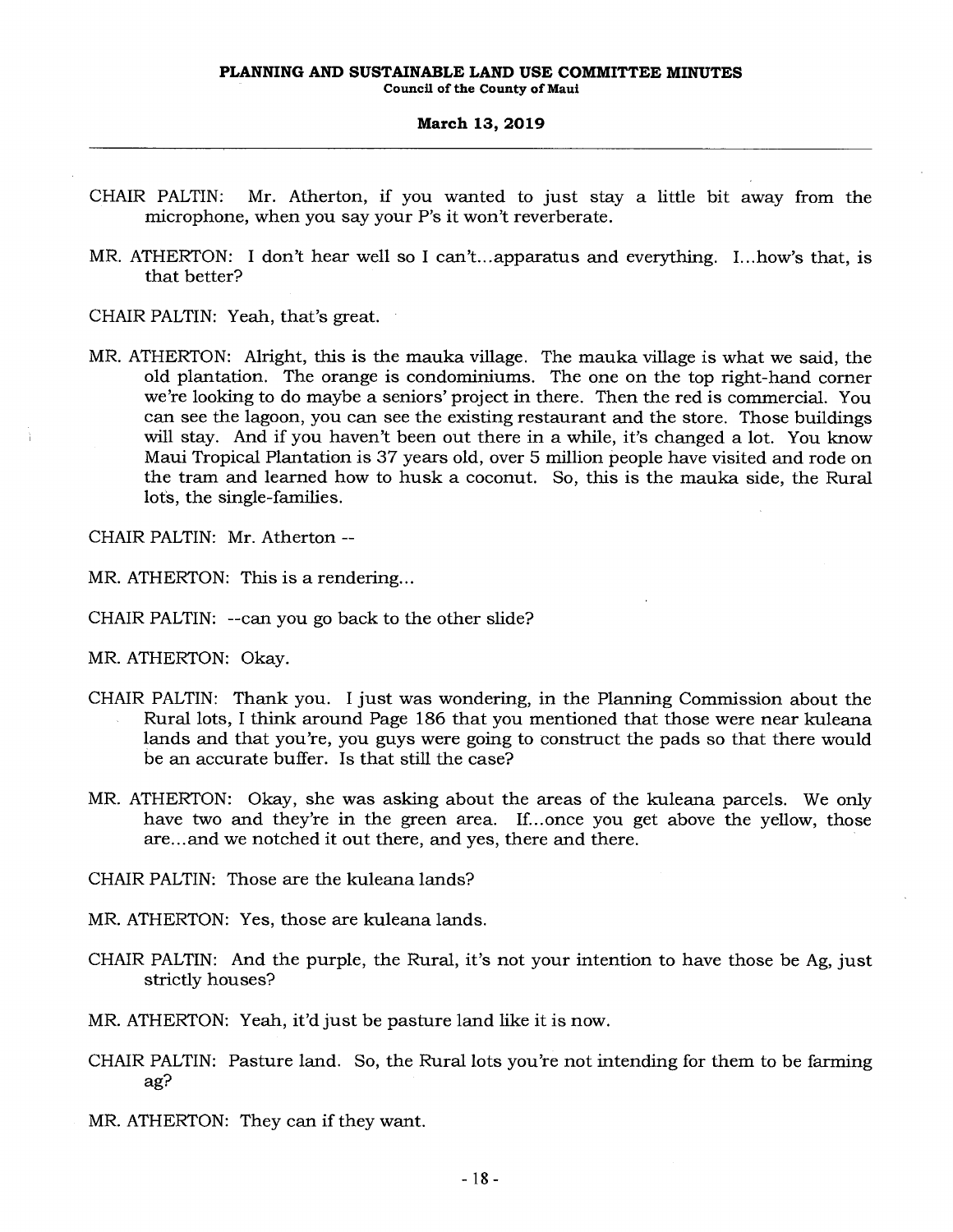CHAIR PALTIN: Okay.

MR. ATHERTON: Now, we've met the people that own them, the kuleana parcels, they live in Honolulu, the Mahi's.

CHAIR PALTIN: Okay, thank you.

MR. ATHERTON: She was at the Planning Commission by the way.

CHAIR PALTIN: Okay.

MR. ATHERTON: Okay, this is a rendering of what it will look like. Waikapu Valley in the back, Honolua there. Okay, this is a rendering. I'm going to show you some renderings of what we envision the community to look like. This will be basically downtown Waikapu. You've got retail on the first floor and condominium living on the second and third floor. This is a typical rental unit, condominiums. A lot of open space. We have a lot of bike trails, walking trails, a very walkable, very bikeable community. This is a restaurant on the right and housing up across the way. We have an open space area there and the lagoon. About 250 ducks there. Big business out there. Okay, this is another rendering of the lagoon and the area across the way, landscaping. This again is the housing up in the Rural side; bike trail. This is the restaurant at night. This is the store with the remodel, existing store, and we've added some additional retail space. The makai buildings is on the other side, this is a photo of it there. This is primarily the area where we would have the workforce housing lots. All the yellow is single-family, the orange is condominiums. Again, there's the 12-acre school and the 25-acre park. And the park plan is almost completed. We used Bill Mitchell, he did a great job communicating with the Parks Department, and we have a nice big parking lot and the beginning of an eight-mile bike trail. You can come down Waikapu, park your car, get on your bike, take a big ride, come back. So, it's pretty well designed. I'm looking forward to that.

CHAIR PALTIN: Chair King, you had --

MR. ATHERTON: Also...

CHAIR PALTIN: --a question?

- COUNCILMEMBER KING: Yeah and just real quick. So, is that, that school area, is that a DOE school then?
- MR. ATHERTON: That's a DOE. I...
- COUNCILMEMBER KING: And...okay. And where's the five acres that Kimokeo was talking about?
- MR. ATHERTON: The one Kimokeo was talking about?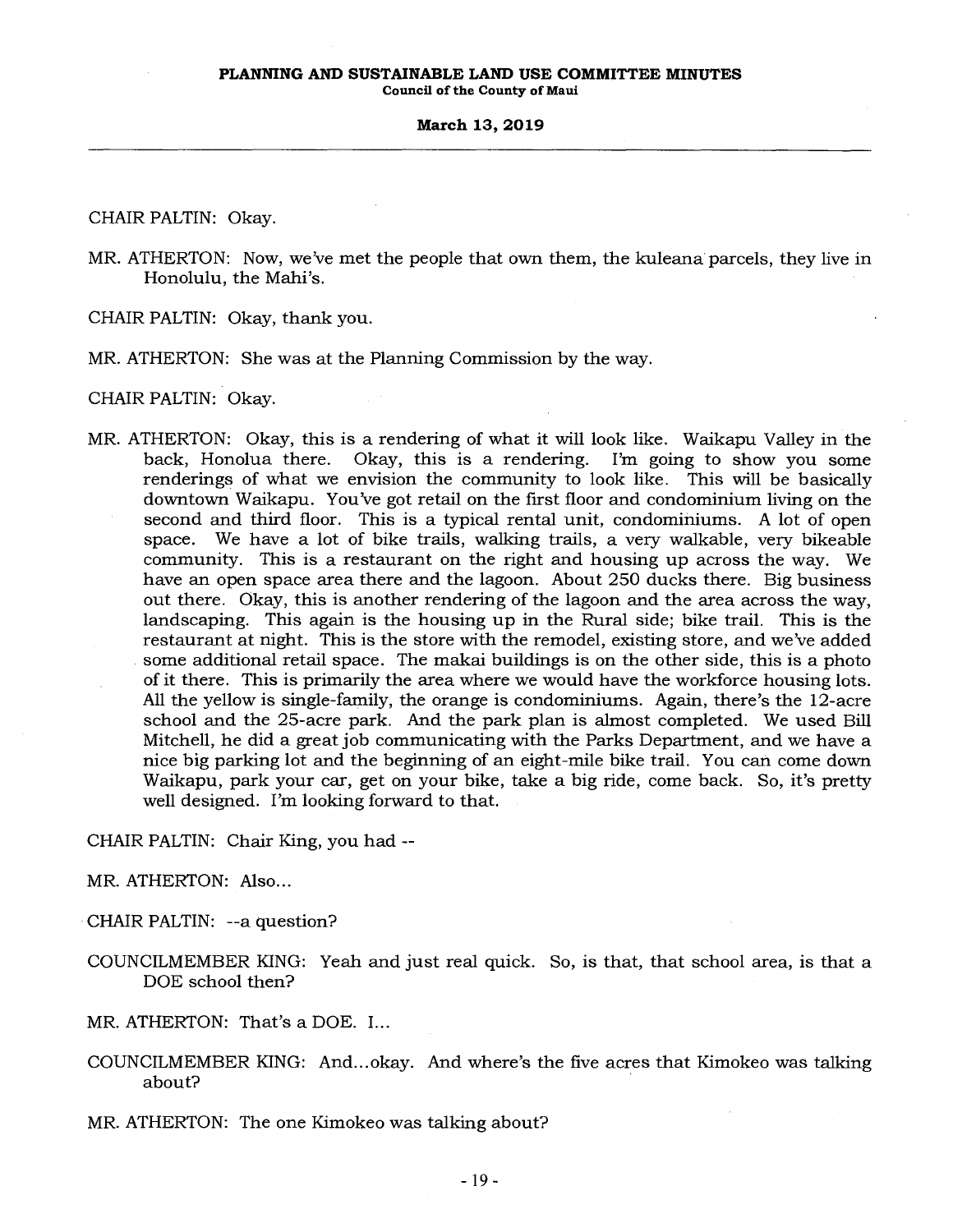**Council of the County of Maui** 

#### **March 13, 2019**

COUNCILMEMBER KING: Right, the five acres...

MR. ATHERTON: It's in the agricultural easement.

COUNCILMEMBER KING: Oh, it's up there. Okay.

MR. ATHERTON: Yeah, which would be off this map.

COUNCILMEMBER KING: Okay, thank you.

- MR. ATHERTON: I tried to put it down there because I thought maybe we could get some water and do some loi but they didn't want to do that. So, that's the makai side. You can see the County's regional park down below, and then again you see the green area with the dotted line on the left-hand side there, that's the wastewater treatment plant where we'll do all our own treatment. Water reclamation facility. Okay, this is main street, main street's basically the extension across the way. We can't call it main street but I could give it another name, sugar cane lane or something along those lines. But it'll have retail on the first floor and it will have condominiums on the second floor. Here again is the housing types. We followed the plantation style. Bike trails, very walkable. Again, a lot of open space, bike trails, a lot of wide open corridors; another one. Okay, here's my agricultural master plan. This project does have a real nice agricultural component. When I came to Maui, I wanted to buy ten acres and all they had for sales was thousands so I'm glad we bought thousands, because we were able to do this agricultural project which has been great, has been successful. I met Bob Pahia and Kimokeo about eight, nine years ago. I've been farming with Bobbie now on the land above and when HC&S closed down sugar cane, we made lemonade out of lemons and took over and he does now over 300 acres. So, we have three farmers in the plan. I have Kumu who is Grant Schule who I met in Molokai many years ago and he primarily grows a lot of papayas. He grows them on Molokai and brings them and exports them and sells them here locally, pretty good. He has a pavilion, vegetables for sale, and he's primarily an organic farmer. And then I have Bob Pahia who farms with about 20 other Hawaiian farmers. I gave them all 30-year leases because they need a 30-year lease in order to be able to get financing, in order to be able to really plant windbreaks and trees and things that take time. If you don't have that period of time, it's hard for someone to do it. We've been able to get a good deal on the, in the water so far, and then I have a surface water plan in the future which would take the wastewater and then blend it with well water. So...
- CHAIR PALTIN: Did you want to indicate in this map where the five acres for the Kimokeo Foundation was going to be?
- MR. ATHERTON: Okay, show them where it is, Mike. Again, we'll see Maui blocked road there. Yeah, show them where it is. No, over a little more to the right. Right there. Yeah.

CHAIR PALTIN: Oh, okay.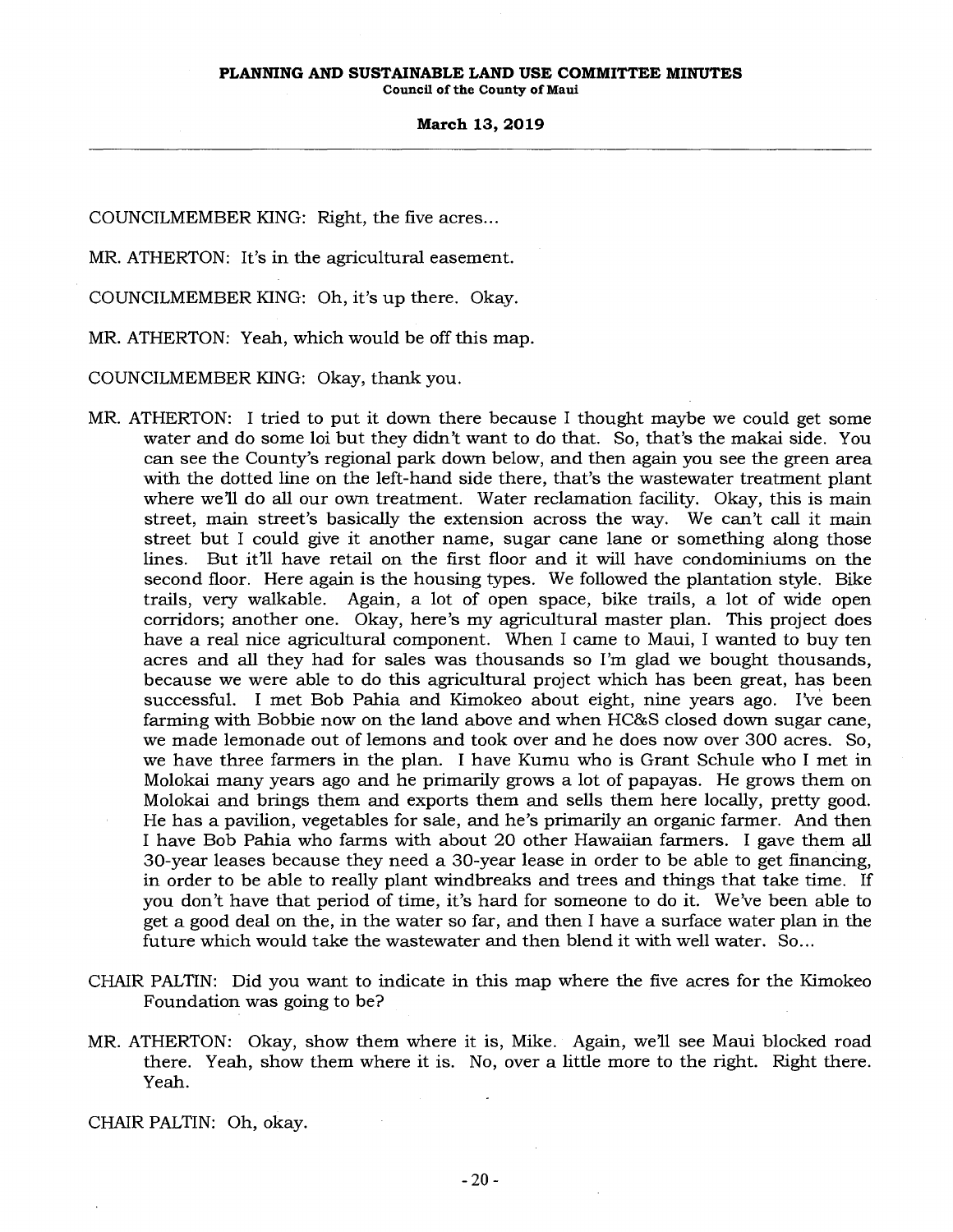**Council of the County of Maui** 

#### **March 13, 2019**

MR. ATHERTON: Now, that side --

CHAIR PALTIN: Thank you.

MR. ATHERTON: --is unimproved but when they build Waiale Road extension and put in the intersection of Waiale and Honoapiilani Highway then that area will become improved. So --

CHAIR PALTIN: Member Sinenci?

MR. ATHERTON: --the sooner we build the Waiale Road, the sooner we might have a Punana Leo School.

VICE-CHAIR SINENCI: Thank you, Chair.

- CHAIR PALTIN: Member Sinenci, did you have a question?
- VICE-CHAIR SINENCI: Yeah, for Mr. Atherton. You know, I know currently the restaurant uses some of the agriculture, kind of a farm-to-table program. Is there any sites where you can process some of the agricultural, the products and the crops?

MR. ATHERTON: Sites, well --

VICE-CHAIR SINENCI: In like a --

MR. ATHERTON: --we have the...

VICE-CHAIR SINENCI: --production or a processing site.

- MR. ATHERTON: We have the farm center there but in the long-range plan the, that would be down on the lower section there. And the lower section it's got a good story. We had what we thought was 800 acres and no one had ever done a survey out there, Brewer owned all the land so there was no survey so I've done all the survey work. We just completed the boundary survey for the ag easement, open space ag easement and it's 900 acres instead of 800. So, we're lucky, I didn't have to come back and tell you it was only 700 acres, so, 900.
- CHAIR PALTIN: And is the Maui Tropical Plantation, that, will that be moved or that's staying?
- MR. ATHERTON: No, the Tropical Plantation will stay. The store will stay, the restaurant will stay. We hope to build a couple more, have a little food destination there. And the tram tours and things we will move to somewhere. I'd like to move to the quarry someday and build a new tropical plantation, I've really got to love selling tram tickets.

CHAIR PALTIN: Member Sugimura, you had a question?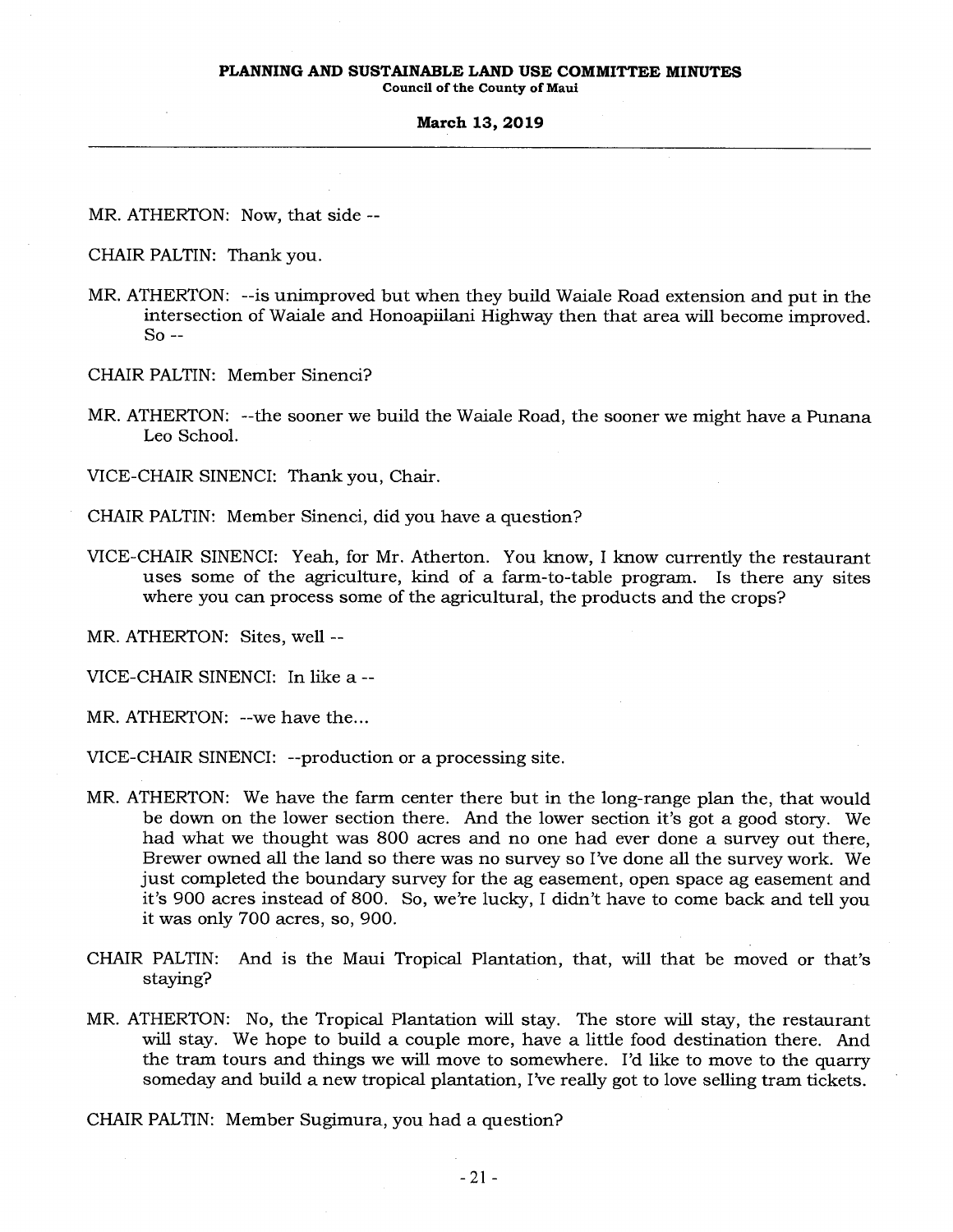COUNCILMEMBER SUGIMURA: Yeah, if I could, Coach? So, I see that on your, you have number six, renewable energy. Could you explain what that will be, what project that will be?

MR. ATHERTON: Okay, the project --

COUNCILMEMBER SUGIMURA: And what you plan to do?

MR. ATHERTON: --has proposed a solar farm, a farm that would generate electricity to operate all of our wells, the wastewater treatment facility, any other power we would need in the project. We can't sell power to MECO so the only thing we will use our solar farm power for is use in Waikapu. That means if the County decided to do a baseyard, I could offer you a good rate on energy, I could offer you water, I could offer you wastewater, so you could actually develop that 300 acres there that you own.

COUNCILMEMBER SUGIMURA: Thank you.

CHAIR PALTIN: Chair King?

COUNCILMEMBER KING: Yeah, just looking at your map here, I'm a little worried about the, I guess the area that says number four, because that's farming right now so are you planning to move the sunflower farms out of that corner there?

MR. ATHERTON: No, number four --

COUNCILMEMBER KING: It says long-horn --

MR. ATHERTON: --well that...

COUNCILMEMBER KING: --cattle grazing, but.

- MR. ATHERTON: We call that the gulch, so that'll all be just...what they did was the State Land Use Commission divided that top 277 acres into five lots. So, I'm going to build my house...
- COUNCILMEMBER KING: No, I'm looking at the section four where it says long-horn cattle grazing.
- MR. ATHERTON: Oh, got the wrong four, huh. Where's four?
- MR. SUMMERS: This map was prepared long before the sunflowers.

COUNCILMEMBER KING: Oh, okay.

MR. SUMMERS: I think that's an early vision of opportunities, yeah.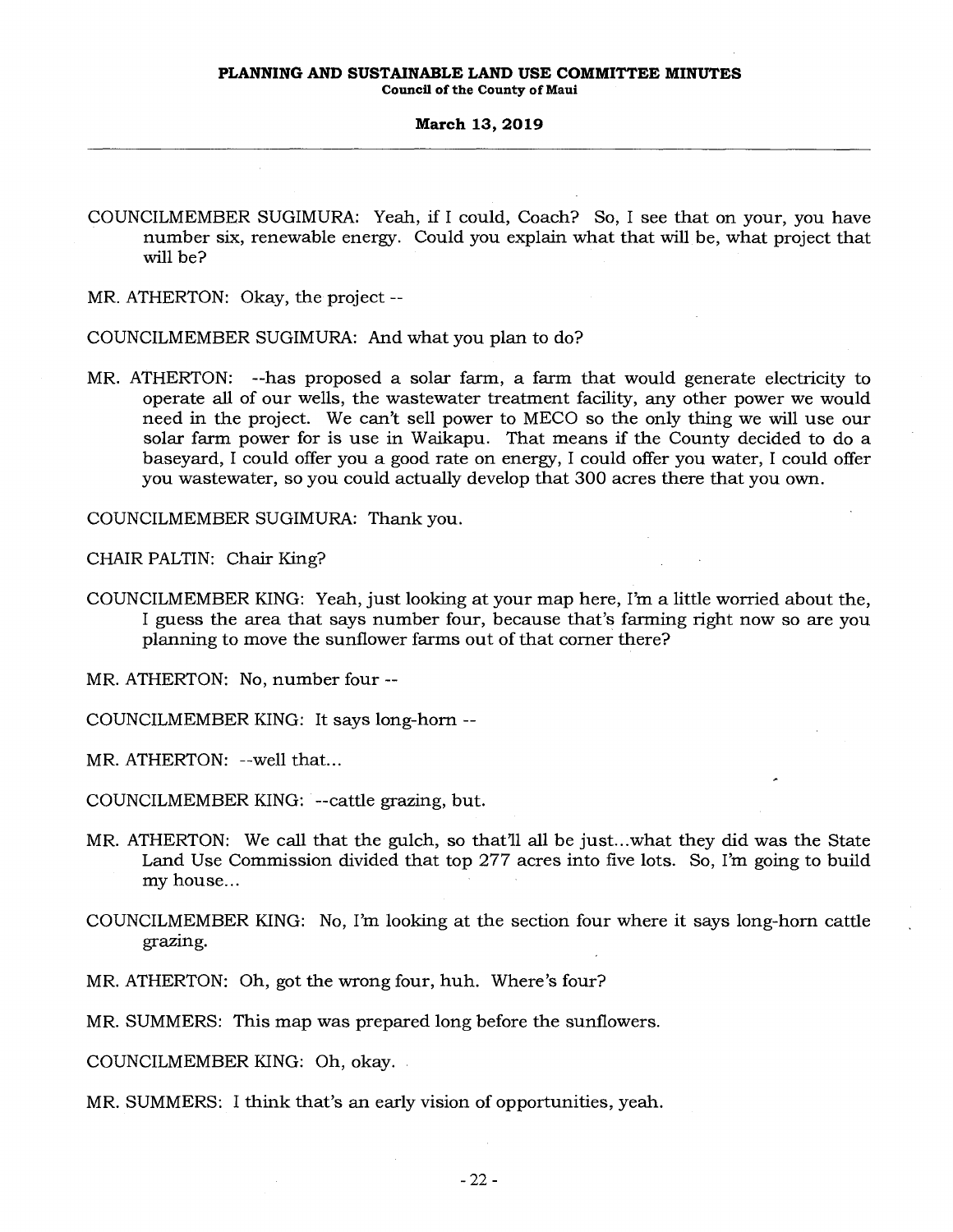COUNCILMEMBER KING: Oh, okay. I didn't...yeah, I just was curious...

MR. ATHERTON: The four in the corner by the coconut stand there? That's where Mr. King  $\leftarrow$ 

COUNCILMEMBER KING: Right.

MR. ATHERTON: --farms biofuel.

COUNCILMEMBER KING: But it says long-horn cattle grazing so that was...

MR. ATHERTON: Oh. Okay, well we'll fix that before the next meeting. Okay.

CHAIR PALTIN: Just checking, is there a conflict of interest with the sunflowers and do we need a Board of Ethics opinion? Anybody?

COUNCILMEMBER KING: Chair, for myself?

CHAIR PALTIN: Yeah.

COUNCILMEMBER KING: I don't think so. I mean we are doing...my husband and I are involved in a company that's doing farming on the ag land. We don't have any interest in any of the housing development. So, I haven't, you know, I've talked to a couple of people about it and I haven't gotten any pushback about it, but I'm happy to ask that question if you like.

CHAIR PALTIN: Okay. I mean just in the interest of transparency maybe.

COUNCILMEMBER SUGIMURA: I think that's a good idea.

CHAIR PALTIN: Okay.

COUNCILMEMBER KING: We can put in a request --

COUNCILMEMBER SUGIMURA: For such a . . *.(inaudible). . .* project.

COUNCILMEMBER KING: --to the Board of Ethics if you want --

CHAIR PALTIN: Okay, yeah, that'd --

COUNCILMEMBER KING: --from the Committee.

CHAIR PALTIN: --be awesome. Thank you.

COUNCILMEMBER SUGIMURA: Especially since you're going to put her on the map.

CHAIR PALTIN: Okay. And, Coach, if you want to continue? Thank you.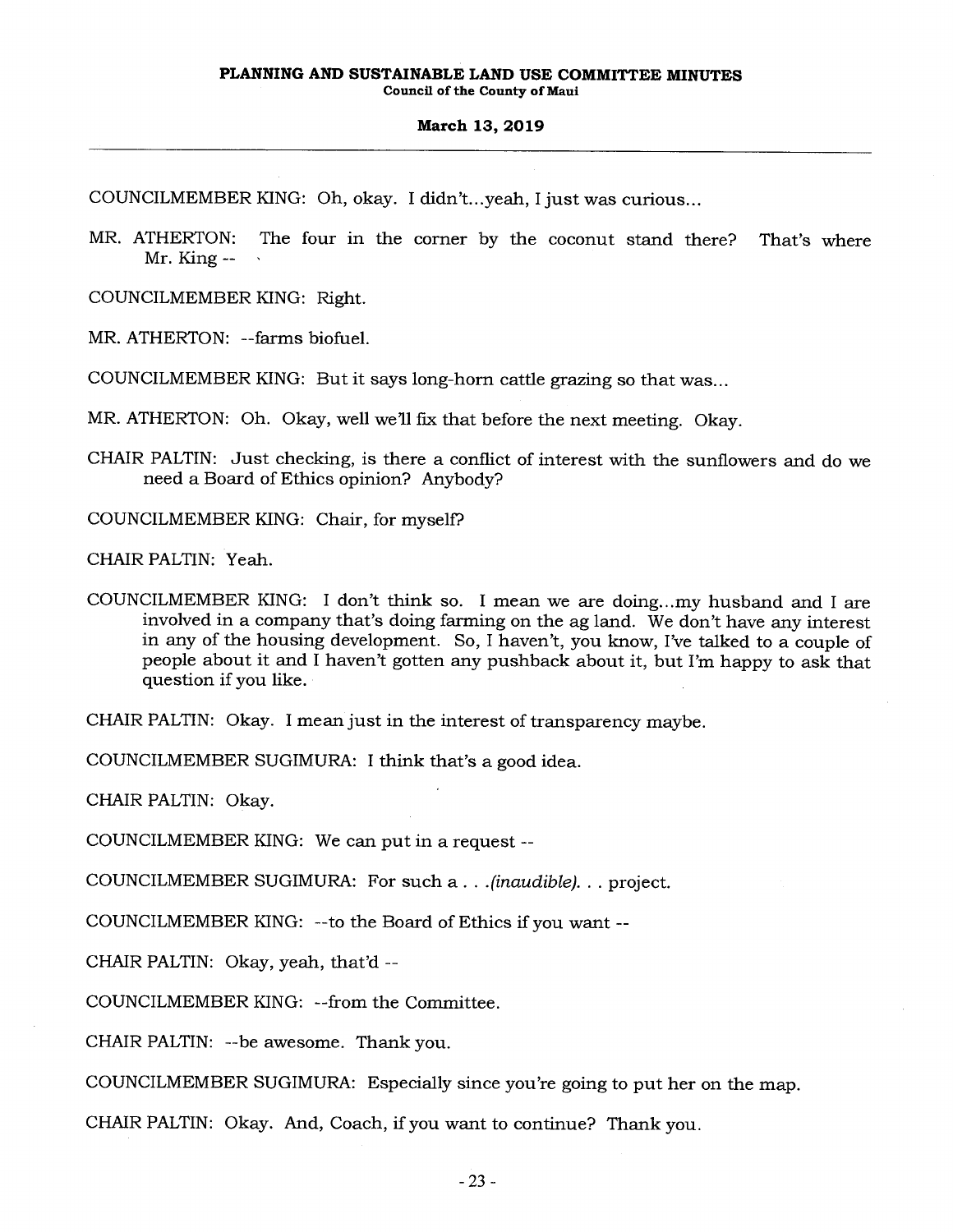# **PLANNING AND SUSTAINABLE LAND USE COMMITTEE MINUTES**

**Council of the County of Maui** 

## **March 13, 2019**

MR. ATHERTON: Okay, this is a rendering of the breakdown on the agricultural component. Again, you got the solar farm up in the left-hand corner. We've got row crops. Kimokeo explained of the different canoe crops that Bobby grows. So, you've got Bob King on the left, Kumu...Bobby Pahia in the middle, and you've got Kumu on the right, and we graze cattle up on the north side. We've got a couple hundred long-horns and a couple hundred angus cattle that we use in the restaurant and we've been raising long-horn steers for, oh, 40 years. My partner he's a long-horn expert. This is another rendering of the ag component. The ag component was a product of working with the Waikapu Community Association, and the question came up that this is a large project, we have a lot of development going on in this area, and we came up with an understanding that if they supported me on the Waikapu plan that we've seen here today, then I would dedicate or we would dedicate all the rest of the lands that we have into open space and an ag easement in perpetuity. So, basically what that does is that stops growth right on Waiale Road. So, once this project's built out and that's approximately 20 years, 15-20 years if it goes smoothly then this is all the growth you'll ever see in that neighborhood and they like that. That went a long way for me and I was able to use that idea and set an example in that neighborhood. That was my mitigation to Ag land conversion and urban sprawl.

CHAIR PALTIN: Member Sugimura?

MR. ATHERTON: Okay, sustainability plan...

CHAIR PALTIN: Oh, question.

COUNCILMEMBER SUGIMURA: Coach, if you --

MR. ATHERTON: Okay.

- COUNCILMEMBER SUGIMURA: --if I could, so one of the things that several of us are talking about or the community is talking about is Important Ag Land designations. From what you just said with this PowerPoint of keeping agriculture in perpetuity it kind of fits into that Important Ag Land concept. So, I wonder when that does come if we could, you know, talk to you about it. We'll... there'll be more details but it basically is a concept of what you're just talking about in terms of keeping ag ag in perpetuity. So, thank you very much for being forward-thinking. Thank you.
- MR. ATHERTON: Okay, agriculture. My family was in agriculture forever. Sustainability plan, I'm proud of the sustainability we're trying to achieve in Waikapu. We have a complete community, housing, employment, schools, parks, and neighborhood settings. Proximity close to regional serving employment and facilities. Walking and biking, eight miles of biking and walking paths. Water, dual non-potable water system. Now, that's where we have...you have two meters out in front, you'll have a potable meter where we only plumb to the potable areas where it's necessary, and then we have ag water on everything else. So, all your landscaping, all the open space will all be irrigated with ag water, and the ag water will come out of the water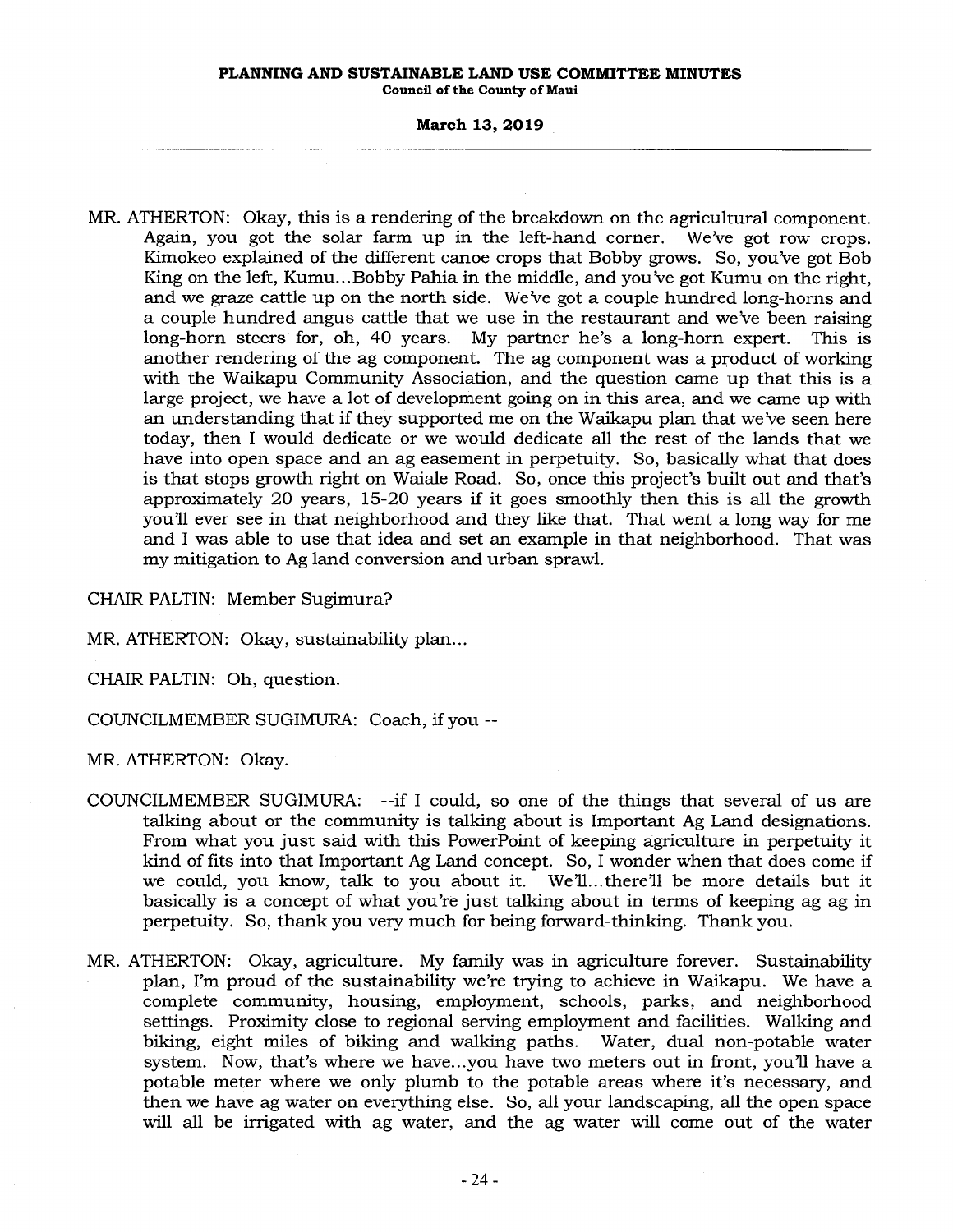# **PLANNING AND SUSTAINABLE LAND USE COMMITTEE MINUTES**

**Council of the County of Maui** 

### **March 13, 2019**

reclamation facility. It will blend R-1 water with well water and that will be our backup water plan. Okay, and we also have a wastewater reuse and water conservation fixtures. Renewable energy, solar, wind, potential hydro, and energy crops. We're very conscious about going on to our own power. We have energy efficiency, building design materials, and ENERGY STAR appliances. And we have drainage where we retain onsite, swales, bio-retention, and open space. And the agricultural lands we have 1,077 acres to remain in Ag and 900 acres to be dedicated in perpetuity as the agricultural easement. So, those items are pretty...we're proud of that. We pump our own water, we use it correctly in dual water system, and then we treat it and we reuse it again in the neighborhood. So, that's heading towards trying to become a sustainable community.

- CHAIR PALTIN: Mr. Atherton, I had a question. So, there's the 900-acre easement, where's the additional 177 or 'cause it says 1,077 acres in ag.
- MR. ATHERTON: Well, you have the nine...okay. Back up. When I went to school we didn't The 900 acres, Mike, show them the boundary of the 900 acres. And then you have the remaining 277 *[sic]* acres which is the bike path and the open space behind the Rural lots, all up into the valley up on top.

CHAIR PALTIN: Okay.

MR. ATHERTON: And that's 277 *[sic]* acres, I think you add them up and you get that total.

CHAIR PALTIN: Okay, thank you.

MR. ATHERTON: Alright. Cultural resources plan, this is important also and I'd like to have help on this but...

CHAIR PALTIN: Sorry, Coach, Chair King had a question. Sorry.

- COUNCILMEMBER KING: Yeah, sorry. Can you go back to that sustainability plan? I just wanted to follow up on the wastewater treatment facility that you're working on with Steve Parabicoli. Are you still in talks with Maalaea community to determine if you can merge your...
- MR. ATHERTON: I am. We've had several meetings with them and offered them a solution that they would be able to gather their waste in a vault down in the area there centrally located and pump it up to the plant and we would take it. I gave them some prices on what it would cost, 'cause they're doing due diligence on all the other ideas that they have in order to --

COUNCILMEMBER KING: Right.

MR. ATHERTON: --be able to solve the problems that they've encountered.

COUNCILMEMBER KING: Okay, so that's still open for...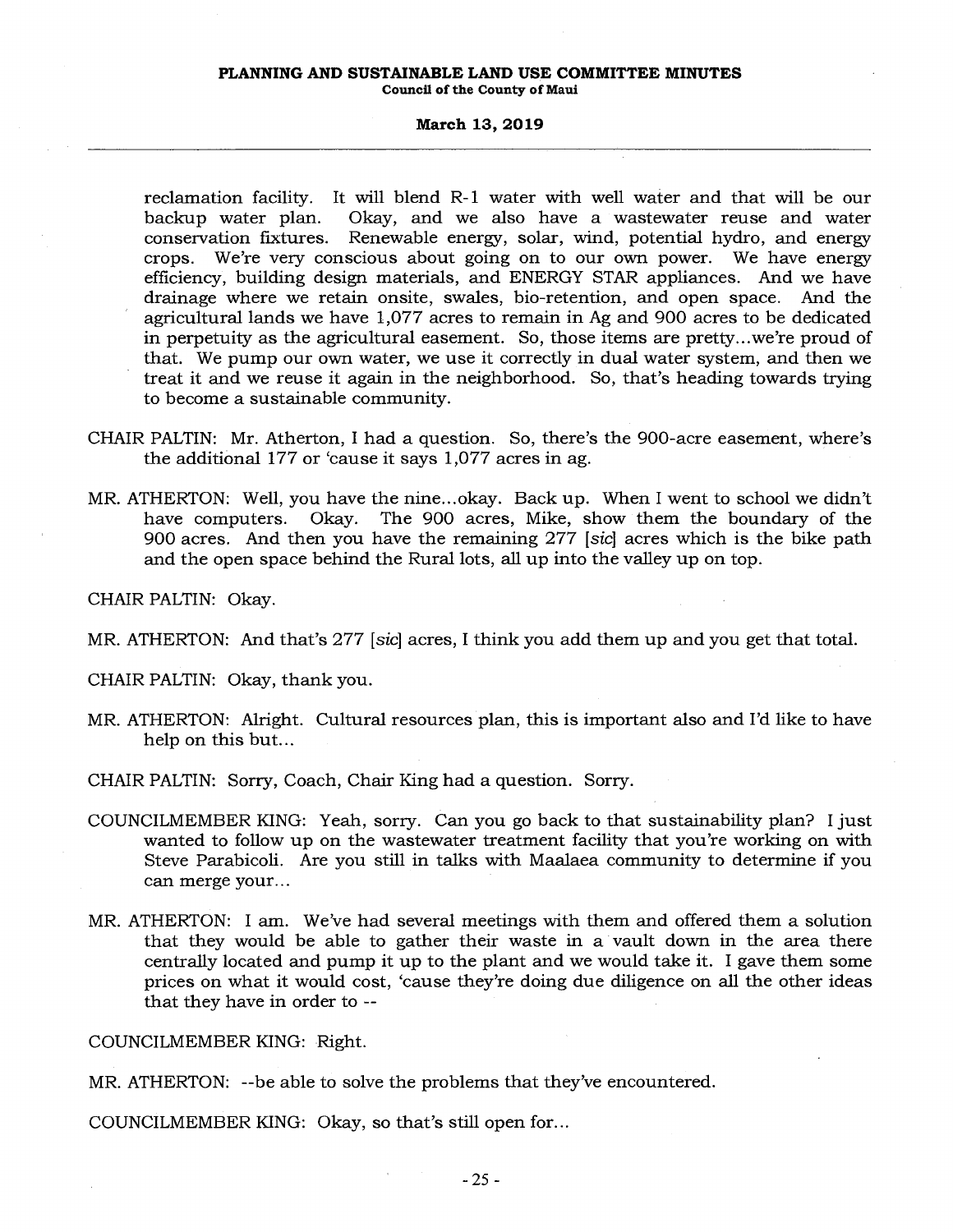MR. ATHERTON: Yeah, that's still open.

COUNCILMEMBER KING: Okay, I just wanted to make sure.

MR. ATHERTON: And I would do that with any other development in the area because the plant is designed to be able to add on. So, if the Waiale project for example in the future ever started to come around and they could put their waste in that plant.

COUNCILMEMBER KING: Okay.

MR. ATHERTON: And they could gravity flow there.

COUNCILMEMBER KING: Okay. And are you still doing the, that really creative biological treatment --

MR. ATHERTON: Yeah.

COUNCILMEMBER KING: --plant? Okay.

MR. ATHERTON: State of the art.

COUNCILMEMBER KING: That's awesome. I can't wait to see it. Thank you.

MR. ATHERTON: Okay. Oh, back up. Okay, we're getting close here. Being that Waikapu is rich in historical and cultural history, I have a consultant who's done all the cultural work and given me advice from very, from the very beginning of this project, 13 years now I've worked with this young man. I'd like to introduce him to go over the cultural resources plan, because I think it's very important and I think you need to understand it pretty good. So, I'd like to bring down and introduce my cultural specialist Hokuao Pellegrino. Hokuao? There he is. Thank you.

CHAIR PALTIN: Thank you, Mr. Pellegrino, for being here.

MR. PELLEGRINO: Mahalo, Chair. So, well, first and foremost, aloha mai kakou. I wanted to make one clarifying point in regards to the cultural resources plan and the cultural impact assessment. With that I was subcontracted by Hana Pono and I don't work for Hana Pono, LLC, that I was subcontracted to do the cultural impact assessment. So, when the cultural impact assessment was done, it was done with the intent to look at the scope of cultural and natural resources within the development area for Waikapu Country Town as well as the remaining lands that surround the area. And so that included archaeological cultural sites that are mauka of the Waikapu Country Town development as well as looking at the historical sites that once existed prior to the development or the Wailuku Sugar Plantation developing that area for plantation use and then Maui Tropical Plantation. So, this Waikapu Ahupuaa being the first ahupuaa in Na Wai Eha, while it's a smaller ahupuaa, had some of the most culturally rich and diverse natural ecosystem in the area. And, Mike, you want to...move on.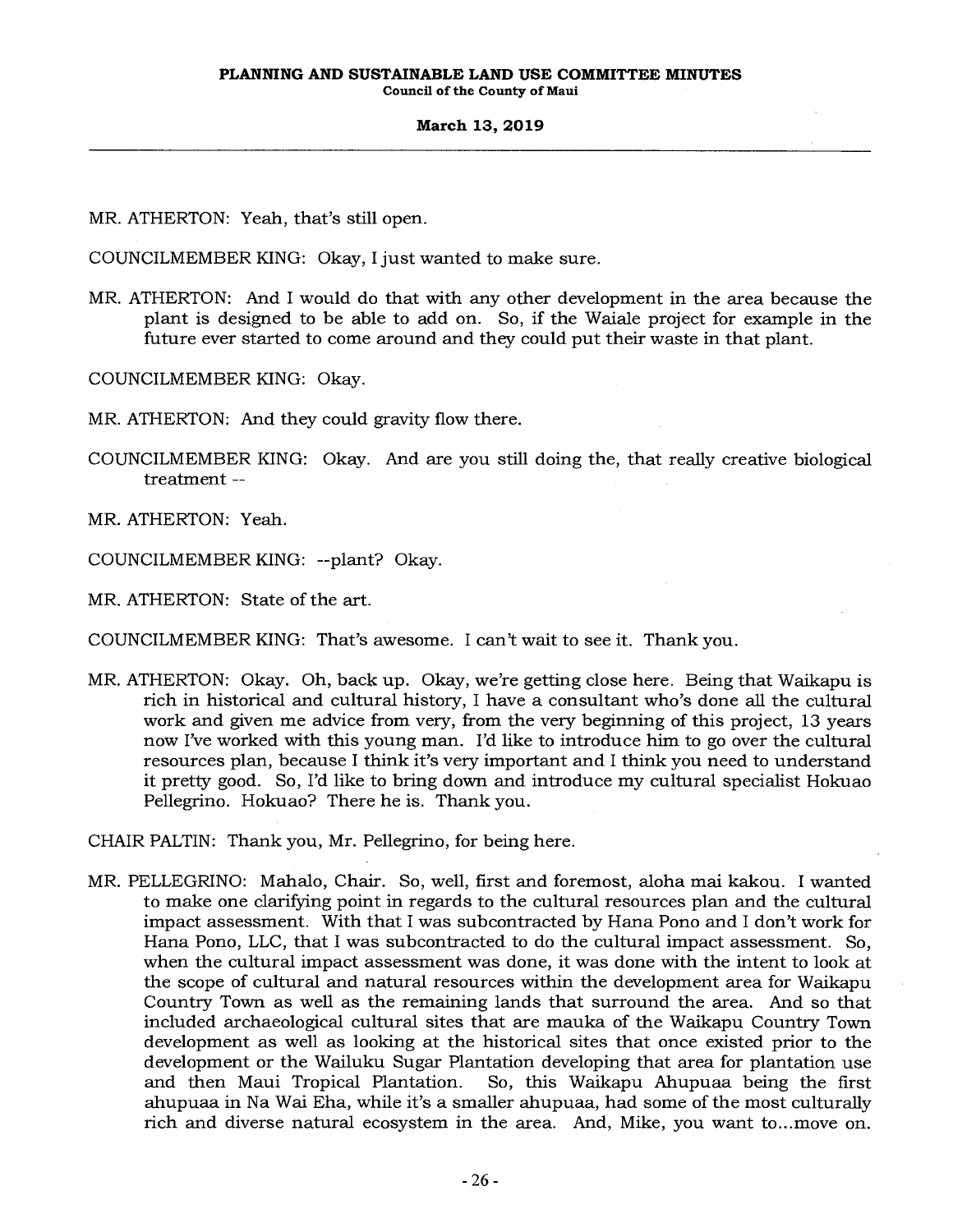#### **PLANNING AND SUSTAINABLE LAND USE COMMITTEE MINUTES Council of the County of Maui**

#### **March 13, 2019**

So, this plan that's still in draft form basically takes the cultural impact assessment and brings it to life, because part of the identity for the Waikapu Country Town is really to showcase and to integrate the cultural and natural resources. I think that was a commitment that Mr. Atherton and his partners felt was very important to do from the get-go which is part of the reasons why I decided to partake in this process. Because for me as well I was hesitant at the very beginning, but now going through this process and knowing that there's a commitment to ensure that our cultural resources are protected, I think there's a...it's a smooth plan forward. So, the Waikapu watershed has a very diverse forest, both mesic and dryland forest and is utilized for both traditional and customary rights for gathering in that area. It's one of those valleys that's really untouched because of the fact that it's under private ownership, there isn't access other than lineal descendants such as myself and others that go into the valley for gathering. So, it's not, you know, opened up like Iao Valley or maybe like Waihee Ridge in Waihee Ahupuaa. The Waikapu Stream is a very important part of the cultural resources. Its base flow is about 4 million gallons a day, and through the former contested case for Na Wai Eha there was an interim instream flow standard that was set for 2.9 million gallons a day. Historically, there are four main documented auwai systems. So, Waikapu had about a little over 120 awarded kuleana lands at the time of the Mahele in 1848. In the ownership of Mr. Atherton's property along with the, you know, the surrounding area and where the development is, there were 52 Land Commission awards, roughly almost half of the Land Commission awards awarded during the Great Mahele are within his land holdings. Thirty-six of those were compromised during plantation era, but the remaining kuleana lands are still very much intact and are located in the mauka region of the project area.

CHAIR PALTIN: Mr. Pellegrino, Mr. Sinenci had a question.

MR. PELLEGRINO: Oh, I'm sorry.

- VICE-CHAIR SINENCI: Hokuao, would there be any diversions from the stream for the project?
- MR. PELLEGRINO: To my knowledge there aren't any. There is a diversion now on the Waikapu Stream via the South Waikapu intake. That water does enter the landowner's property and I believe the current use of that right now is for watering or for cattle. Yeah.
- CHAIR PALTIN: I was wondering if you were planning to get off the Na Wai Eha surface water for agriculture?
- MR. PELLEGRINO: That's probably something you would want to, got to respond to.
- MR. ATHERTON: Yeah, in our water service/water reclamation plan, we do have a backup to the Na Wai Eha ditch water. And the future of the ditch is up in the air. Wailuku Water would like to sell, so the County's interested in purchasing it. But in the meantime, I'm putting together a plan with reclamation water, that would be the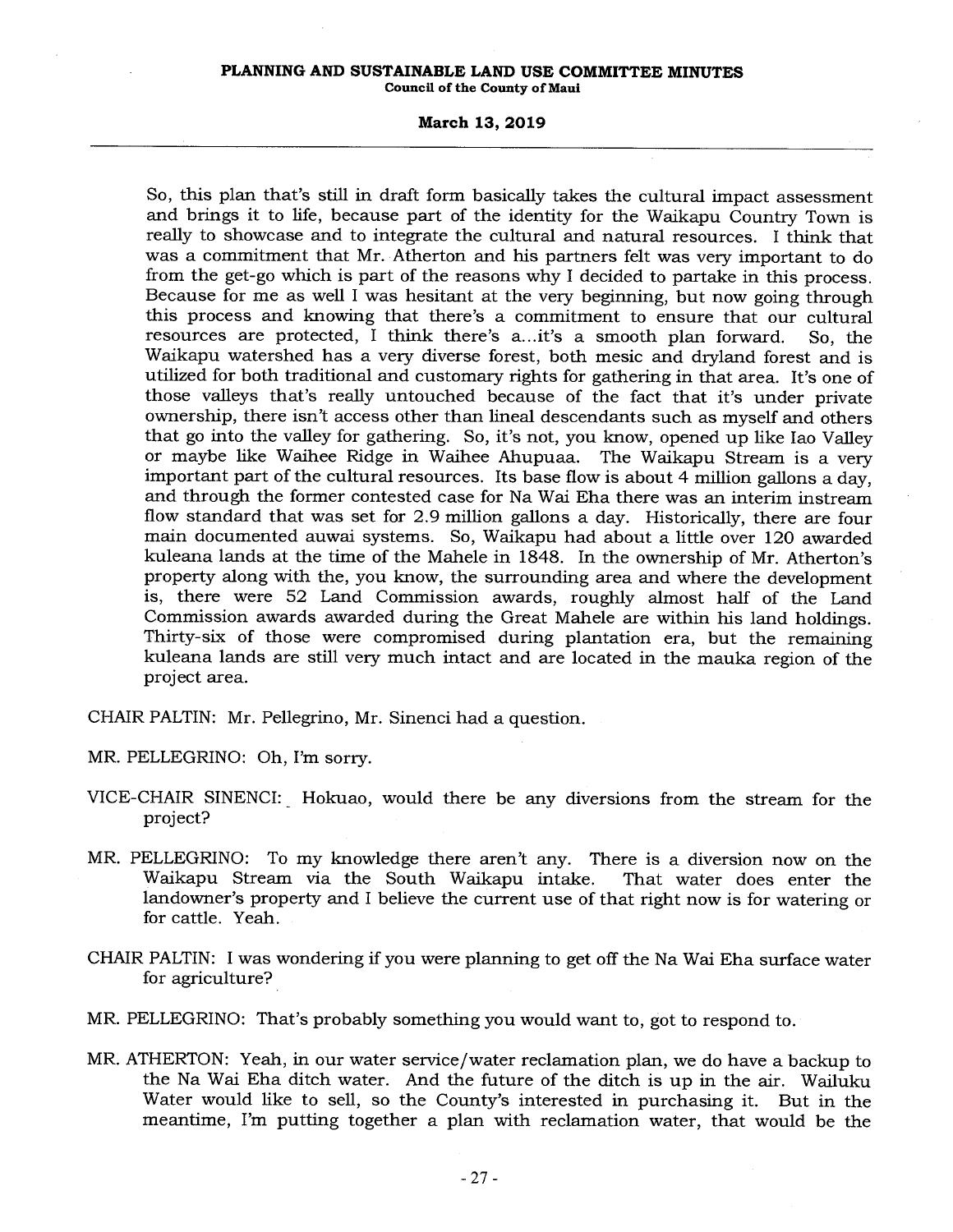# **PLANNING AND SUSTAINABLE LAND USE COMMITTEE MINUTES**

**Council of the County of Maui** 

#### **March 13, 2019**

wastewater reclaimed to R1, and then well water, ag water in the Kahului Aquifer would pump up and blend with it. We put it into the tank at the facility and that would be our backup plan if something ever happened to the surface water. With the intent someday we might be able to get off the Na Wai Eha and 100 percent on to our own source. So, that's a plan, it's going to take a little while to get it implemented, but I've been working with Hokuao on that. Plus, we're at the end of the line so it could be interesting to see how it all goes. So, we'll keep you tuned.

CHAIR PALTIN: Thank you. Member Molina?

- COUNCILMEMBER MOLINA: Thank you, Madam Chair. Question for Mr. Pellegrino. Thank you for doing this study. And as part of your research, have you done a lot of outreach with other Native Hawaiian organizations and gotten their input on this as well?
- MR. PELLEGRINO: In regards to the draft natural and cultural resources plan which I'll...I apologize I'm just going to get to that area. There hasn't been much outreach yet because we're trying to formalize internally with Mike Atherton and his partners what exactly we want to see from the cultural impact assessment come to life. And so that's part of the plan and I switched the slides to, or slide to this one, because this kind of shows a high-level overview of the draft plan that's being worked on right now. It's not complete yet.

COUNCILMEMBER MOLINA: Okay.

- MR. PELLEGRINO: But part of it is to have a very strong community engagement component.
- COUNCILMEMBER MOLINA: Oh good, I'm glad to hear that because on other matters in this Council we've heard from some organizations where they have not been contacted or have been asked to give their input, so I appreciate you folks are looking in that area --

MR. PELLEGRINO: Mahalo.

COUNCILMEMBER MOLINA: --direction.

MR. PELLEGRINO: Mahalo.

COUNCILMEMBER MOLINA: Thank you.

MR. PELLEGRINO: Chair, may I continue? So, this particular integrated natural cultural resources management and preservation plan has some specific goals, and we are still at the, somewhat at the beginning of this plan in developing it. But some of the action priorities that have been highly...well, let me back up. The reason for creating this plan was following the Land Use Commission hearing and approval from the Land Use Commission, there was a recommendation or a...not a I guess a formal recommendation but a recommendation to develop something out of the cultural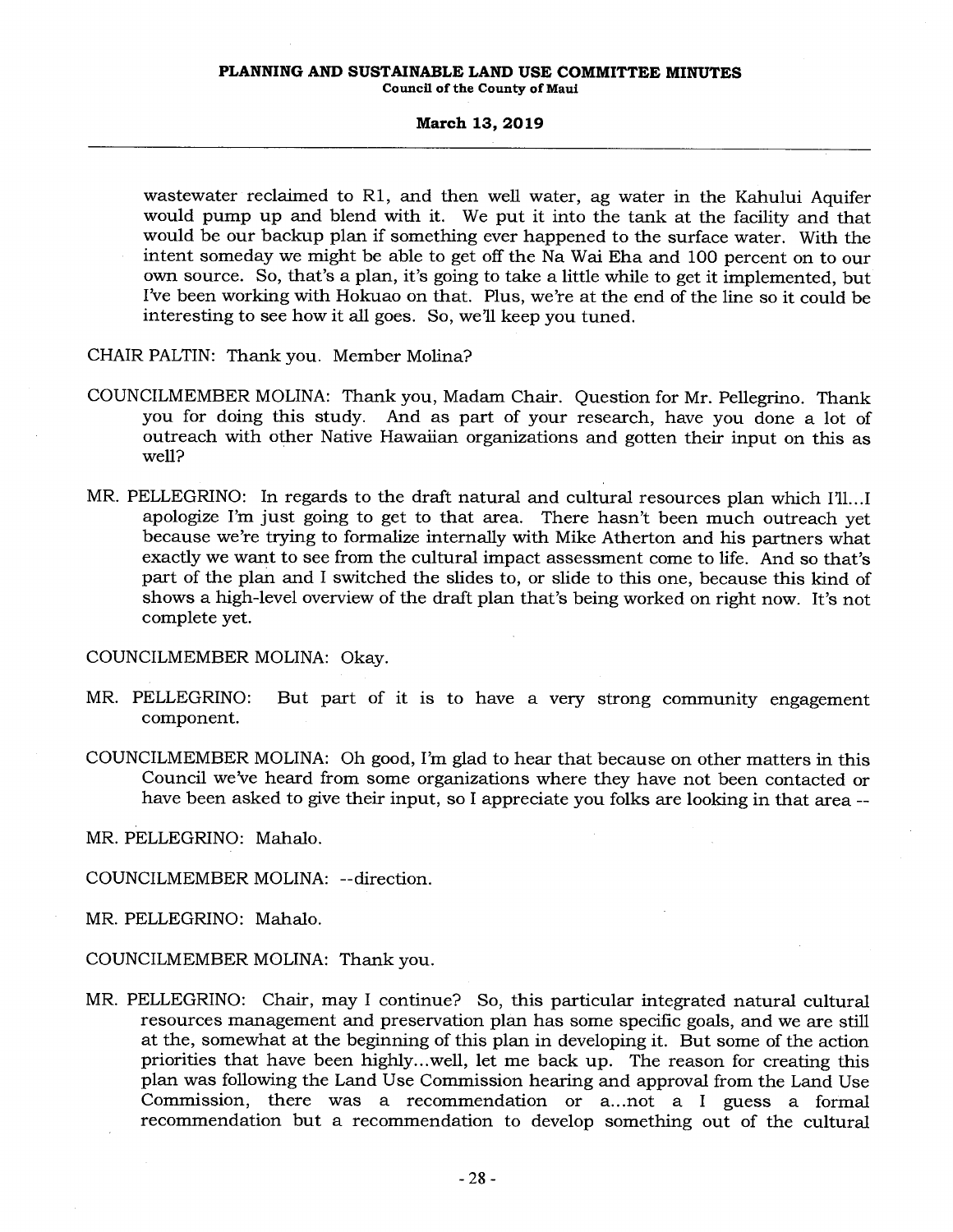$\boldsymbol{r}$ 

#### **March 13, 2019**

impact assessment since it was thorough. There were, I believe it was a little over 100 pages for the cultural impact assessment, but the appendices that spoke to the cultural resources of these particular kuleana lands that I mentioned earlier was a little over 200 pages. And predominantly these kuleana lands were used for traditional agricultural purposes, and so that was a major component of why we wanted to develop this or why this plan was going to be developed. So, first and foremost was looking at water use but not necessarily in terms of, you know, the Commission on Water Resources Management but ensuring that, you know, the riparian buffers are setup. As you saw with the plan, there's a boundary between the development and the Waikapu Stream and that these don't abut the stream. Another area that we're looking at is developing a cultural, like a cultural reserve, because the mauka region for this area while not being developed has some very culturally sensitive sites as it relates to those kuleana lands. Another one is in partnership with different organizations is conducting a bio-cultural overview. While again Waikapu is a small ahupuaa, the diversity of the native plants, insects, snails, even native flies are phenomenal in Waikapu Valley and there's quite a bit of endangered species in that valley. And one of the concerns brought up during the development of the cultural impact assessment because we were looking at natural resources as one and the same was the fact that while this development originally was going to be a lot higher with those Rural lots, it was brought down for the sake of ensuring that there was not, you know, a lot of access for just any residents going up there into the valley and, you know, not necessarily turning it into an Iao Valley but, you know, causing some type of havoc to the natural and cultural, you know, ecosystem in that area. Stewardship is a really important piece of this plan. So, while we're looking at the cultural and natural resources and recording data and coming up with, you know, specific tactics and strategies on how to protect these sites, another piece that Mr. Atherton had felt was really important was stewarding' these sites. So, in partnership with myself, I believe Aina Archaeology is doing part of the preservation plan for retaining or for protecting some of the plantation features such as the Waihee Ditch. There's a couple other features as well including the south kuleana auwai that still flows at this time to some of the kuleana taro farmers in the southern part of Waikapu Valley. Another I guess important point that we were looking at in relationship to the cultural resource plan was actually that of the south kuleana auwai system, because historically it was like the north kuleana auwai that feeds our family farm came directly from the And after Wailuku Sugar Plantation established themselves in Waikapu, the system for the south kuleanas had changed whereby the water being delivered to those kuleana landowners actually came from a plantation ditch system. And one of the, at least ideas that's being floated out here is looking at two possible options, and one is ensuring that we're efficient with the water use that's being utilized for both the plantation as well as the south kuleana users. And right now there's an open ditch of about, just about a mile long and there's a lot of seepage loss in that ditch system, and so one of the ideas that's been floating around is actually piping that entire one mile to ensure, you know, less seepage loss or the possibility of actually restoring part of that south kuleana auwai system back to its natural source. The reason why that second one is being looked at is because right now in Na Wai Eha specifically while there are taro farmers from Waikapu to Waihee, one of the challenges is that majority of these taro farmers still receive water from plantation systems.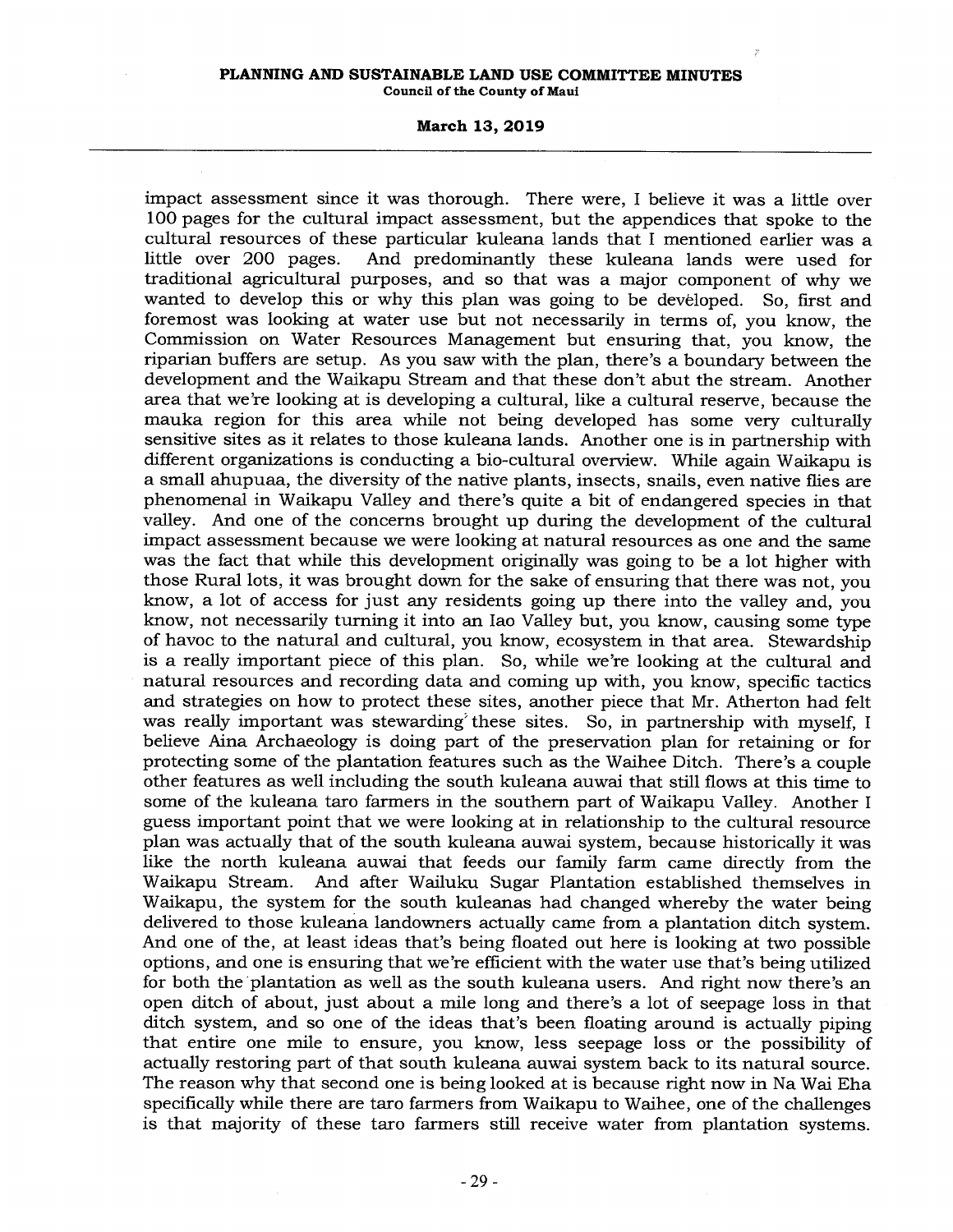**Council of the County of Maui** 

## **March 13, 2019**

Waikapu is very unique in the sense that one of the main auwai systems still retains its historical footprint, and if the potential for South Waikapu, if it's determined that the South Waikapu kuleana ditch can be restored, it would be the first ahupuaa in Na Wai Eha in probably over 100 years that would be completely independent from plantation-era systems. And it's I know something that is being looked at by both Hui o Na Wai Eha, the plan has been shared with Mr. Atherton and but again these are, you know, very high-level ideas and strategies that are hopefully, potentially come to fruition through this plan. So, if you have any other questions?

- CHAIR PALTIN: I had... oh, sorry, Miss...I see a picture of ohia lehua and I was wondering if that is one of the species in the watershed up mauka of this project?
- MR. PELLEGRINO: Definitely. Every single photograph that you see here in this slide is part of the Waikapu Ahupuaa. Of course, Kealia which is our largest wetland on Maui is not located and associated with this project area, but when we were looking at this plan and developing this plan, we're looking at the ahupuaa holistically. Because this project and just the land in general surrounding it is about 42 percent of the entire ahupuaa of Waikapu, it's important to look at all aspects. But yes, ohia lehua is very much a dominant endemic species in the Waikapu Valley.
- CHAIR PALTIN: So, my question was what kind of steps or plans do you have to protect from rapid ohia death which is already on the Big Island and Kauai and we're kind of in the middle? I know there's a lot of things being done out in West Maui watershed and with the hotels to, you know, if folks, tourists or whoever go to Volcano or, you know, in Kauai so that they completely decontaminate themselves. Are there plans in place or being developed to protect the ohia lehua at Waikapu Ahupuaa?
- MR. PELLEGRINO: Mahalo for that question, Chair. Last year, Mr. Atherton and I believe some partners purchased the remaining watershed for, the Waikapu portion of the watershed from Wailuku Water Company which is a little over 4,000 acres. Mr. Atherton and I believe jointing under Hanaula Ranch, LLC, are now actually part of the West Maui or Mauna Kahalawai Watershed Partnership, my apologies that name has changed. And part of the protection of these rare and endemic species are part of the kuleana of course of the watershed partnership, but as well as the landowner. And so one thing that's being floated in this process is the access. I think to answer your question in regards to rapid ohia death, ensuring that limited access into the valley is probably our best strategy at this point. And what access does go that there are partners out there that are developing educational strategies to ensure that those don't, you know, we don't have those type of biological issues in Waikapu Valley.
- CHAIR PALTIN: Okay. In my visit last week with Puu Kukui Watershed, they had some pretty good strategies in place so maybe collaboration on that.

MR. PELLEGRINO: Most definitely.

CHAIR PALTIN: Member Sugimura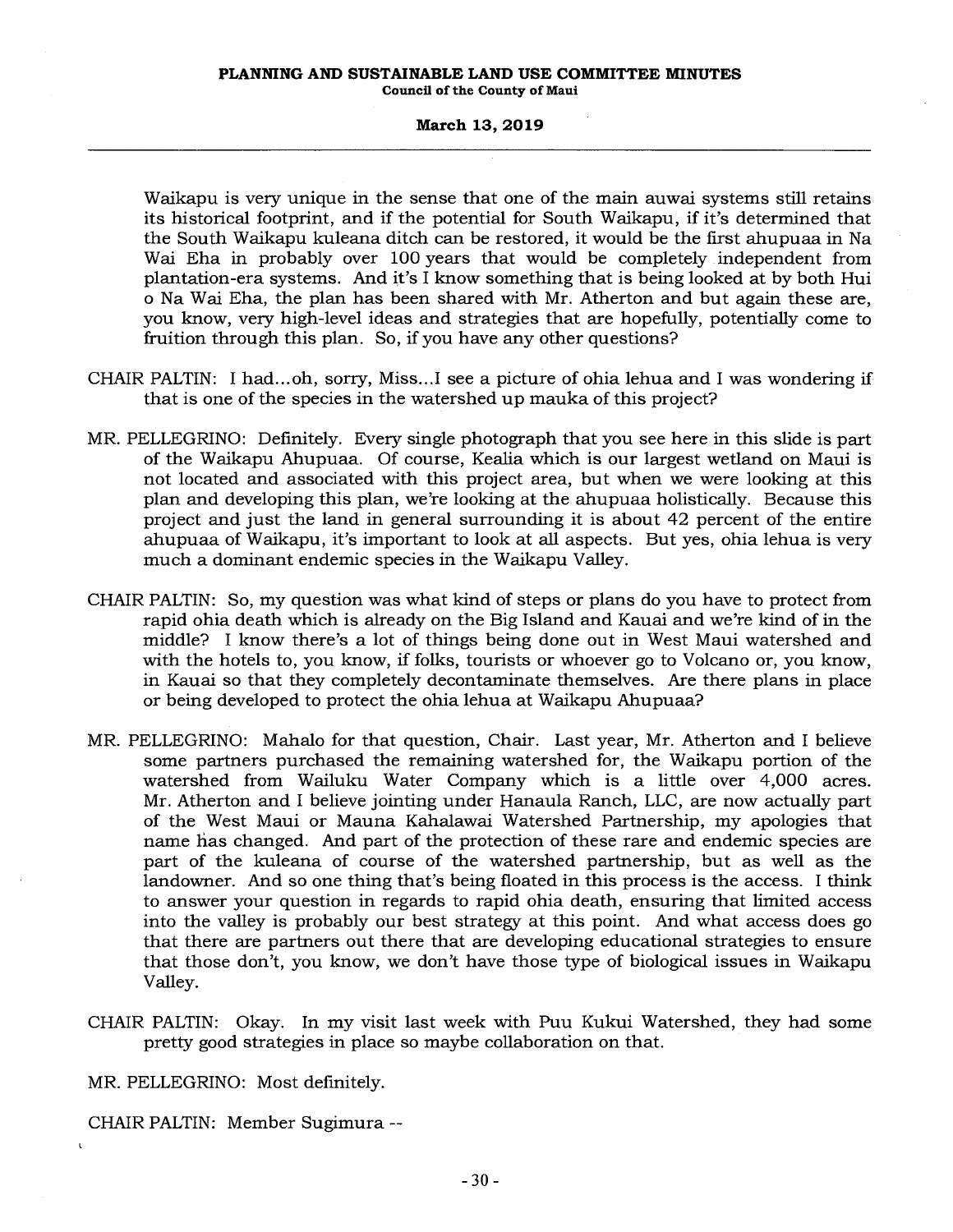MR. PELLEGRINO: Mahalo.

CHAIR PALTIN: --did you have a question?

COUNCILMEMBER SUGIMURA: Yeah, thank you. I'm so impressed with this presentation and I think a lot of times some of the projects that we've heard from the past we've heard from the concern about iwi kupuna and preservation of our ancestors. And I think that this project you've gone beyond that so we're not looking at something as saying after the fact, well, what did you, but it sounds like you were walking in step with history which makes me really excited. And preservation and, you know, this whole plan that you've put together that I look forward to see how it unfolds as this...and after the project continues but congratulations. I mean it's, I think it sounds like what you've been doing all along, Coach, keeping in step with where we need to be. So, thank you. Good job. Good job.

CHAIR PALTIN: Member Sinenci?

- VICE-CHAIR SINENCI: Chair, thank you, Chair. You mentioned that the, those upper Rural lots were brought down so that they wouldn't infringe on some possible cultural sites up there. So, in your opinion those upper purple lots, they're well below the cultural sites?
- MR. PELLEGRINO: Mahalo, Mr. Sinenci. Yeah, it's a good question. Because we're still in draft development of this plan, I think that's something that we're still trying to understand, but for the most part if we saw...well, I don't even know if that even exists anymore but some of the original renderings of this plan they had lots that went pretty much all the way up to where one would enter into the back part of the watershed near the conservation line. And these were definitely brought down quite a ways, probably a little bit more than half a mile down from the entrance of Waikapu Valley. And so I...one thing I wanted to add maybe to that as I answer this question was part of that original rendering also included bike paths that went very close to the entrance, so that was also changed as well because, you know, supporting bike paths was really important but also ensuring that, you know, people didn't kind of milimili, you know, into real sensitive areas. I think with this plan and the educational, education strategy will include an important piece so that people aren't going into the valley just, you know, to go mahaoi or whatever, because there are lineal descendants including myself in Waikapu that access this valley for gathering rights for, you know, laau lapaau and other things, and we, you know, I myself definitely would not want to see that valley overrun with any kind of random people. So, that will be very much a high priority in this plan.

CHAIR PALTIN: Chair King to be followed by Vice-Chair Rawlins-Fernandez.

COUNCILMEMBER KING: Thank you, Chair. Thank you for that presentation. It's really comforting to know that you're a part of this project and you're overseeing the cultural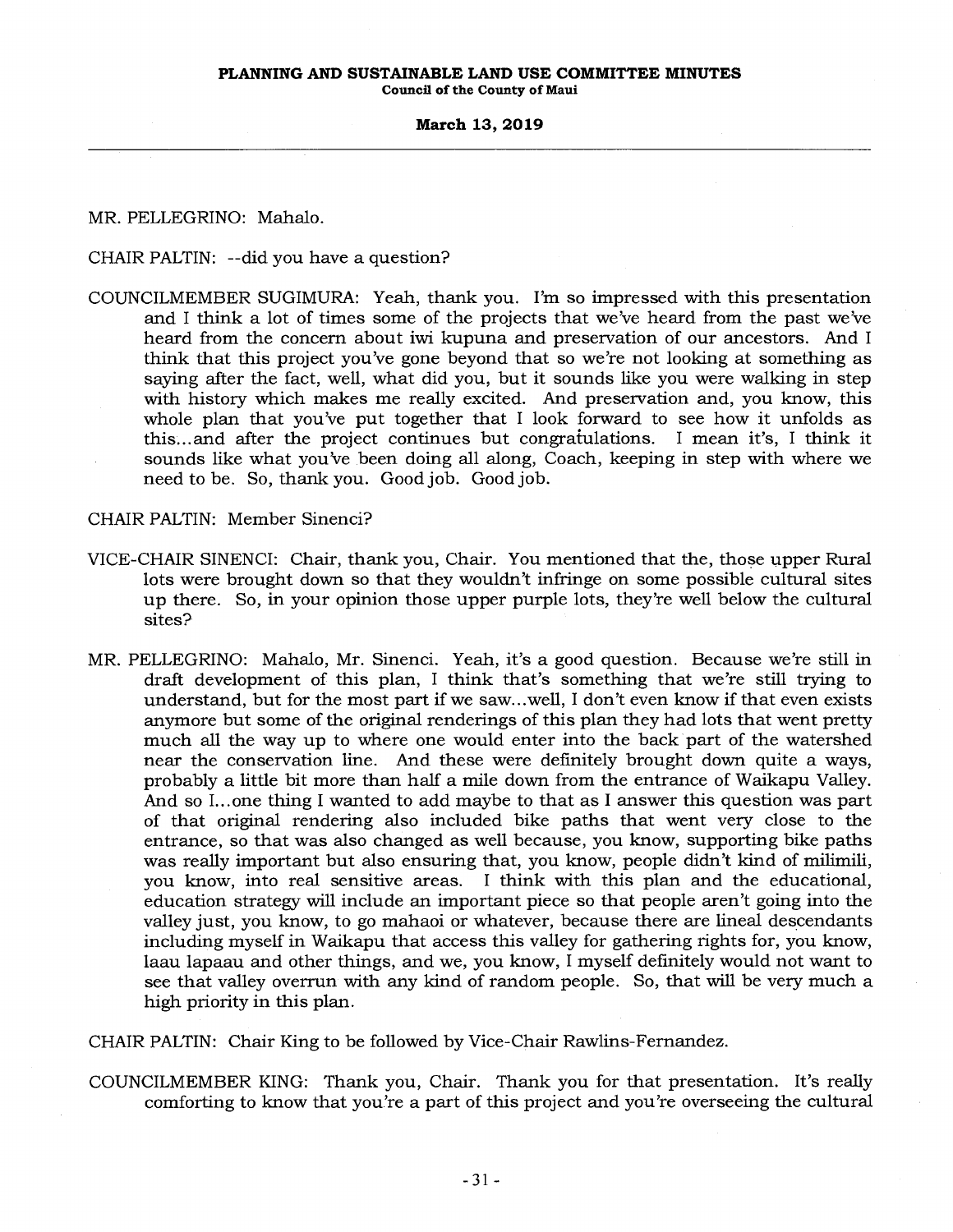aspect of it. I just had a question about, you mentioned that you're working with Aina Archaeology. Is that an archaeologist firm on Maui or is it...

MR. PELLEGRINO: Aina Archaeology is a newer archaeological firm. I think they've been around for two to three years. There is a Maui archaeologist, Tanya Lee-Greig who now works for Aina Archaeology, in my opinion one of the most reputable...

COUNCILMEMBER KING: They're on Maui?

MR. PELLEGRINO: They're based out of Oahu, that they...they're a subsidiary of Detail --

COUNCILMEMBER KING: Okay.

MR. PELLEGRINO: --Consulting Firm. But...

COUNCILMEMBER KING: Okay, you don't happen to be an archaeologist do you?

MR. PELLEGRINO: No. But I...

COUNCILMEMBER KING: We had this conversation yesterday, I'm looking for a local archaeologist. So, thank you, Chair.

CHAIR PALTIN: Vice-Chair Rawlins-Fernandez?

COUNCILMEMBER RAWLINS-FERNANDEZ: Mahalo, Chair. Aloha, Hokuao.

MR. PELLEGRINO: Aloha.

COUNCILMEMBER RAWLINS-FERNANDEZ: Mahalo for your thorough presentation.

MR. PELLEGRINO: Mahalo.

- COUNCILMEMBER RAWLINS-FERNANDEZ: Since Councilmember Sugimura brought it up, are there any known burials, battles, or any reason to anticipate iwi kupuna in the area that will be developed for housing?
- MR. PELLEGRINO: Mahalo for that question and I want to be 100 percent transparent in this response. And I want to preface with the start that as a lineal descendent, you know, my utmost priority is to ensure that our cultural resources are being protected. When we were going through the early development of the cultural impact assessment, I, you know, for me I'm a perpetual learner so I'm still learning things and I was surprised to find that my fourth great grandfather, you know, while we had specific kuleana lands in Waikapu that were associated with the Mahele, there's one very large kuleana land that was awarded to my fourth...my great, great, great, great grandfather Eugene Bal. And that particular parcel of land is, if you see where the yellow line that goes down from kind of where Waikapu Town is all the way to Kealia, that was the historical puuone or sand dune system whereby, you know, iwi kupuna were interred.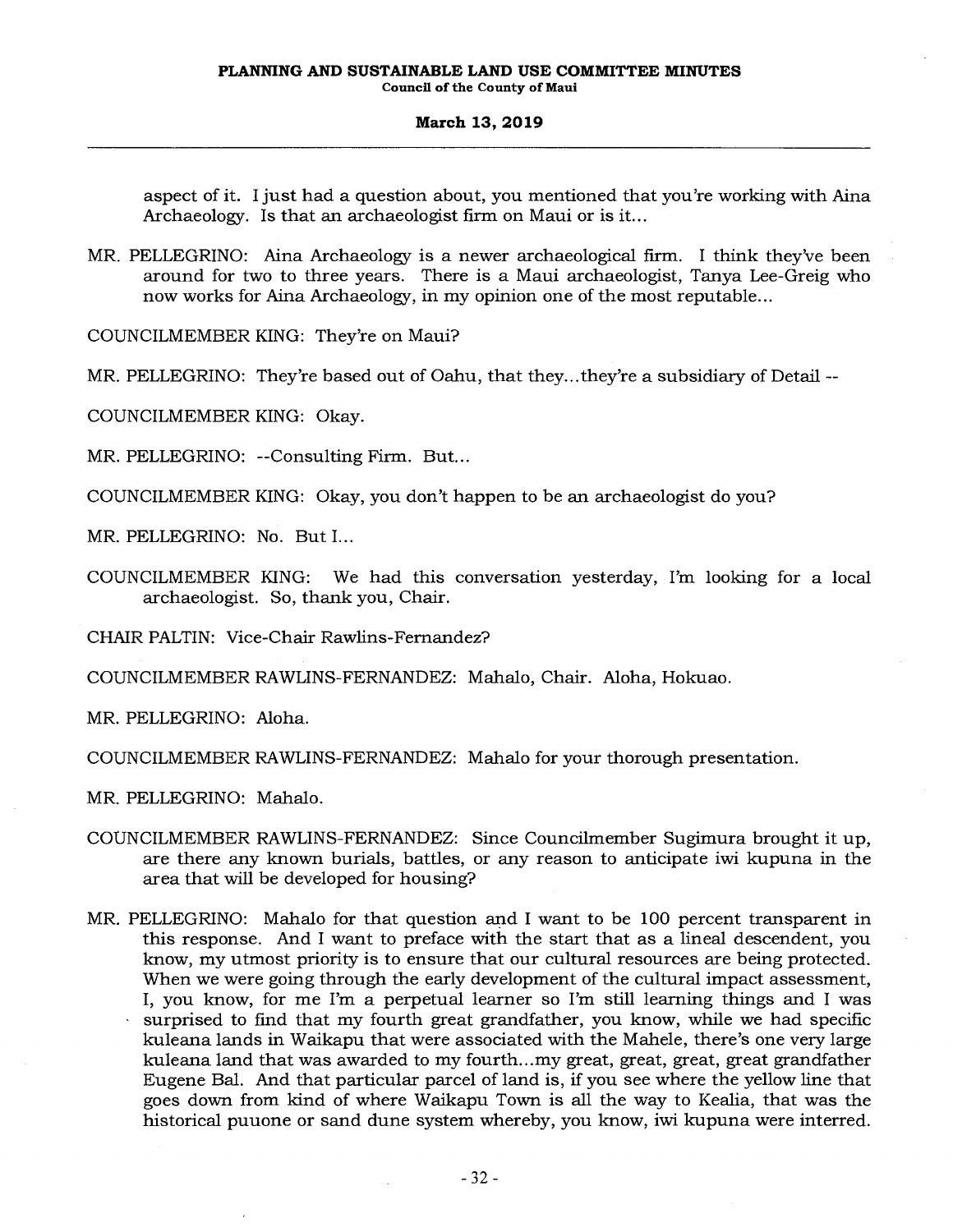#### **PLANNING AND SUSTAINABLE LAND USE COMMITTEE MINUTES**

**Council of the County of Maui** 

### **March 13, 2019**

I have done for the last 15 years in my opinion some pretty extensive research on the land tenure of Na Wai Eha, knowing that there were...there are enormous amounts of iwi kupuna from Waikapu to Waihee. The irony in all these documentations was that there were little documentations that...little documented facts about whether there were actual iwi in the dunes based on Mahele records. I found one Mahele record in all of the 400-plus Mahele records in Na Wai Eha, and it just happened be from my fourth great grandfather's parcel in Waikapu which specified a sand dune system which is located where the current, what we today call the Waikapu Japanese Cemetery on East Waiko Road. Just so that parcel of land was where the cemetery is located and it went...it spans south of that partially through Mr. Atherton's property and predominantly into the property that's owned by the County now. In that Mahele, it's, it specified in detail and I, if you want me to read it verbatim I have a copy. It said... so in that Land Commission Award 2747 to Eugene Bal in the ili of Aikanaha which was about 129.8 acres approximately. There were house lots that were specified in that parcel and it then said burial sites. So, when we came upon this information very early on in the cultural impact assessment, we had obviously shared that with Mr. Atherton and his other partners, and part of the development of where the school is situated...I don't know if we can go back to that slide, it might be good to give you some context. The original... sorry. There you go. I'm sorry, wrong way.

COUNCILMEMBER RAWLINS-FERNANDEZ: Wrong way. The other way.

MR. PELLEGRINO: Yeah, that's good. Right, you can just go back to that one, I'll just use that as an example. Go back. Do you mind if I get up and point that out?

COUNCILMEMBER RAWLINS-FERNANDEZ: Mahalo.

MR. PELLEGRINO: So, that particular Land Commission award basically went like this.

COUNCILMEMBER RAWLINS-FERNANDEZ: Oh, here, a mic's coming.

- MR. PELLEGRINO: So, that Land Commission Award basically...I want to make sure I have my bearings here. Waiko Road went like this and it continued on to about halfway here. So, majority of that Land Commission Award is outside of the ownership of Mr. Atherton, but a piece of it came through right across the Waikapu Stream. In early plans this looked a lot different, and so when we had been notified that there were potential burial sites and it could have been here, it could have been here, it could have...we don't know, it didn't specify in that 129 acres. That this area was moved and that we would be creating an archaeological monitoring plan around this to ensure throughout the duration of this project that if there were any known or, you know, inadvertent burials that were found, that they follow the process of SHPD. I hope that answers your...
- COUNCILMEMBER RAWLINS-FERNANDEZ: It does. So, I guess a follow-up to that question would be I'm happy to hear that there's a commitment to having a monitor, archaeological monitor during the development. Were there discussions on what the plans would be if iwi are found? Will they be relocated or...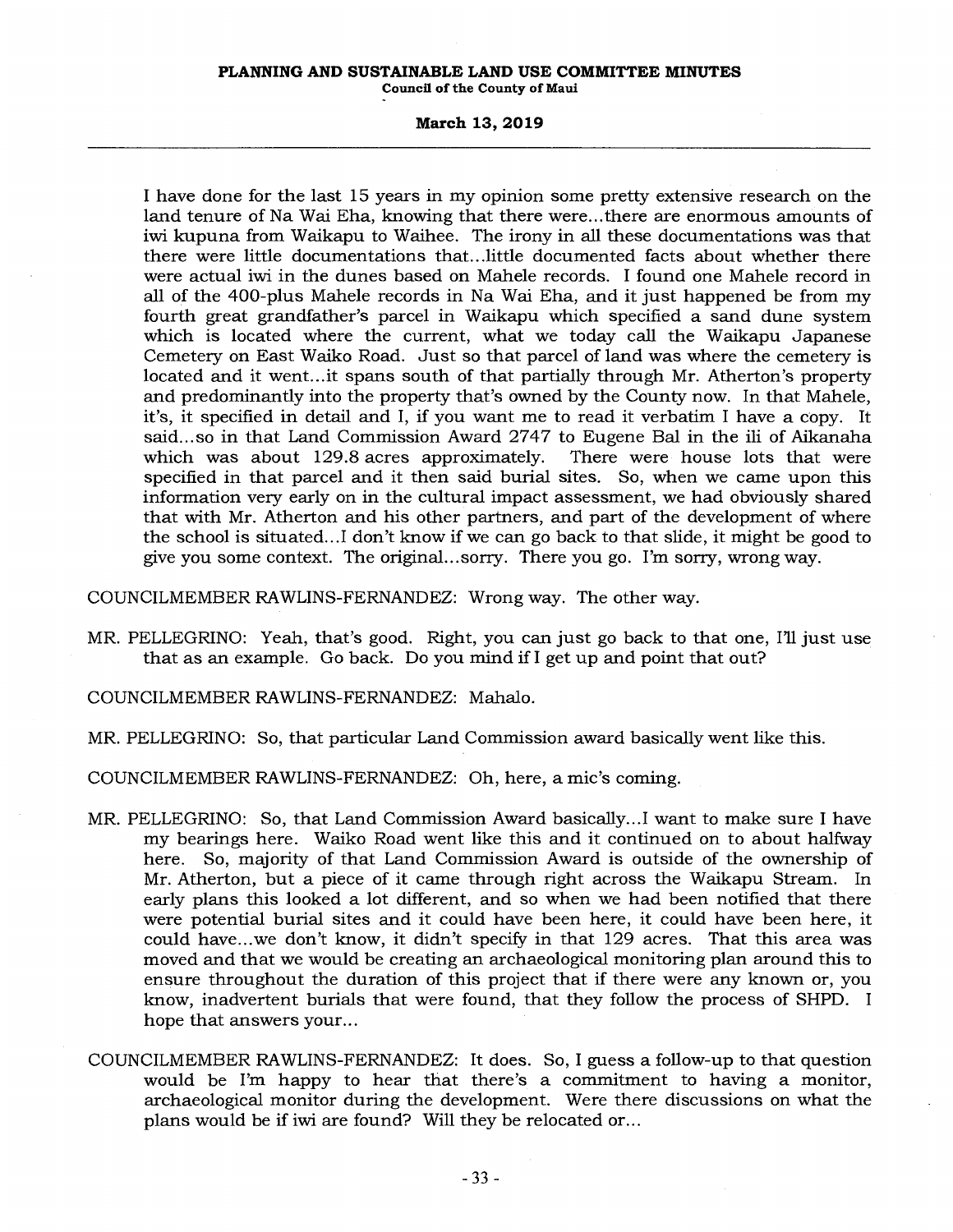#### **PLANNING AND SUSTAINABLE LAND USE COMMITTEE MINUTES Council of the County of Maui**

#### **March 13, 2019**

- MR. PELLEGRINO: That's a good question. I don't know if the archaeologist is here today to talk about if they...if there's a burial treatment plan. I'm not fully aware if that's been developed yet, but if...sorry. Is Lisa or someone here that you want to speak to that?
- MR. SUMMERS: Thank you very much. Unfortunately, our archaeologist is home with the flu today, but as part of a monitoring plan and the conditions imposed by SHPD, there's a very strict protocol for what you would do if, you know, a burial was found. So, that's all I can say about that, but unfortunately the archaeologist is not available. Unless we want to try calling her on a cell phone, so.
- COUNCILMEMBER RAWLINS-FERNANDEZ: So, Hokuao, do you know if since those, since the Land Commission Award or since the LCA mentioned there are burials, would that then be treated as an inadvertent find or would that be treated as a known burial requiring a burial treatment plan? Because we know that inadvertent finds only require a two to three-day decision on how to move forward at that point. and with inadvertent finds generally it...they end up being relocated. So, and if that's not something that the community would want or that the lineal descendants, I guess that would be you

MR. PELLEGRINO: And many others.

- COUNCILMEMBER RAWLINS-FERNANDEZ: --would prefer or, you know, and remain in place.
- MR. PELLEGRINO: That's a great question. I am...I always dreamed to be an archaeologist but I'm not. I understand. I would like to defer that, you know, for follow up with our archaeologist, please, if that's okay with you?

COUNCILMEMBER RAWLINS-FERNANDEZ: Mahalo.

MR. PELLEGRINO: Mahalo.

COUNCILMEMBER RAWLINS-FERNANDEZ: Okay.

CHAIR PALTIN: Member Molina?

COUNCILMEMBER MOLINA: Yeah, thank you. So, staying on that topic, I know, Mr. Pellegrino, you had mentioned Tanya Lee-Greig --

MR. PELLEGRINO: Yes.

COUNCILMEMBER MOLINA: --and maybe it's more of a clarification question and maybe Director McLean can chime in. I believe she's still on our Cultural Resources Commission, the County's as the, filling in the archaeologist slot.

CHAIR PALTIN: Yeah, she is.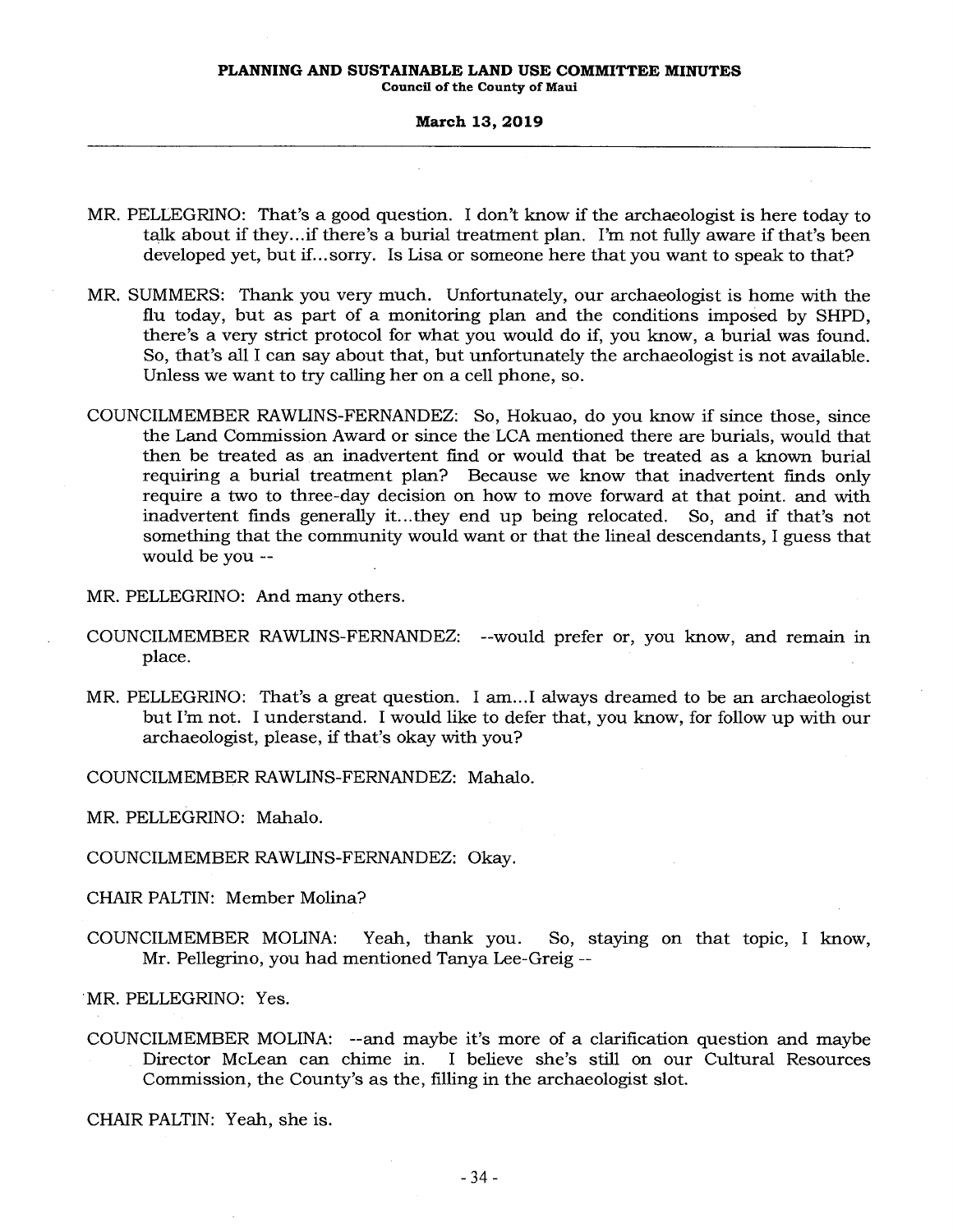**Council of the County of Maui** 

#### **March 13, 2019**

COUNCILMEMBER MOLINA: She is, yeah. She's a very good archaeologist so you have certainly a very --

MR. PELLEGRINO: Yeah.

COUNCILMEMBER MOLINA: --credible archaeologist.

MR. PELLEGRINO: I believe she's...Aina Archaeology is working only at this time on the preservation, a plan of some of the plantation era and kuleana systems. But I think Lisa is working on monitoring?

UNIDENTIFIED SPEAKER: . . *.(inaudible). . .* 

MR. PELLEGRINO: Oh, then maybe it's both Aina Archaeology. My apologies.

COUNCILMEMBER MOLINA: No, thank you.

CHAIR PALTIN: Any further questions for Hokuao? Ms. Rawlins-Fernandez?

COUNCILMEMBER RAWLINS-FERNANDEZ: Okay, sorry.

MR. ATHERTON: Well, thank you, Hokuao. I appreciate that.

COUNCILMEMBER RAWLINS-FERNANDEZ: One last question.

MR. ATHERTON: I think we have the very best man in Hawaii to do this job for me right here.

CHAIR PALTIN: Yeah, one more question for Mr. Pellegrino.

- COUNCILMEMBER RAWLINS-FERNANDEZ: One last question. This is regarding the Kapaakai legal framework. In your opinion would you say that this cultural--what is it--cultural management plan would address the requirements of the Kapaakai legal framework in having affirmative action on how to protect the cultural T86C rights and practices?
- MR. PELLEGRINO: Mahalo nui, Vice-Chair. I appreciate that question. So, I did have the ability to actually do the Kapaakai analysis for this project as well. And again, part of the reason why we're doing this natural and cultural, integrated natural and cultural resource management plan is to ensure most definitely that our traditional and customary rights and practices of lineal descendants of that area in the Waikapu Ahupuaa are being protected at all costs. And so again, that's where this plan is coming out of, both the Kapaakai analysis that was conducted by myself, as well as the cultural impact assessment. Mahalo.

COUNCILMEMBER RAWLINS-FERNANDEZ: Mahalo, Hokuao. Mahalo, Chair.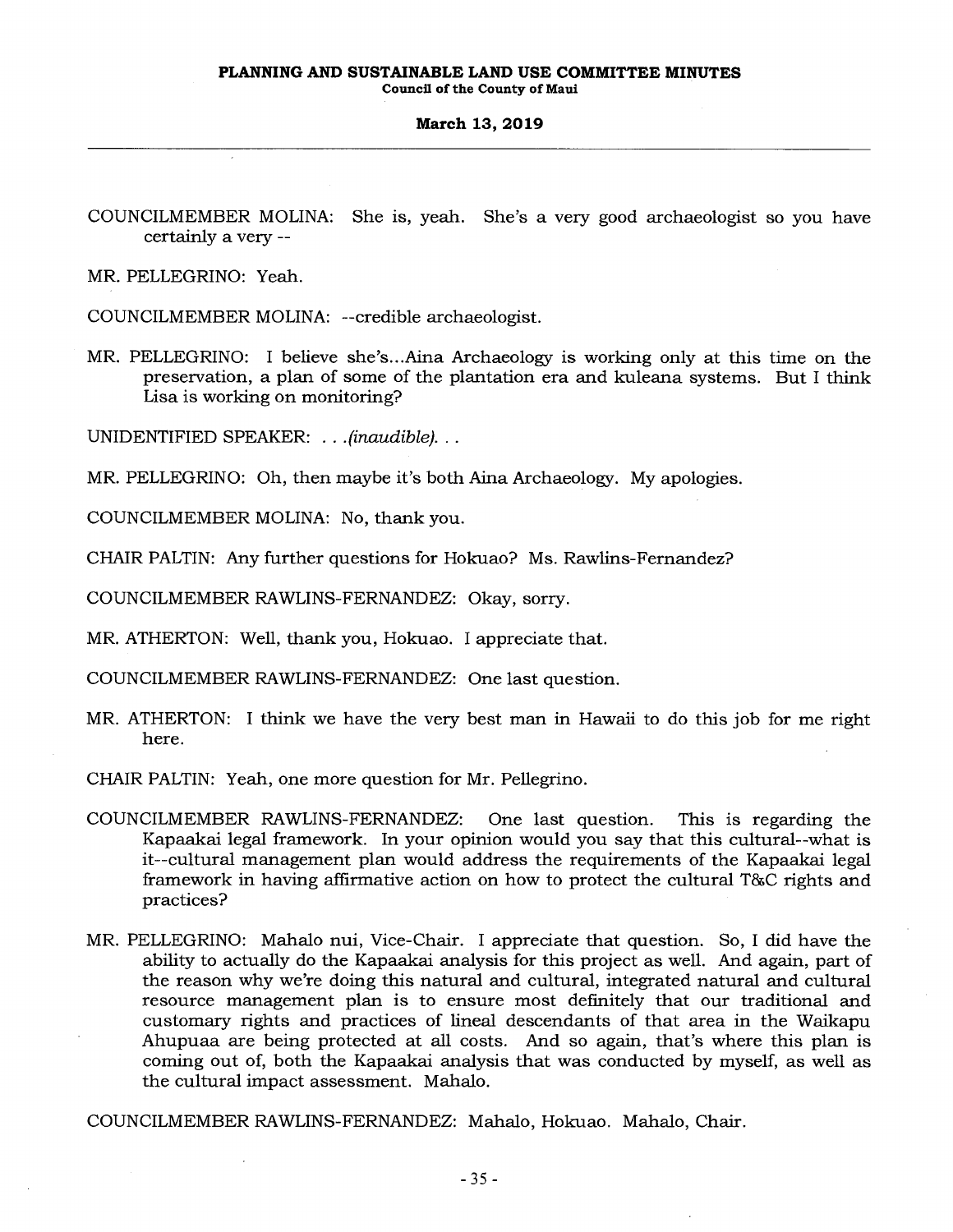CHAIR PALTIN: Thank you, Mr. Pellegrino.

- MR. ATHERTON: Thank you. And well that's about it on my presentation. I'd like to add a few comments. One is to pledge to the affordable housing or the workforce housing, we intend to sell lots to nonprofits so they have a place to build. I've selected a neighborhood down next to the orange there, 100 lots that we would improve the lots and sell them to nonprofits if we're able to work out an agreement. So, I wanted to thank you all very much for allowing me to tell you all about my dream there in Waikapu and I would humbly ask you for support so we can move on. And I got a lot of good ideas on financing which will come up later. But if you have any additional questions, I have everybody that's been involved except the archaeologist here with me today. And I would be glad to answer any questions. Again, thank you very much, Chair.
- CHAIR PALTIN: Thank you, Mr. Atherton. Seeing the time, is there any objection to a ten-minute break for...

COUNCILMEMBERS: No objections.

CHAIR PALTIN: Oaky. So, we'll reconvene at about 10:55. Take a quick recess, ten-minute recess. . . *.(gavel). . .* 

**RECESS: 10:46 a.m.** 

### **RECONVENE: 11:01 a.m.**

- CHAIR PALTIN: . . *.(gavel). . .* It's 11:01 on March 13th and the Planning and Sustainable Land Use Committee is coming back from its morning recess. At this time, I'd like to invite Assistant Chief Val Martin to the podium if he has any comments about this project from the Department of Fire and Public Safety standpoint. And if Members would like to ask him questions after his comments, I'll open it up to that. Aloha, Chief Martin. Thank you for being here today.
- MR. MARTIN: Good morning, Chair, Members of the Committee. Val Martin, Assistant Chief with the Department of Fire and Public Safety. I had a chance to look at the proposed development and our Department's stance, we do look forward to working with the developers when the building permits or prior on how we can provide emergency services to the community. It is a big project with, you know, 1,400 units, possibly 4,700 residents in that area, so we look forward and see how we can, you know, make sure that we can accommodate the emergency services that would result from the community. We know that there is a parcel along Waiko Road that the County obtained a few years back that was designated for Police and Fire so I don't know how that's going to work into this. We're going to have to have those discussions and meetings at the administrative level. I don't know what was spoken for on that parcel or how it could be used. So, we look forward also with working with the Administration on that.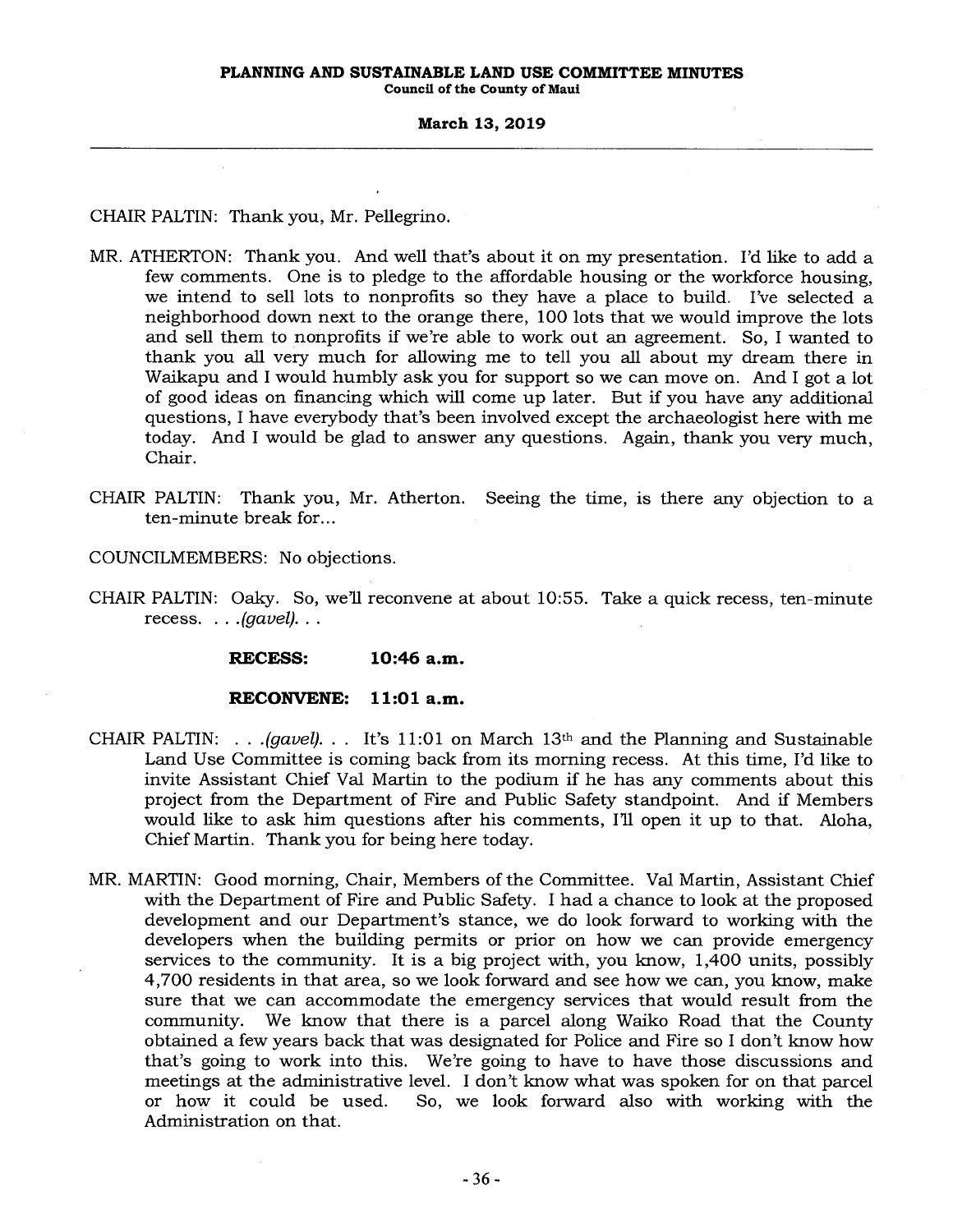**Council of the County of Maui** 

#### **March 13, 2019**

CHAIR PALTIN: Thank you, Chief Martin. Members, any questions for the Chief? Member Lee?

COUNCILMEMBER LEE: Good morning, Chief.

MR. MARTIN: Good morning.

- COUNCILMEMBER LEE: I'm sure that you work with a number of developers because you need to plan for your future operations and just for natural growth, yeah, in general. So, this is a 15 to 20-year plan and then there are other of course projects. So, what are your plans for the next 20 years?
- MR. MARTIN: Thank you for that question. As you know Chief Murray was the Fire Chief for many years and when he was here, the last discussions that we had with him was this parcel on Waiko Road that the County had obtained along with the Police Department and possibly other County agencies that would utilize it because from what I understand the parcel is quite large. And the last I heard was the Fire Department was going to get a piece of that, whether it was going to be a warehouse or moving a mechanic shop that would be more user-friendly for us or whether it was building a fire station on that property. We never got to that point on what was finally going to be decided and who was going to get what parcel or what portion or what size. So, I think some discussion on that still needs to be, still needs to take place, but that was the discussion from within our Department at the time was that parcel. But we gotta double check and see.
- COUNCILMEMBER LEE: So, what criteria do you use to determine when a new station is required, yeah? And how far apart, like for instance this project is in Waikapu, but would Kahului be closer in the sense that it has a straight shot to Waikapu or would Wailuku be closer?
- MR. MARTIN: Councilmember Lee, thank you for that question, very, very good question. There are standards that are out there on how quickly and what resources the Fire Department should be at, at the location of an emergency; however, there is no definite or any rule or law or anything that says you must provide within so many miles and be there within so many minutes. There is nothing like that and that was reiterated by the gentleman exactly a year ago from Citygate and *[sic]* Associates that did the fire audit. He came into this Chambers and he explained that it's really up to the policymakers and the risks that the community is willing to accept when we provide emergency, especially fire services to them. If the community is willing to pay less taxes and have a fire truck get there in 20 minutes, we can do that. That's what...if we decide to do. If we want the fire truck to be there within four minutes every time someone calls 911, obviously we can imagine what our taxes would be like. So, what is that happy medium that we want to provide the community? As far as a particular distance, that's more regulated by the insurance industry. That's when it comes into play. The insurance rates go up if you're more than five road miles from an adequate fire station. You can have a fire station with a small fire truck with two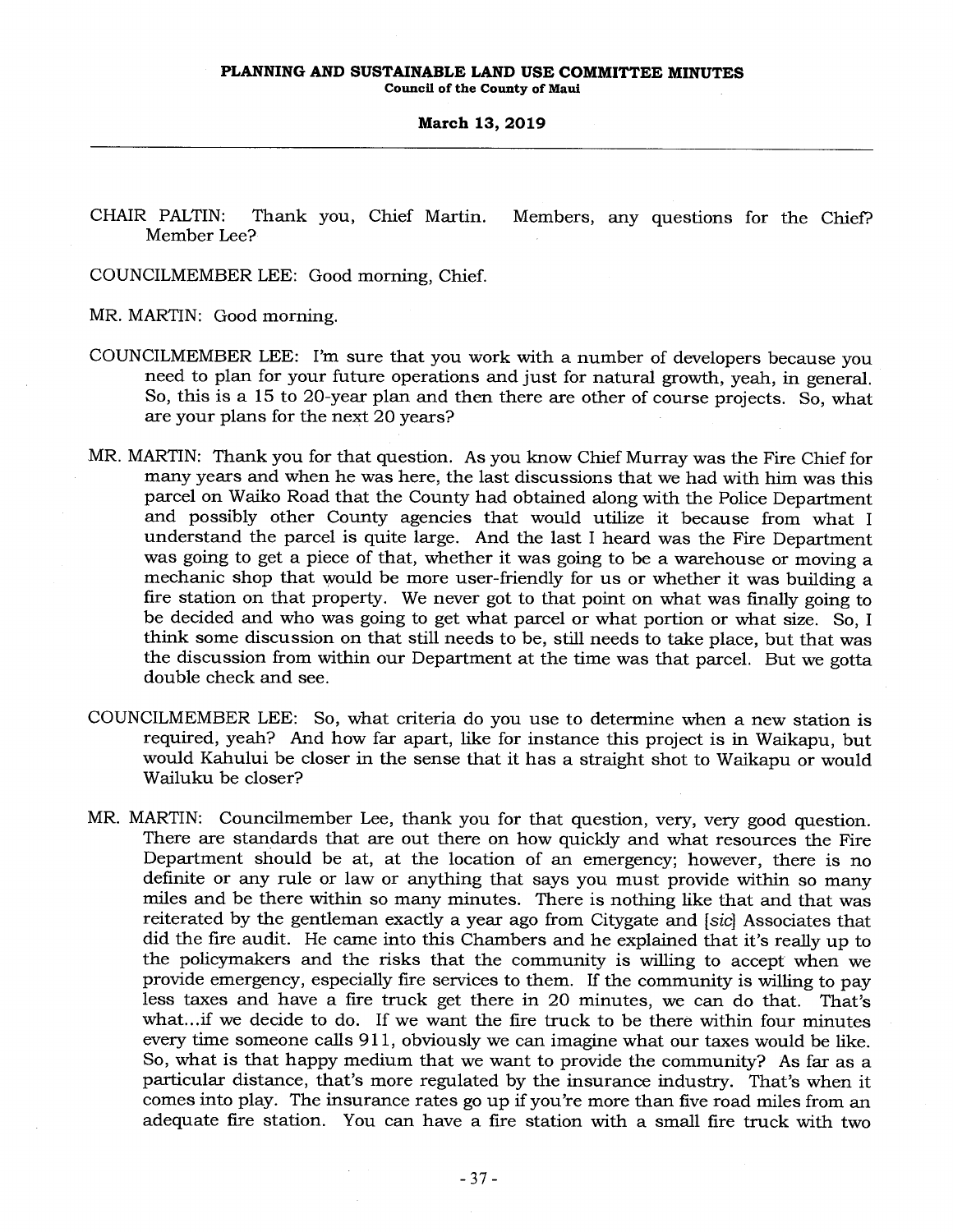#### **PLANNING AND SUSTAINABLE LAND USE COMMITTEE MINUTES Council of the County of Maui**

## **March 13, 2019**

people working, the insurance industry doesn't really recognize that as being adequate. So, having a full complement fire truck with all the resources and equipment and fully staffed is what the insurance industry goes by. So, there's really no line in the sand, you know, on where we have to put a fire truck or at what point, but that's the discussion that we need to have.

- COUNCILMEMBER LEE: Okay. So, the way things are right now, let's say within the next five to ten years, maybe 25 to 50 percent of the project is built, do we need another station close by at that Waiko property that you were talking about?
- MR. MARTIN: That would be a tough question to answer. I would like to say yes, but again it's up to, you know, the policymakers and, you know, the Administration getting together and sitting down and the developers on where we want this. You know the Wailuku Fire Station right now would probably be the closest like how you were mentioning, whether it's Kahului or Wailuku. I think Wailuku would be the closest one there. That station was built in 1954. We really need to look at, you know, remodeling it. Do we want it there? Do we want to move it? So, those are some of the discussions. Even building out more towards Waiehu with some of the infrastructure, you know, do we want one out there? Haiku was our primary that we're looking at. There's some discussion now about do we want it there, so that's another one that we're looking at. So, as far as Wailuku, that parcel that the County obtained several years ago was the latest that our discussions we had within our Department where we would construct. Whether it was a fire station or if it would be something to assist the Department and, you know, at what level I haven't heard anything about that.

COUNCILMEMBER LEE: Okay, thank you.

CHAIR PALTIN: Member Molina?

- COUNCILMEMBER MOLINA: Yeah, thank you. Good morning, Chief. First of all, let me preface my question first by thanking you and your Department for the fantastic response to the prison fire the other day and which is what my question is about. In your...I mean you've had a chance to view the project and, you know, Member Lee had been talking about the Wailuku Fire Station as well as Kahului. Presently, the response time, it is adequate? That if say, I mean, you know, looking down the road this project is built or other projects in Waikapu, the response time is adequate from the fire stations that we presently have from Wailuku? I know it's kind of like you have to look into the crystal ball ahead of time but...
- MR. MARTIN: You know that is really a subjective, you know, I cannot answer it. Adequate is to each their own, you know, how much taxes are we willing to pay? How fast do we want the fire truck to get there?
- COUNCILMEMBER MOLINA: So, let me just stop you there just real quick. So, are basically trying to or maybe trying to throw a hint at us that maybe this Waiko area land we need another station?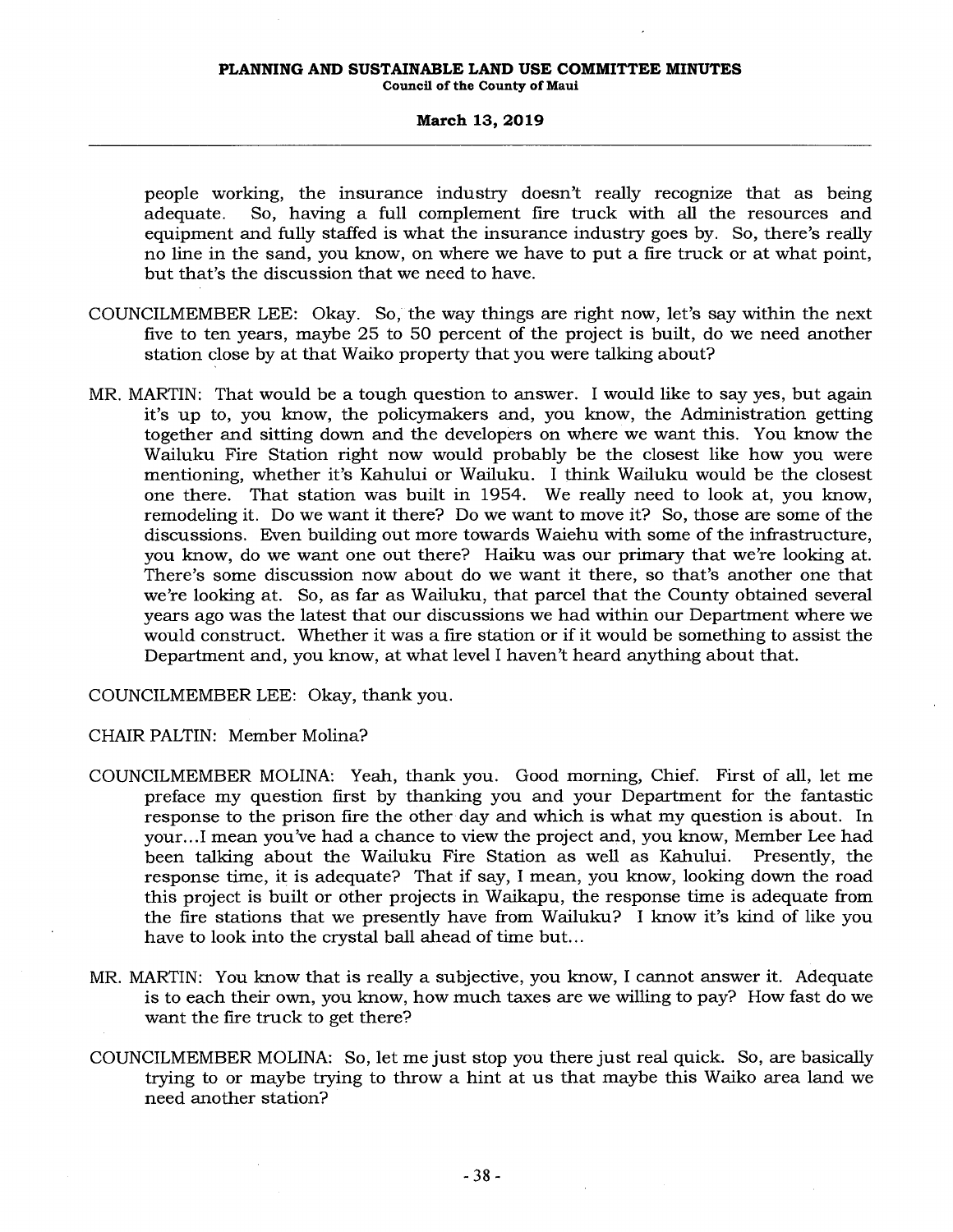# **PLANNING AND SUSTAINABLE LAND USE COMMITTEE MINUTES**

**Council of the County of Maui** 

#### **March 13, 2019**

MR. MARTIN: Absolutely. For me --

COUNCILMEMBER MOLINA: Alright.

MR. MARTIN: --if it's up to, you know, any of us can call 911 at any time. You know it can happen to anybody for a number of reasons, and especially when it happens to us or our family members or anything, we want, you know, emergency services to be there as quickly as possible. So, yes, I think we do need emergency services in that area. This brought back some memories a while ago of a project that was discussed in this Chambers that some of you would remember, and it was the same topic that we're kind of talking about now and that was the Maalaea Mauka project about ten years ago, and we talked about having emergency services down at that end. So, you know, both big projects. We know that going out towards that junction on your way to Maalaea is a long run because even Kihei, the fire station, their territory comes all the way up to the Kihei junction, you know, from the Flats all the way out. That's part of theirs too. But I mean you think about, well, it's kind of close now as you come up this way so it's a big gap that area and so we definitely do need emergency services. I would like to mention our Standards of Cover document which is a very valuable document that we put together a couple years ago. If you just Google Maui Fire Department, Standards of Cover you'll get a .pdf document, almost 200 pages. It'll give you our response times to over 100 areas in the County. It will tell you how long we take to get there. It'll provide all the information of resources we have at each fire station, our staffing. So, that document will really answer a lot of the questions that comes up on what we can provide so I just wanted to share that.

COUNCILMEMBER MOLINA: Okay. Well, thank you for that information. Thank you.

- CHAIR PALTIN: Members, any further questions for the Fire Department? So, if no one has any questions, I'll excuse Mr. Martin from the meeting. And just going in that same vein, I know there's a representative from the Police Department, if you wanted to come down and provide any comments or if the Members had any questions? And just for the record if you could introduce yourself?
- MR. MIDA: Sure. Good morning, Chair and Members of the Committee. I'm so low on the totem pole you don't even know my name which is fine. Officer Shawn Mida, representing Maui PD.

CHAIR PALTIN: Thank you, Officer Mida.

MR. MIDA: And sorry for my attire, I was told last-minute, so. Just to echo Chief Martin, as far as the PD goes, we're looking forward to providing emergency services for the new development. Excited to see it come up and work hand in hand with them as well as the medics.

CHAIR PALTIN: Members, any questions for this officer? Mr. Sinenci?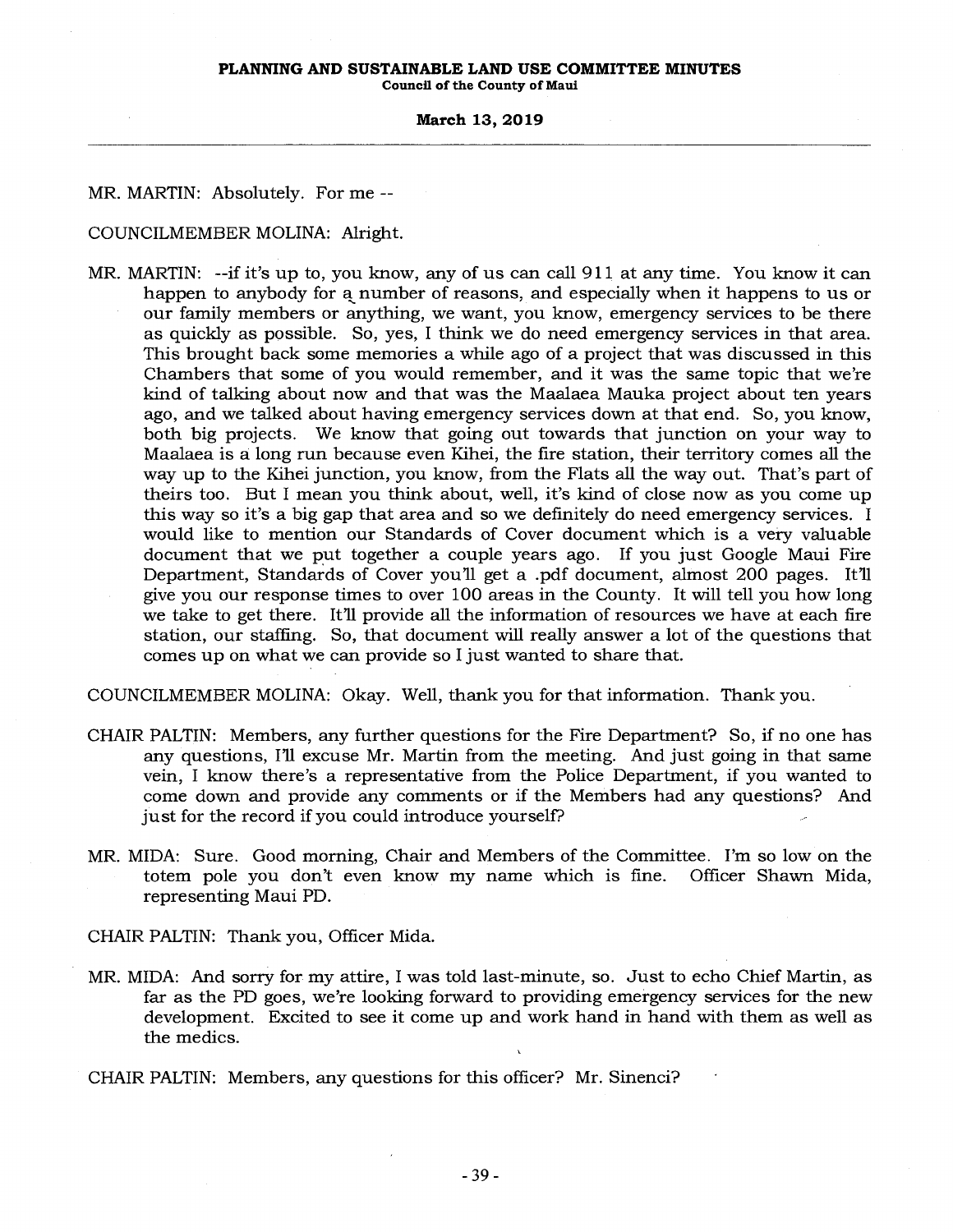**Council of the County of Maui** 

#### **March 13, 2019**

- VICE-CHAIR SINENCI: Yeah, thank you. Thank you for being here. So, I was just, you know, kind of looking at the plan, and as far as emergency, does the design, you know, look at for easy if we need to for emergency purposes where vehicles can get in or if we need to access major thoroughfares quickly? Looking at the design, does it make it, you know, kind of easier for our public services to access?
- MR. MIDA: That's probably a question Chief Martin would probably better access, but as far as for me being on the SWAT team, as long as our Bearcat can make it through, we're fine. And if it can't make it through, we usually make a way. But yeah, as far as our police cars in and out, you know, it should be no problem. Fifteen to 20 years I'll be retired but.

VICE-CHAIR SINENCI: Thank you, Chair.

- CHAIR PALTIN: Sure thing. Members, any further questions for the representative from the Police Department? Seeing none, thank you so much, Officer Mida, for coming. At this time, I'd like the Administration, ask Planning Director McLean for any Planning comments on the application.
- MS. McLEAN: Thank you, Chair. Our comments will be very brief. There's obviously a lot of information for the Committee to consider. We would call your attention to our transmittal letter dated February 28th, which I believe is one of the first documents that would come up. Pages 3 to 10 of that letter list all of the proposed conditions or the recommended conditions so oftentimes that's where the Council spends time discussing what conditions would be imposed on the project. And there are also three ordinances included with this, and I think it's the second ordinance that would create a new chapter in the Zoning Code, a new Chapter 19.96, that's the new Zoning Code proposed for this project. So, as you're discussing the project and considering adoption, those would be the two documents that would probably be the most useful in terms of the specific uses and conditions that are on the table at this time. And I think Kurt wanted to give just a couple of highlights.
- MR. WOLLENHAUPT: Well, Mr. Atherton has been waiting ten years for this day so I don't want to take too much time except to say that the applicant has been extremely meticulous in following procedure. That being first through the development of the Environmental Impact Statement and the acceptance through the State Land Use Commission of that final EIS. Further, the acceptance of the Land Use Commission in redistricting, the quasi-judicial process, that went remarkably smoothly. That brings us to the Maui Planning Commission where there was also unanimous consideration given to moving this on to the County Council. So, the level of community involvement with this has been exemplary, as has been the positive reviews from members of the community. And the applicant has worked to change and modify things to make it a better project. And I would just finally want to state that, you know, we have the Maui Island Plan, there's a story. Mr. Atherton and his team are following that story, so that gives the Planning Department continued vote of confidence in this project. So, I'd like to thank the applicant. You know we don't want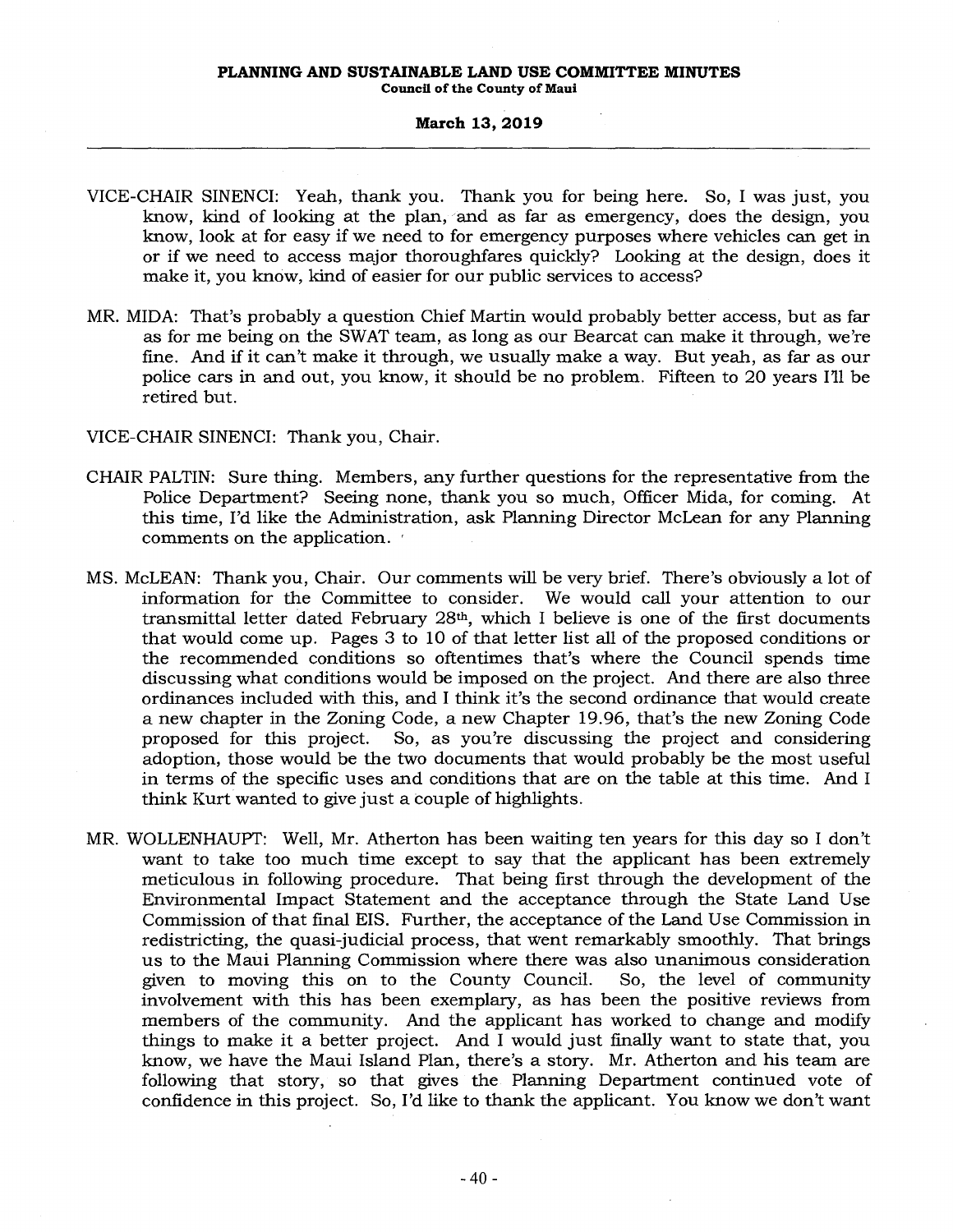to necessarily advocate but we do like when there's a high level of cooperation and that's been the hallmark of this project. Thank you.

- CHAIR PALTIN: Thank you. And I just wanted to clarify, the bill for an ordinance to change zoning from Wailuku-Kahului Project District 5 and Agricultural District to Waikapu Country Town, Exhibit "C" conditions of zoning, is that coming from the Planning Commission?
- MS. McLEAN: Yes, the conditions of zoning would have been vetted by the Planning Commission and we would have transmitted the recommendations as they approved them.
- CHAIR PALTIN: Okay. So, Members, that Exhibit "C" has, looks like 24 conditions to this project just for your information. Member Molina?
- COUNCILMEMBER MOLINA: Thank you, Madam Chair. For Director McLean and the Department, with regards to the Planning staff report, I believe it mentioned that the applicant shall enter into an agreement to mitigate traffic-related impacts and the timing to complete traffic improvements to mitigate the traffic-related impacts of the project. So, if I could get a little bit more specifics, what exactly will be the traffic impacts and what the mitigation will be? And as we know like with any large-scale project it's only natural that there will be some impacts traffic-wise, and that seems to be on the mind of, you know, people, the general public who want to know what those impacts are. So, will there be more, one of the impacts, of course more cars in the area, and the mitigation, will that be a requirement for the ,applicant to do more storage lanes, lights, or what? Can I get more specifics on that?
- CHAIR PALTIN: And just my apologies, no one from the State Department of Transportation or the Maui Department of Transportation was available to attend today's meeting. If you do have questions for them we can, our Committee can collect the questions and forward it, and then when we get the answers --

## COUNCILMEMBER MOLINA: Okay.

- CHAIR PALTIN: --give it out. But, Director McLean, to the extent that you can answer Member Molina's question.
- MS. McLEAN: Thank you. There are proposed conditions relating to traffic impacts, and as the Chair mentioned Honoapiilani Highway is a State facility. There are two proposed intersections at Honoapiilani Highway, and the mitigation of traffic impacts and what improvements would be needed would have to be defined in an agreement that the applicant executes with the State Department of Transportation. The applicant may be able to give more detail on what some of those discussions -may have entailed to date. Additionally, there's also an agreement required for the applicant to enter into with the County Department of Public Works relating to the extension of Waiale Road and the applicant's pro rata contribution to that extension because that is a critical component of the project. Those again are conditions of the zoning with milestones for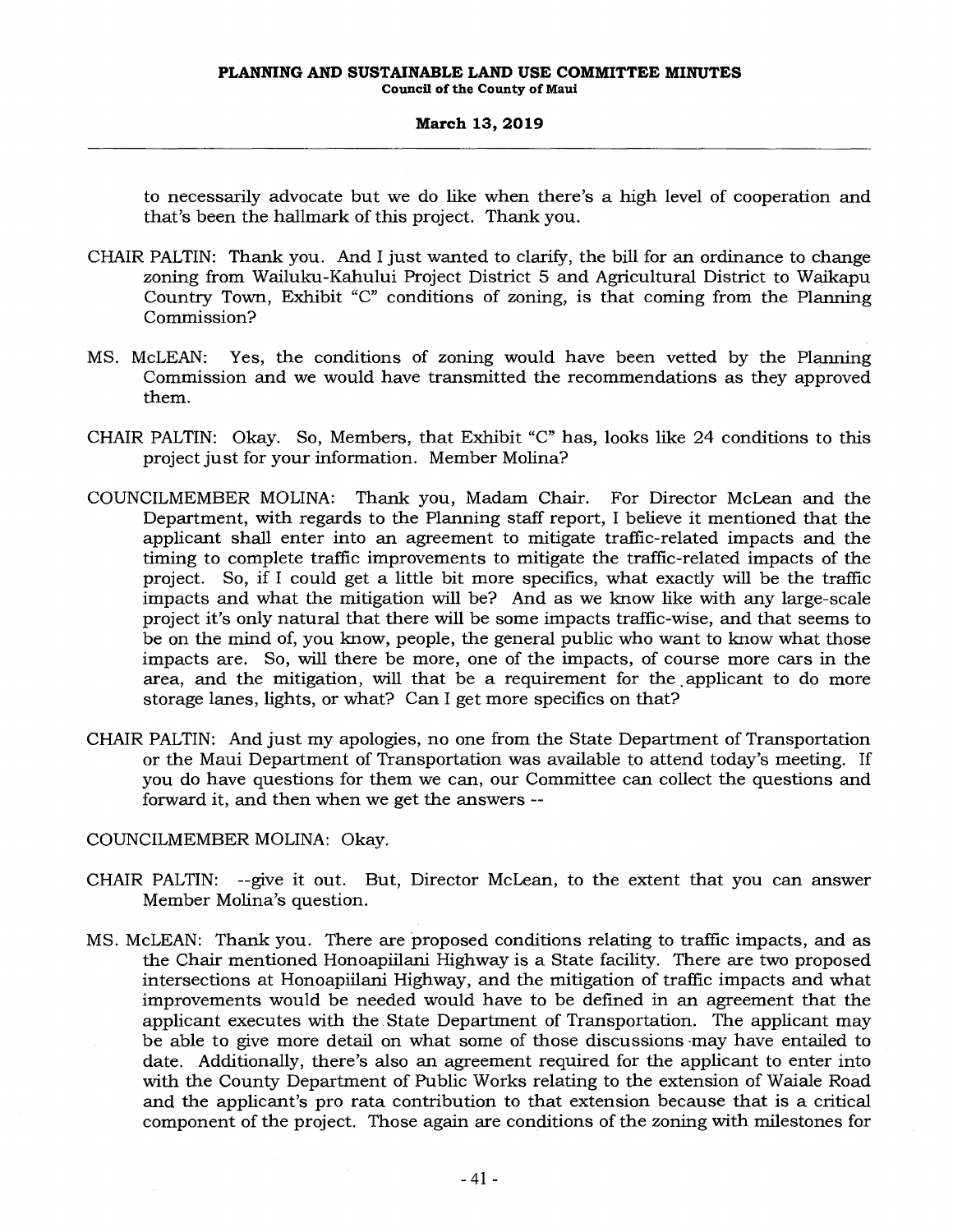when those agreements have to be executed and those responsibilities defined. In terms of details to those improvements, the applicant would probably be in a better situation to tell you what has been discussed with those agencies to date, because those agreements have not yet been entered into.

- COUNCILMEMBER MOLINA: Okay, thank you. Well, Madam Chair, if Mr. Atherton is able to discuss briefly what some of those proposals are with the State if...
- CHAIR PALTIN: Yeah, anyone from the applicant's side, whoever is the best suited.
- MR. SUMMERS: We would like to ask our consultant Netai Basu with Fehr & Peers to address those questions.

CHAIR PALTIN: And we do have an extra chair set up here if...

MR. BASU: Good...

CHAIR PALTIN: If you can identify yourself for the record.

MR. BASU: Good morning. I'm Netai Basu with Fehr & Peers. Can you hear me okay?

CHAIR PALTIN: Yes.

MR. BASU: I think yes. Good. We prepared the traffic impact analysis report that's part of the draft EIS. As one of the basic assumptions was that the Waiale Bypass would be in place in the future in the analysis years. As we went through that process, it...we did pre-consultation with both County Public Works, Planning, and State DOT to determine what assumptions were reasonable for land development and infrastructure. So, this was the future setting within which we analyzed the project impacts for traffic. During the course of the study, it became less certain that the Waiale Bypass would be in place in the near-term. So, in the TIAR we included an analysis of part of the development without the bypass in place so we showed what it would be with or without. And in the response to comments during the final EIS, we did a third study looking at another scenario of full development without the Waiale Bypass. So, we've done forecasts with and without this roadway in place. We've come up with...the County has the level of service D threshold, right, this is what we're trying to achieve with the traffic impact analysis. So, this is what we're trying to achieve. In the future without this project, we analyzed 14 intersections all across Central Maui, five of them would be below that point, at E or F. The project would contribute to or create one more so that's six with the project. And then without the Waiale Bypass, there were nine intersections which were impacted so we came up with mitigations for each of these. Your question specifically is what can be done? Introducing turn lanes where there are none, an additional through lane if it's within the plan. We looked at the County's framework for planning already, the Maui plan, so we came up with signalization, changes to signals if they're already in place, additional turn lanes or reconfiguration of the intersections. We also calculated the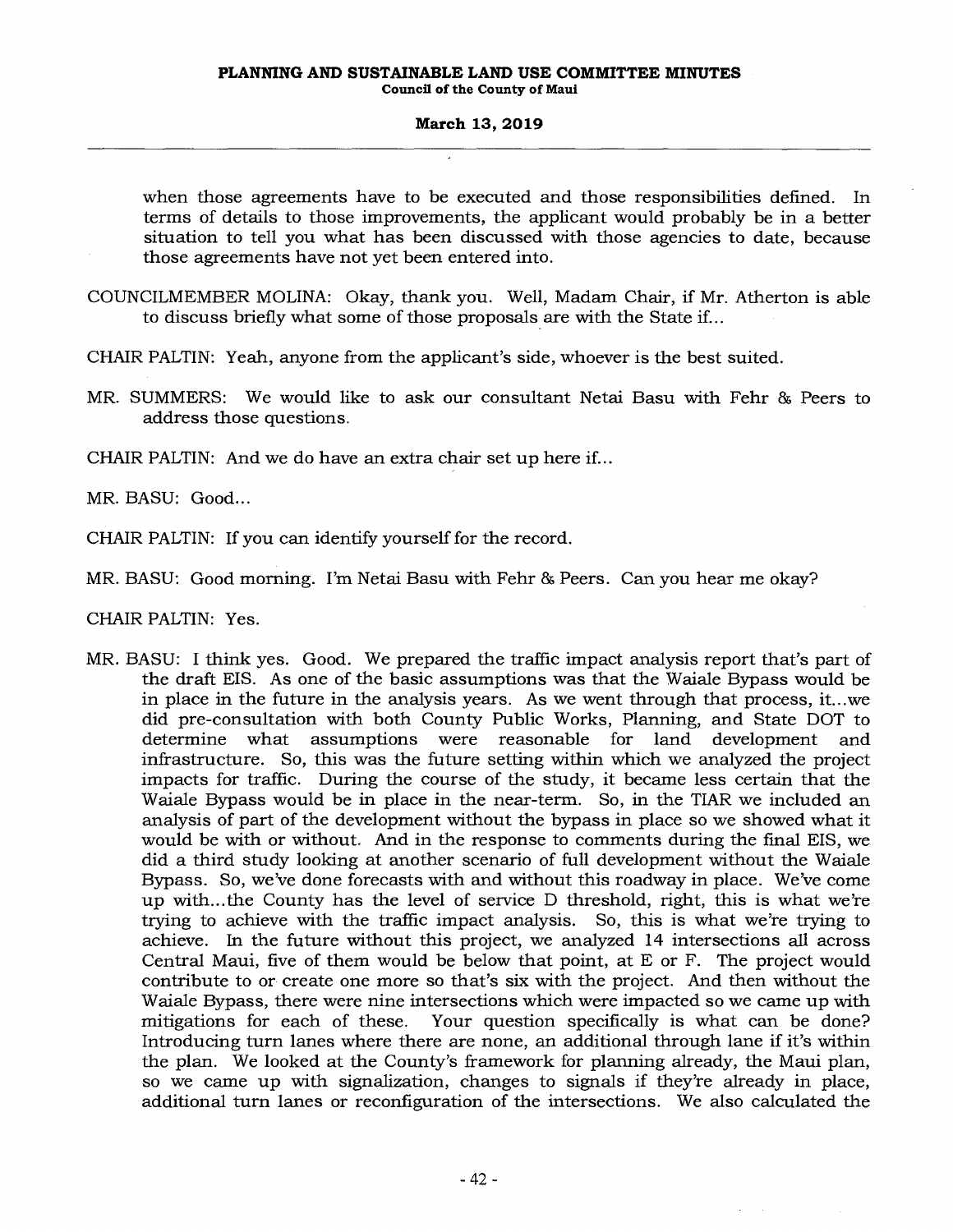pro rata share for this project for each of those impacted locations under different scenarios. So, this is all part of the record before you tonight or today.

- COUNCILMEMBER MOLINA: Thank you for that explanation. So, and I presume these improvements will be...will this be all be put on the applicant or this will be cost shared with other folks? I...
- MR. BASU: My answer to that --

COUNCILMEMBER MOLINA: Yeah.

MR. BASU: --question is that there are several conditions that were recommended by Planning. As Director McLean pointed out, among them is a memorandum of understanding or a memorandum of agreement with State DOT and with the County Public Works to identify exactly what improvement will be made, the timing, the responsibility for this applicant in terms of pro rata share. And just what will happen when, we're in the process of those negotiations but haven't completed them.

COUNCILMEMBER MOLINA: Okay. Alright, thank you. Thank you, Madam Chair.

CHAIR PALTIN: Member Lee?

- COUNCILMEMBER LEE: Thank you, Madam Chair. So, this traffic analysis that you've done covering a number of areas, what's the distance, you know, the distance from the subject property to how far did you go out to include in the analysis?
- MR. BASU: We went north to Waiko Road and across, east, west over to Highway 380, and also to Maui Lani Parkway which is Kuikahi, right, that sort of east-west tier, mauka-makai tier, and then further south down to the next major intersection on Honoapiilani. So, in terms of distance, I'd say it's four to five miles to the north and maybe three miles to the south. Of course, you're aware there's not a lot of development to the south so we looked for impacts where we thought we might find them. That's how we scoped the study.
- COUNCILMEMBER LEE: Madam Chair, do we have that traffic analysis or only the portion that relates to the project?
- MR. BASU: The TIAR is included as an appendix to the draft, and --

COUNCILMEMBER LEE: Okay.

MR. BASU: --the final EIS and the supplemental studies are also.

COUNCILMEMBER LEE: Okay, thank you very much. Thank you.

CHAIR PALTIN: So, I had a question, one of the testifiers today mentioned that there might be...although this project has a total of about 1,579 units that full build-out of the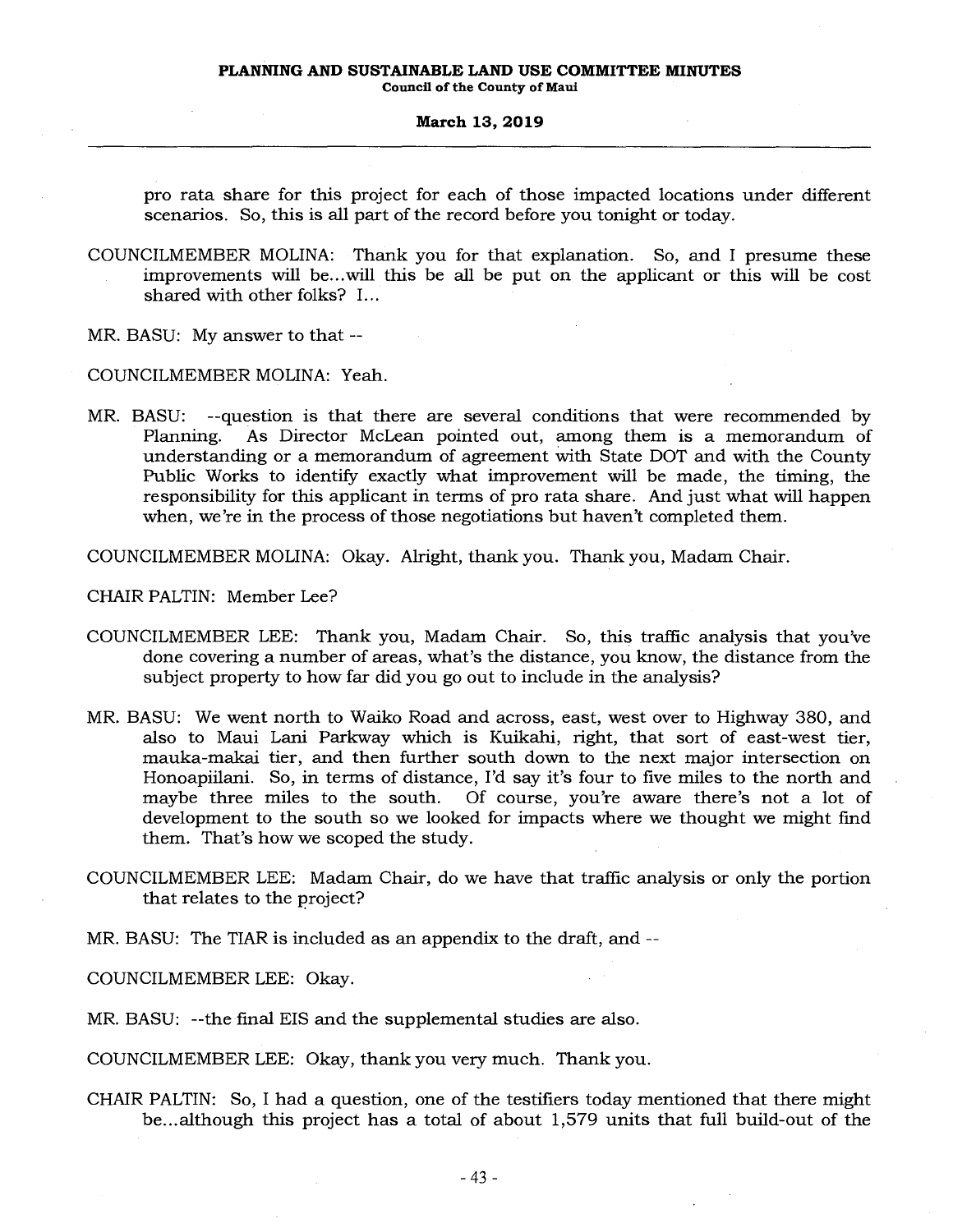area might be 7,035 units or around that number. And I was wondering if that was taken into account in any of your projections?

- MR. BASU: Yes, indeed it was. This is a conservative analysis. We started with...we obtained the State DOT's travel demand forecasting model--I'll speak to you because you asked the question, ma'am--and that has a long-term projection for growth on the island. We looked at the land use growth in different areas or traffic analysis zones in the model. We went to Planning, we pulled down their maps, we talked to various staff at Planning about specific projects which were in the pipeline, either approved or anticipated. Looked at where they are and how much growth is in the model. Then we increased that as needed to represent over 30 development projects in the vicinity, and did our projections based on that. So, yes, we tried to account as well as we could for every project known at the time we did the study.
- CHAIR PALTIN: And so then with the full build-out of the area, what do you expect traffic to, look like?
- MR. BASU: There will be more. It's a growth area, yes, so there are plans in place to improve certain intersections which we've identified from our study. Long-term, State DOT anticipates Honoapiilani becoming a four-lane road, and one of the things they'd asked for was some setbacks along that. So, with the Maui Island Plan and the previous transportation plan for the whole island, you've all set in place a framework within which growth can occur, and we anticipate this project--and our study makes those assumptions--occurring within that framework.
- CHAIR PALTIN: Thank you. Member Sugimura?
- COUNCILMEMBER SUGIMURA: Thank you. I'm not sure if it would be with the consultant versus with Public Works in terms of a CIP project, Waiale Road extension that was in our budget, CBS-1069. So, I wonder how this ties into what the consultant has been talking about. Are we having Public Works at a later time?
- CHAIR PALTIN: We do have a representative from Public Works. Mr. Yagin, if you'd like to come down to the Administration desk? Maybe when he introduces himself, you can repeat the question for him. Good afternoon, Mr. Yagin. If you can identify yourself for the record?
- MR. YAGIN: Good morning, Chair and Committee. Nolly Yagin with the Department of Public Works.
- COUNCILMEMBER SUGIMURA: Thank you, Mr. Yagin. So, from Public Works there is in CIP, Waiale Road Extension, CBS-1069, a project district Wailuku-Kahului, project description, design the... and design for the construction of a two-lane roadway extension of Waiale Road from Waiko Road to Honoapiilani Highway. Improvements to include construction of bridge spanning Waikapu Stream and two-lane pavement structure, some shoulders, and safety improvements. Are you familiar with this?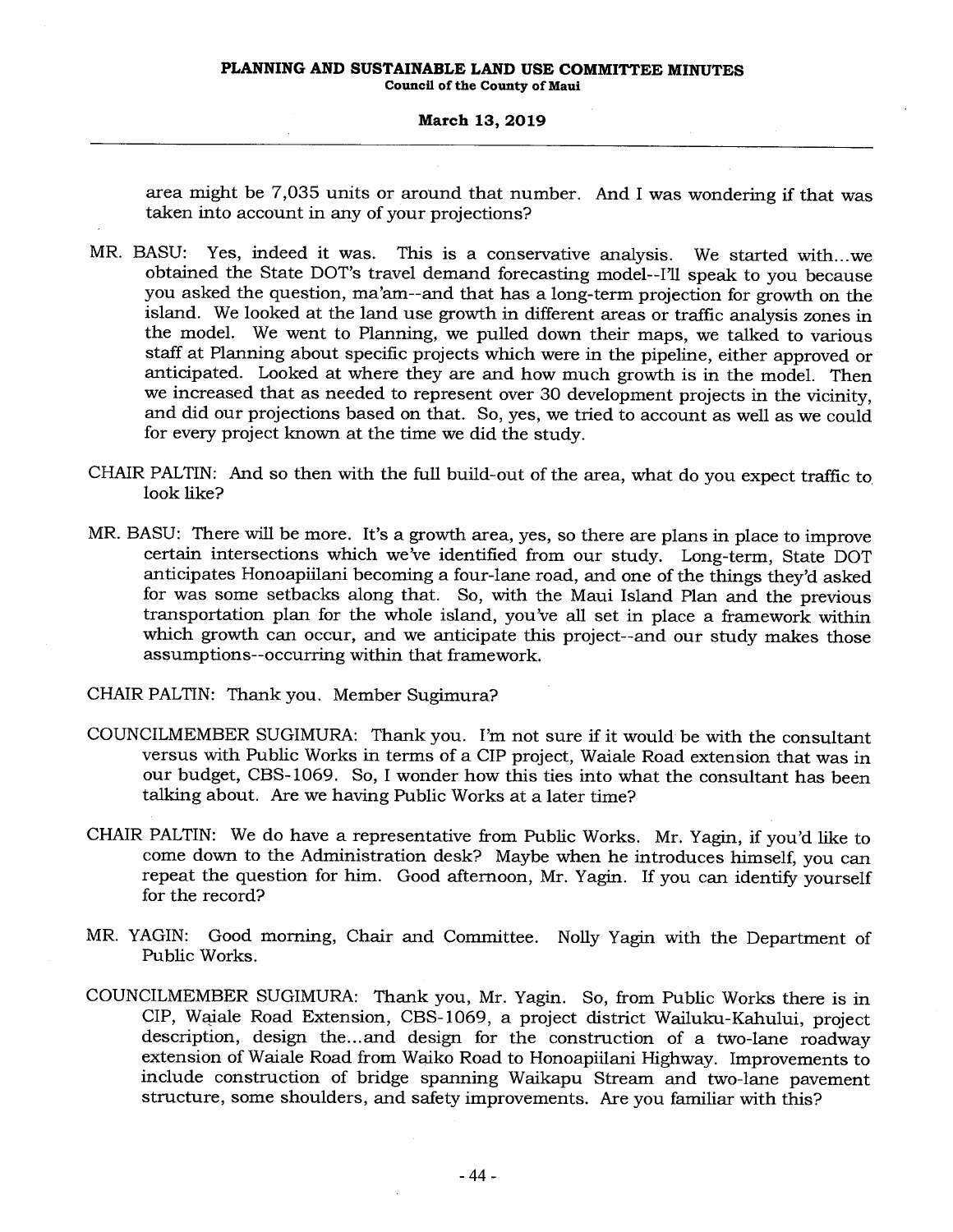MR. YAGIN: Chair? Yes, so that project it was actually we requested the funding so that we could start permitting work. Permitting work, some preliminary engineering. The bridge design would be very involved, so that was part of the work that we had hoped to do. Subdivision was another portion that we needed to get through. As far as...the land acquisition or the land matters is something that's been taking quite a while just because of the road needing to cross the stream. That was the most complicated portion that we're still going through at this time.

COUNCILMEMBER SUGIMURA: If I could?

CHAIR PALTIN: Yes.

- COUNCILMEMBER SUGIMURA: So, are you saying it's in progress, this project is in progress?
- MR. YAGIN: It is in progress although it's rather slow. We tend to focus on...our staff efforts tend to shift focus here and there. So, since this project got funded, it's kind of been on a hold pattern at this point.
- COUNCILMEMBER SUGIMURA: You said got funded?

MR. YAGIN: It did get funded.

COUNCILMEMBER SUGIMURA: So, is this connected to Mr. Atherton's project? Is it...

- MR. YAGIN: The permitting that we're about to enter does...the extension does pass below his property. We would need right-of-way or right-of-way would be required in order for this road to be built.
- COUNCILMEMBER SUGIMURA: So, is...so during past budgets, if I could, that I remember there was a request for Waiale Road project that somehow it was because of a land acquisition discrepancy between Mr. Atherton and another developer. Is it tied to this or it's... are you familiar with that? It didn't get funded. So, this is in addition to.
- MR. YAGIN: Yeah, I'm just trying to...we have several projects going on along Waiale Road, and it might help to know how much, that CBS number that you did mention.

COUNCILMEMBER SUGIMURA: Oh, what the amount is for?

MR. YAGIN: Yeah.

COUNCILMEMBER SUGIMURA: For fiscal year...let's see, I think it looks like it's a copy that's a little bit or this is Fiscal Year 2018 Proposed Budget and it looks like it's 20 million. Or is it 20...yeah, 20 million, 20.5.

MR. YAGIN: That's a lot.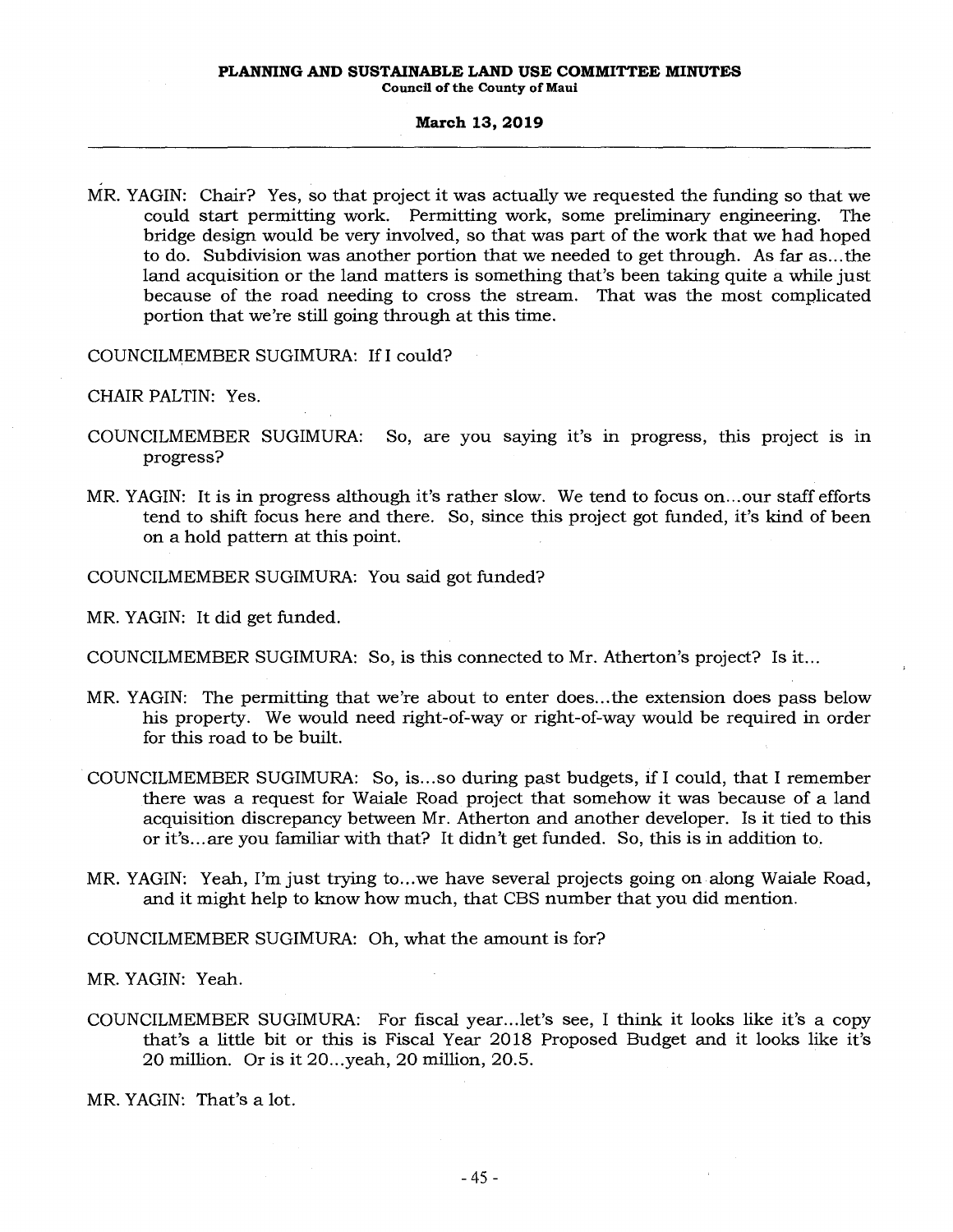**Council of the County of Maui** 

## **March 13, 2019**

COUNCILMEMBER SUGIMURA: Yeah.

MR. YAGIN: Yeah, so that...

COUNCILMEMBER SUGIMURA: Fiscal Year '18....Fiscal Year '19 is for 18 million.

- MR. YAGIN: So, 18 million sounds about the...it sounds right around the construction cost for a full Waiale Road extension. That may have been put in or introduced by the previous Administration.
- COUNCILMEMBER SUGIMURA: Yes.
- MR. YAGIN: Yeah. Yeah, so that would be for...that is right for construction, that would have been for construction.
- COUNCILMEMBER SUGIMURA: So, this is happening then? You're saying it's just happening slowly.
- MR. YAGIN: It's in the, so it's in the six-year plan currently. Yeah, I would need to dig in a little more on this, but we haven't put quite the effort that would be needed to get this into construction in the next several years.
- COUNCILMEMBER SUGIMURA: Maybe then the...last question on this, then I'll relinquish the floor. But so in order for this project then to mitigate some of the traffic concerns, this needs to happen, our County project?
- MR. YAGIN: It would help; although, like that study that Netai did refer to, it did look at the scenario without the Waiale Road extension. So, I haven't had a chance to look at that report in detail, but what I believe is that it identifies mitigation that would help this project get going...mitigation to other intersections that would help this project relieve some of that traffic contribution.

CHAIR PALTIN: Mr. Netai *[sic]?* 

MR. BASU: Thank you for giving me a chance to augment my previous testimony before you. In the analysis we did of the...with project scenario with the bypass in place and without, we found that we could fully mitigate the impacted intersections back to the desired level of service. So, within that analytical framework; the bypass is not needed to support this project. It will be a boon, it will be a benefit for regional traffic and including this project if it were in place, but it's not necessary to be there for this to proceed. So, thank you, Nolly, for giving me a chance to make that point.

CHAIR PALTIN: Any further questions on this?

COUNCILMEMBER SUGIMURA: So, if I could? So, just for my clarification then, are you saying that if this road didn't happen, this project could proceed and you would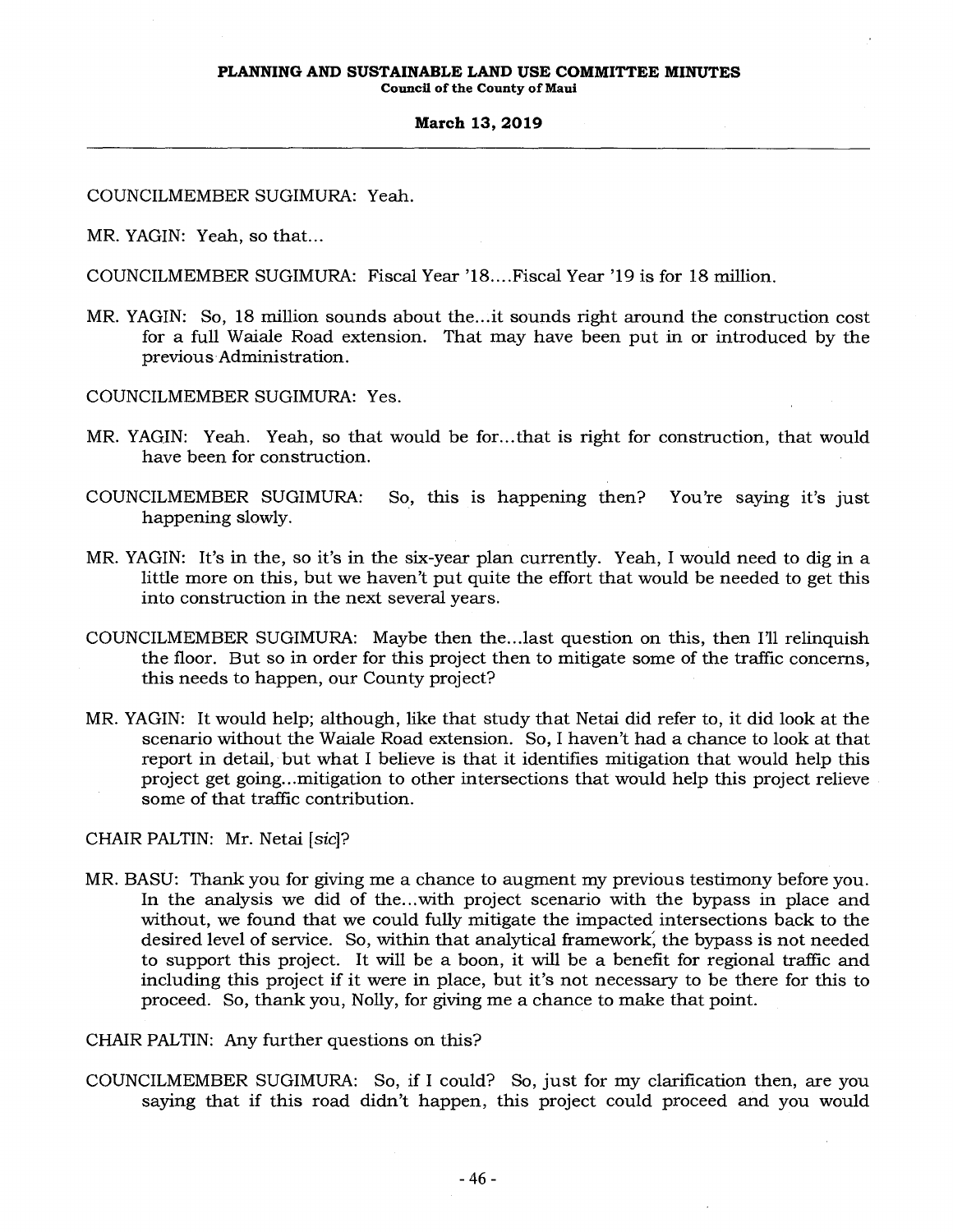adjust, the plans that we were just presented would change or would it stay in place and you'll just mitigate traffic in another way?

MR. BASU: It's the latter of those two, because the plan is for the development of this land that we've all heard about this morning and been looking at for some time. The traffic impact analysis report looks at traffic beyond the site as well as away from it. So, some of the intersections are immediately adjacent to it, some are further off, and there's a different mix of improvements needed to achieve LOS D if the Waiale Bypass were not in place. So, it's the latter of those two.

CHAIR PALTIN: Member Sinenci?

- VICE-CHAIR SINENCI: Oh yeah, thank you, Chair. I had a question. Would... does the street design allow for public transportation, the bus system to be coming through the site with ease I guess? Just some extra, you know, setbacks for buses to pull over if needed.
- MR. BASU: The plan is flexible in that way and that it does make some allowances on the major north-south collector road should the service be provided by the bus, by the County. And it's not something the project would develop and implement in terms of service but it allows for that to be put in place.
- VICE-CHAIR SINENCI: Thank you. And then one more question, Chair. One of the Waikapu residents asks if there was any plans for a bridge that would connect I guess the east and the west side with...to go over the Honoapiilani Highway. Was there any walking bridge or any other bridge designed in the project?
- MR. BASU: This is a question for me? I can answer that.

VICE-CHAIR SINENCI: Anybody.

MR. SUMMERS: Thank you. Yes, you know, that suggestion's been raised before and we've actually sat down with Public Works, State DOT, and the Planning Department and have discussed bridges and underpasses and whatnot. And that is not currently being proposed, we have a different mitigation that I think DOT and Public Works feels comfortable with that would get people across the highway safely.

CHAIR PALTIN: Did you want to share that with us, the different mitigation?

MR. SUMMERS: So, there will be two improved intersections along the highway. And the idea is to channelize the pedestrians to those intersections through landscaping, perhaps a barrier, like a fence barrier that would be designed in such a way that it wouldn't be a visual impact. Signage to direct pedestrians to the safe intersections. And that would be kind of the primary strategy to get pedestrians to those two particular crossings. Now, if you look at the development and where the primary activity areas are, being both the commercial, the main street, you know, the main street on the makai side, the town center on the mauka side, the school, most of that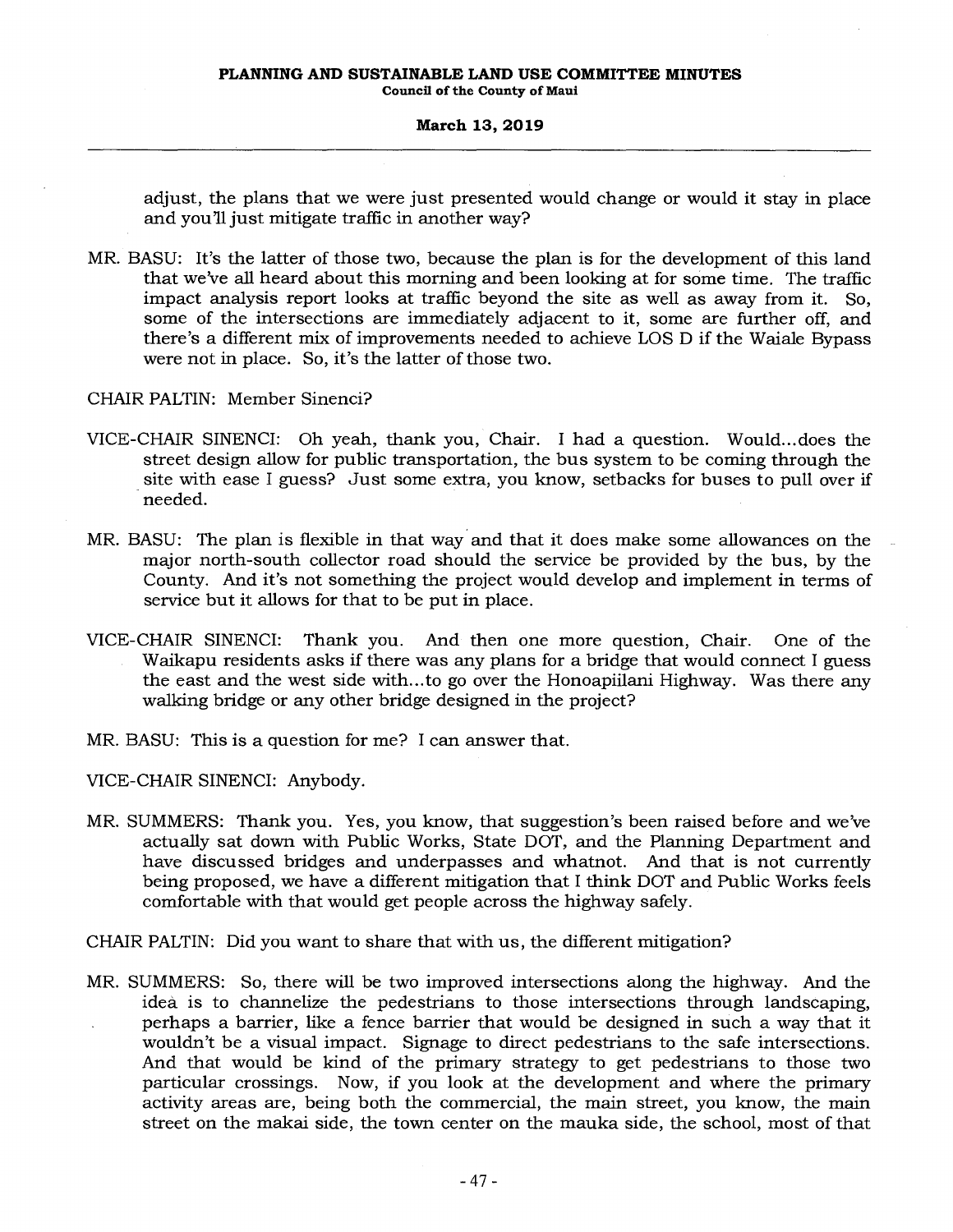#### **PLANNING AND SUSTAINABLE LAND USE COMMITTEE MINUTES Council of the County of Maui**

#### **March 13, 2019**

pedestrian traffic is going to take place on main street and up through the town center. And so most of the pedestrians will naturally flow to that intersection that goes into the project area along Honoapiilani, that primary intersection. There may be traffic from some of the residential units that are further south, and we have a pedestrian kind of plan within the project site to direct the pedestrians to main street on the makai side of the highway to get them up to that primary intersection. So, it's really gonna be about getting kind of in front of the development before it takes place to make sure that pedestrians are directed to the appropriate crossing locations.

VICE-CHAIR SINENCI: Do you also have onsite parking available?

- MR. SUMMERS: Yes, we'll have onsite parking available to address the parking demand of the project.
- VICE-CHAIR SINENCI: Would that be like subterranean or garage or...
- MR. SUMMERS: Well, we haven't considered developing parking structures. I think what we're looking at is kind of a combination of decentralized lots so that our development pattern cannot have the impact of having parking fronting the major roadways or disturbing kind of the overall kind of character of development. So, you might expect a scenario where you'll have onsite parking requirements supplemented by strategically located public parking areas.

VICE-CHAIR SINENCI: Right, just...

- MR. SUMMERS: And of course, the residential units will have their own onsite parking.
- VICE-CHAIR SINENCI: Right, just the question, I mean we're promoting walkable streets but, you know, people still need to get there and park somewhere, so.
- MR. SUMMERS: That's true. That's very true.
- VICE-CHAIR SINENCI: Thank you. Thanks, Chair.
- CHAIR PALTIN: Sure thing. Ms. Sugimura, did you have another question? Oh, okay. Vice-Chair Rawlins-Fernandez?
- COUNCILMEMBER RAWLINS-FERNANDEZ: I actually have a question for Planning. I don't know if everyone is --
- CHAIR PALTIN: Does anyone have --

COUNCILMEMBER RAWLINS-FERNANDEZ: --done asking...

CHAIR PALTIN: --any further questions for the consultant's traffic analysis? No? Thank you, Mr. Netai *[sic].*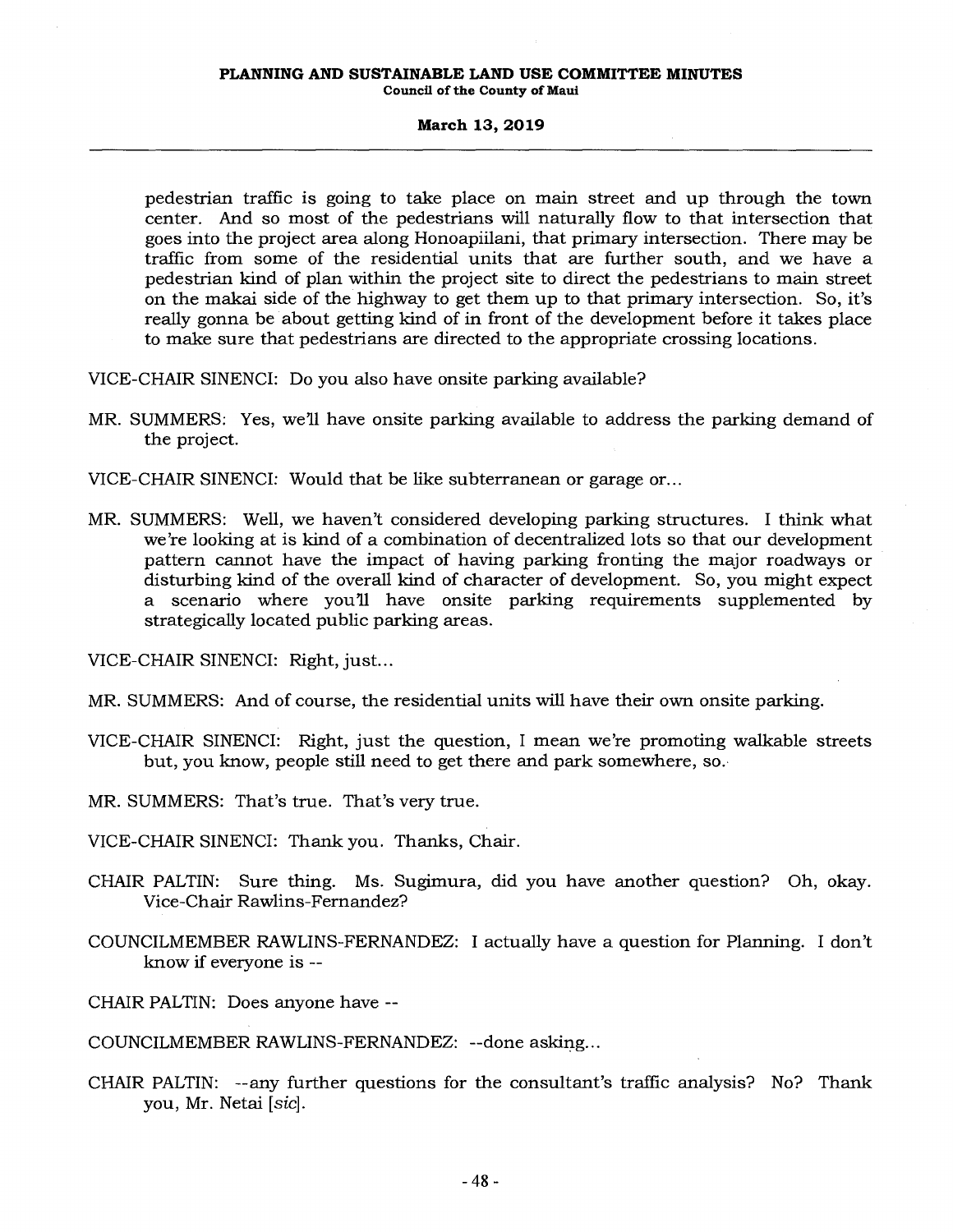**Council of the County of Maui** 

### **March 13, 2019**

MR. BASU: Thank you.

- COUNCILMEMBER RAWLINS-FERNANDEZ: Okay. Mahalo, Chair. Okay, aloha, Ms. McLean. So, it looks like the wastewater reclamation facility is on Ag-zoned land. And maybe you would be able to respond but is that a permissible use on that zone area?
- MS. McLEAN: No, it's not and one of the conditions related to the wastewater facility is that a State special permit be obtained for it.

COUNCILMEMBER RAWLINS-FERNANDEZ: Okay. Did you want to add anything?

MR. SUMMERS: No, she...the Director's correct. We have both a State Land Use Commission permit related to that issue of getting a special permit, and we also have a County requirement that we do that, so.

COUNCILMEMBER RAWLINS-FERNANDEZ: Okay, thank you. Thank you, Chair.

- CHAIR PALTIN: Along those same lines, the school, is that a permitted...the Punana Leo one, is that permitted on Ag lands?
- MR. SUMMERS: The school will also need a special permit to operate in the Ag District.

CHAIR PALTIN: And...

- MR. SUMMERS: The Hawaiian immersion school will need a special permit, yeah.
- CHAIR PALTIN: Any further questions for the Department of Planning at this time? No? Okay. I did have some questions. The Wailuku-Kahului Community Plan contains no language for Project District 5. Is the Department certain that the parcels in question today are currently zoned Project District 5?
- MR. WOLLENHAUPT: Yes, good afternoon, Chair. Yes, the Department is convinced in looking at Ordinance Number 2160, Bill 70, 1992, and that created in Chapter 19.84, Wailuku Project District 5. On the community plan maps, this area is indicated as project district, the area which is under consideration today to go to a Change in Zoning into Waikapu Country Town. Should that occur, the entire project district, aka 5 would then shift into this new Waikapu Country Town zoning. As for why there was not a story in the community plan that was done in 2002, which would have followed on Project Districts 1, 2, 3, and 4, there doesn't seem to be an answer that I could ascertain as to why that story was not put in. But with the ordinance, all the evidence, all the maps, talking with Long-Range, Project District 5 exists. It will cease to exist should this Change in Zoning occur. So, we're convinced that it does exist.
- CHAIR PALTIN: And just to follow up, are there any other areas in the Wailuku-Kahului Community Plan area that have Project District 5 designation?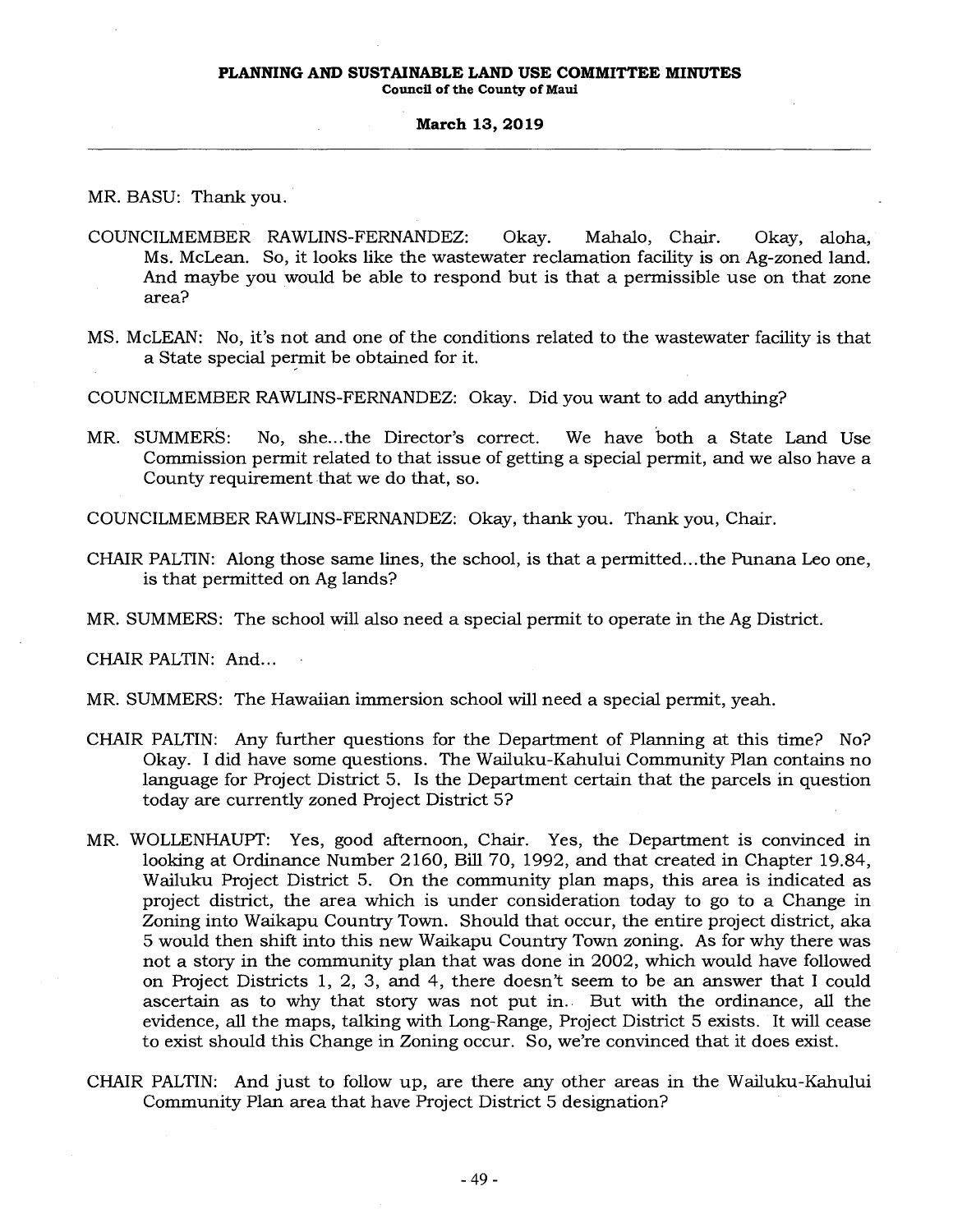- MR. WOLLENHAUPT: This project encompasses everything that's in Project District 5, and the proposed Change in Zoning and change in community plan project district, referring to the community plan in this sense of PD5, all of that would be shifted so there would be no remnant of Project District 5 left in the proposed application.
- CHAIR PALTIN: Thank you. Is it the Department's understanding that the proposed Waikapu Country Town is analogous to the Waikapu Tropical Plantation Town discussed in Chapter 8 of the Maui Island Plan and that the Waikapu Country Town is similar enough to planning guidelines outlined under Wailuku Tropical Plantation Town so as not to require an amendment to the Maui Island Plan?
- MS. McLEAN: That's a long question and I'll give a very simple answer, yes.
- CHAIR PALTIN: Cool. Alright. Then as it relates to the bill to establish the Waikapu Country Town District zoning, the proposed Section 19.96.090 outlines principal, accessory, and special uses. This is an undefined use, AR, what does this mean?
- MS. McLEAN: Thank you and thank you to your staff for finding that. Similar terminology is used in a couple of subsections, and checking with the applicant, the intent of that was for that AR use to be what we colloquially refer to as a use determination that's made by the Department. There are many districts in our Zoning Code that list permitted and accessory uses, and at the end of those uses, it will say other uses that are similar, related, or compatible as determined by the Director. And so we would recommend in those three areas where that language is referenced to say just that, other uses similar, related, or compatible to listed principal or accessory uses may be allowed with administrative review (AR) by the Planning Director. And that's consistent with how those kinds of things are handled in other districts in Title 19.
- CHAIR PALTIN: So, in the same bill, Table 2.A has footnotes, and Footnote 4 is inconsistent, if you could please explain the intent?
- MS. McLEAN: Thank you. That's another very good catch. That could just be...some of those phrases could just be switched around so that it would read shall be limited to a maximum of 30 rooms within the town center district, a maximum of 50 rooms within the main street district, and a maximum of 150 rooms within the commercial employment district.
- CHAIR PALTIN: And proposed Section 19.96.120(C) referenced rural residential lots. Just wondering if this means Rural lots or Residential lots or both?
- MR. SUMMERS: Just the Rural lots.
- CHAIR PALTIN: Okay, thank you. One additional question, we've been having issues come up with ziplines, and I understand that your zipline activities are already in place. But folks who've been living in an area and then have the ziplines come up after the fact are usually not stoked on it. Wondering what your thoughts are, like if the zipline was going to move to a different location, stay in place, or continue to operate? And if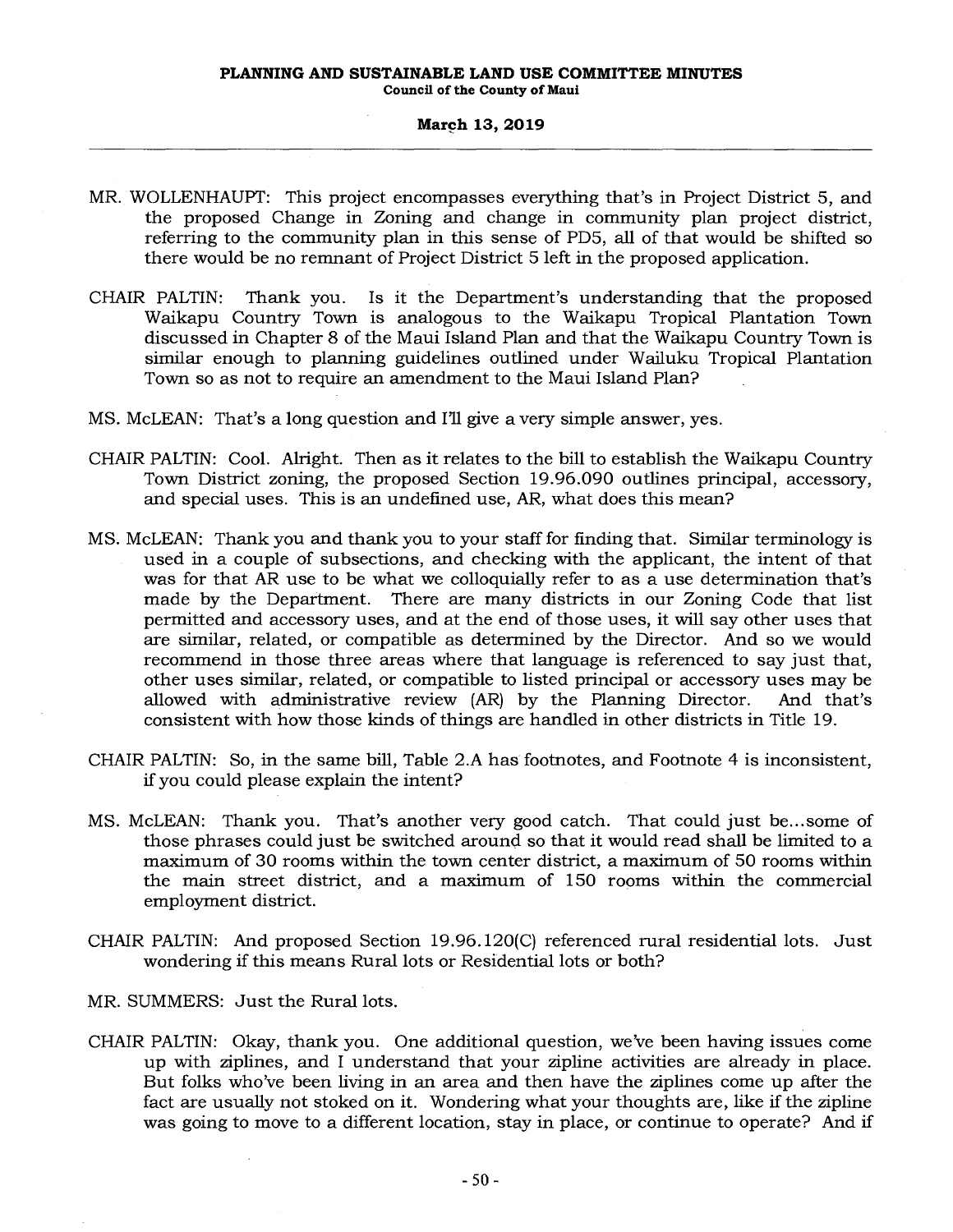you anticipate any problems with the folks, the residents in the country town and maybe the screaming or things like that?

- MR. SUMMERS: So, I think you're assuming a scenario where that zipline might be in operation as the town is developed and you have residences in close proximity to the zipline?
- CHAIR PALTIN: Yeah, that's the situation I was imagining.
- MR. SUMMERS: Right. And I'm going to have Mike Atherton address that, but I don't think there's a plan to have the zipline in close proximity to the new development that would be taking place in that area, that specific area. It might be relocated to the agricultural area or some other more suitable location. Mike, can you address that?
- MR. ATHERTON: Thank you. We have two ziplines at the Tropical Plantation. One is way up on the top of the mountain, it's not even shown on this map, but that's the Flyin Hawaiian. And then we have a smaller one that's within the Maui Tropical Plantation, and when we begin construction of the town, the smaller one that's down in within the Tropical Plantation we're anticipating on moving. We'd like to move into where the old quarry is there. You'll see it in the middle of the photo, it's kind of a grey area. It made a perfect spot for a zipline in the tech park. So, that's our long-range plan on that. So, there will not be any housing in this project that's close to a zipline.
- CHAIR PALTIN: And for the Planning Department, is the quarry area zoned to allow ziplining?
- MR. ATHERTON: The quarry is currently zoned Rural so there would have to be a change there. So, that will be a whole nother project.
- CHAIR PALTIN: Okay and the one Flyin Hawaiian Zipline, is that in the watershed area that...I mean the one that you said is not in the map?
- MR. ATHERTON: No, it's not in the watershed conservation area. It's in a band, of land that's above the golf course there. I'd say maybe couple more inches on this map higher than the Kamehameha Marilyn Monroe Clubhouse there at the top. It's up above in those mountains there.

CHAIR PALTIN: Okay. Member Molina?

- COUNCILMEMBER MOLINA: Question for the application. With regards to the affordable housing component, in your first phase of development, how many affordable housing units will be built? And I preserve *[sic]* you'll be doing the infrastructure concurrently before you go on to the next phase, Mr. Atherton?
- MR. ATHERTON: I can't say how fast that it'll get built, but we have to build the affordable housing concurrently with the market-rate housing so the infrastructure will go together and the housing starts will start the same way.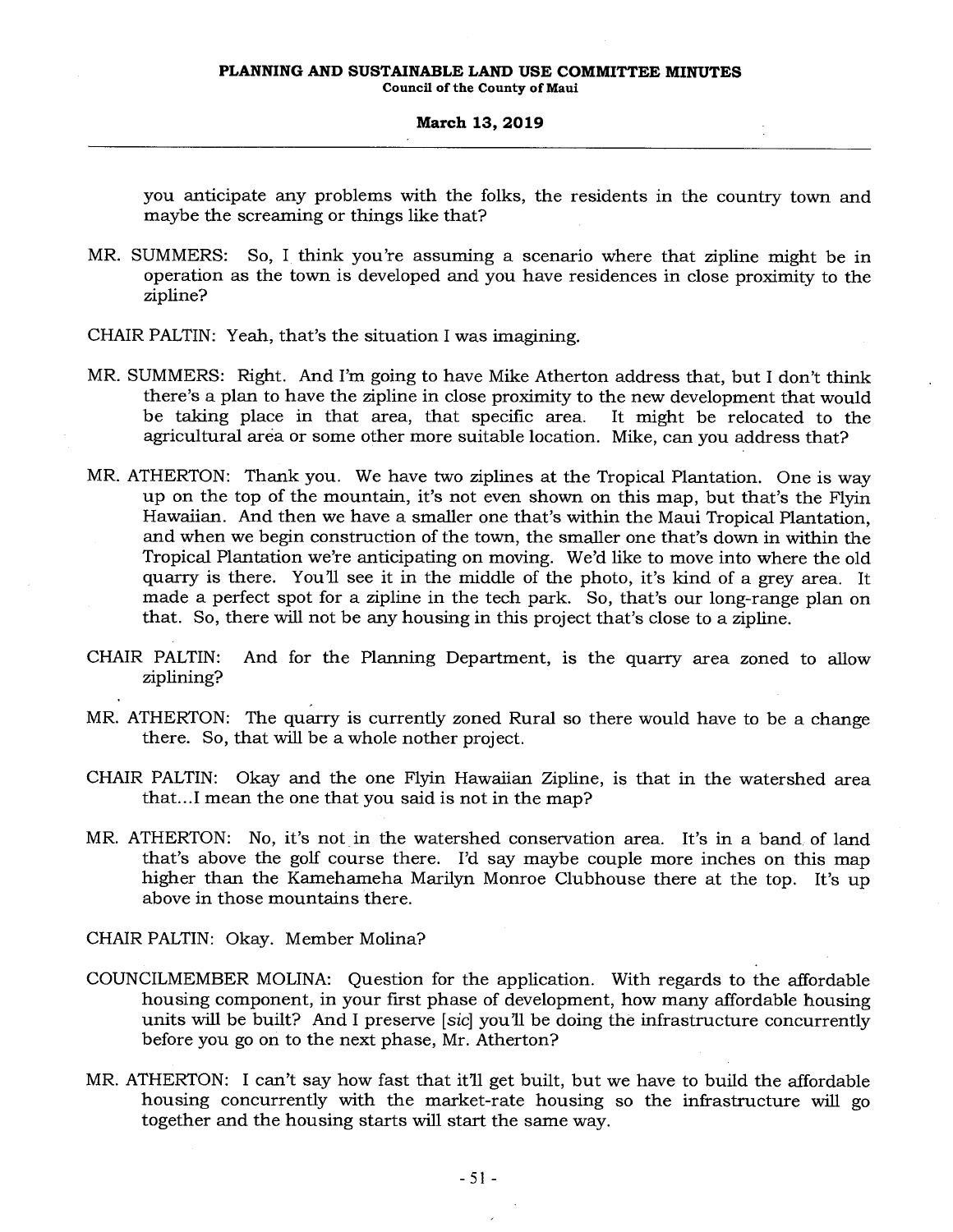**Council of the County of Maui** 

#### **March 13, 2019**

COUNCILMEMBER MOLINA: Okay. Do you have...

MR. ATHERTON: So, you'll have affordable housing at the same time that you have any market-rate housing.

COUNCILMEMBER MOLINA: Any idea on how many units at this point in the first phase?

MR. ATHERTON: No, I have to negotiate an agreement with Maui County housing authority.

COUNCILMEMBER MOLINA: Okay, thank you. Thank you, Madam Chair.

CHAIR PALTIN: Members, any further questions for the Planning Department at this time? Seeing none, thank you very much for your being here and your knowledge and everything. I see that it's very close to 12 o'clock. Just temperature check, does...do Members want to continue on with the comments from Department of Environmental Management or shall we break for lunch?

COUNCILMEMBER SUGIMURA: Chair?

CHAIR PALTIN: Yes, Ms. Sugimura?

COUNCILMEMBER SUGIMURA: So, I'm just curious, how many more departments and are you thinking we're going to finish this today or...

CHAIR PALTIN: I wasn't thinking with the number of departments we have left.

COUNCILMEMBER SUGIMURA: Oh, so we would have to defer and come back another day?

CHAIR PALTIN: Yeah, so just for everyone's information, our next scheduled meeting of this Committee I believe is May  $15<sup>th</sup>$ , and it's too long to recess to May  $15<sup>th</sup>$  because we have Budget commitments. My suggestion would be if Members have additional questions, please compile them, forward them to my Committee and we can transmit the questions in an effort to expedite the process to the applicant and possibly to the different department heads. And once we get the answers, we can post the answers in Granicus in addition to the applicant's presentation from today. And then when we're back out of Budget, we can reschedule. So, it was my intention to defer this item --

COUNCILMEMBER SUGIMURA: Okay.

CHAIR PALTIN: --and then reschedule after Budget.

COUNCILMEMBER SUGIMURA: So, if your --

UNIDENTIFIED SPEAKER: Chair?

COUNCILMEMBER SUGIMURA: --question is shall we continue or shall we...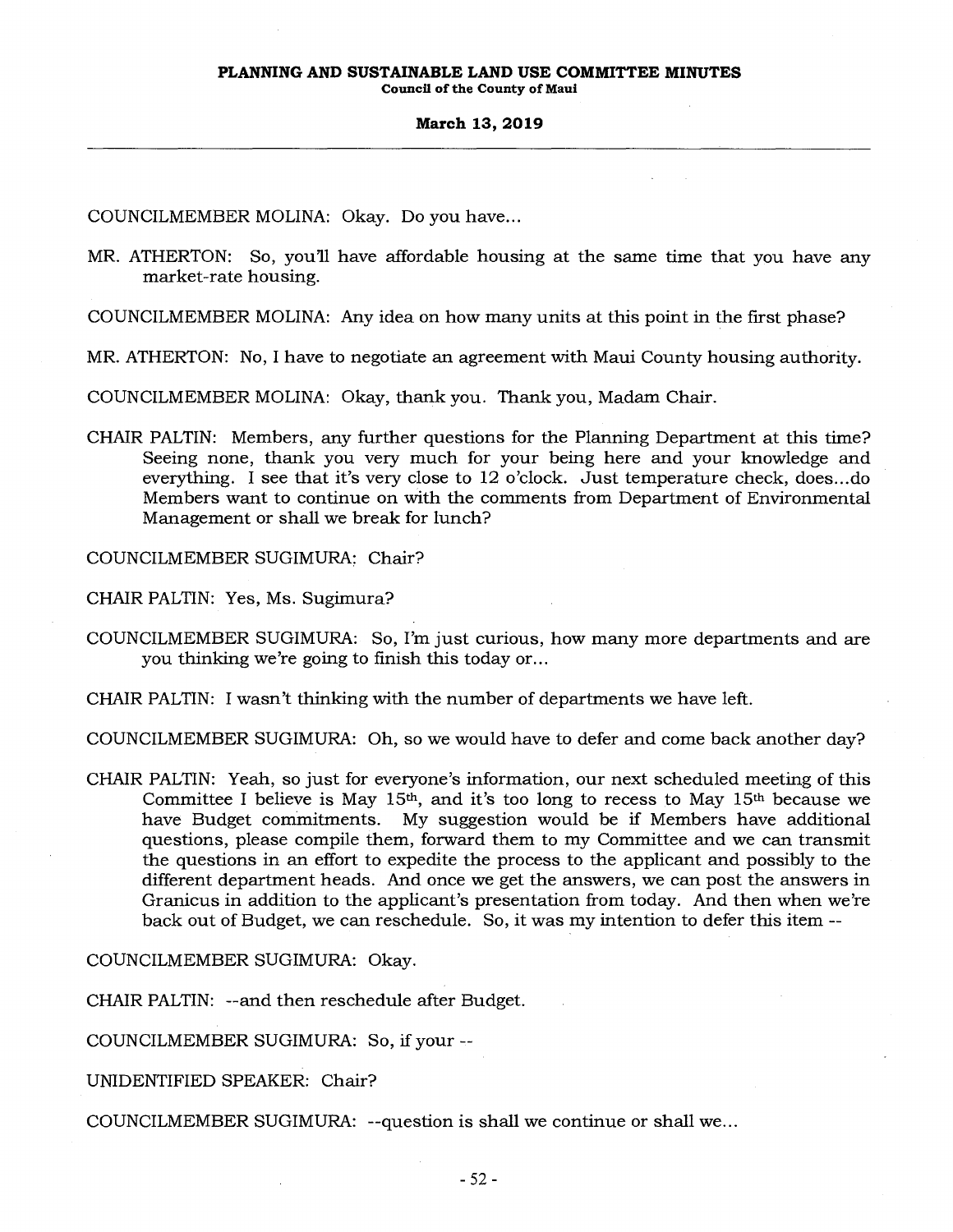CHAIR PALTIN: Break for lunch.

COUNCILMEMBER SUGIMURA: Yeah, break for lunch, that means end this meeting and defer it. I think that's what you sound like you're saying.

CHAIR PALTIN: Yeah, that's --

COUNCILMEMBER SUGIMURA: Yeah.

CHAIR PALTIN: --correct.

COUNCILMEMBER SUGIMURA: Although I would love to do this, get it done, but let's do that.

CHAIR PALTIN: Okay.

- COUNCILMEMBER SUGIMURA: Let's defer this and we'll send questions, Ill send some questions.
- CHAIR PALTIN: Okay, and you send it to --

COUNCILMEMBER SUGIMURA: Yeah.

CHAIR PALTIN: --my Committee.

COUNCILMEMBER SUGIMURA: Yes.

CHAIR PALTIN: And then...

- COUNCILMEMBER RAWLINS-FERNANDEZ: Chair, most of the remaining questions I have is involving Water.
- CHAIR PALTIN: Water, okay. Member Molina?
- COUNCILMEMBER MOLINA: Yeah, you know, thank you, Madam Chair. You know I can certainly see your point. This is a large project and we want to make sure we hear from all of the departments. So, I can support your suggestion to defer. I know you had mentioned May, I'm not sure what the, you know, Budget Chairman Rawlins-Fernandez, but if it's something that could be done earlier, maybe the month of April if there's any possibility. I mean I'm for that as well because I, you know, this is a real interesting project, and I think it certainly makes a commitment towards the affordable housing component. So, I'm open to having the next meeting a little sooner than May. So, I just throw that out there for your consideration.
- CHAIR PALTIN: Yeah, I'm just...whatever happens in Budget, I'm a first-timer so I don't need to wait to May 15th if the Budget passes, finishes earlier than that. Member Sinenci?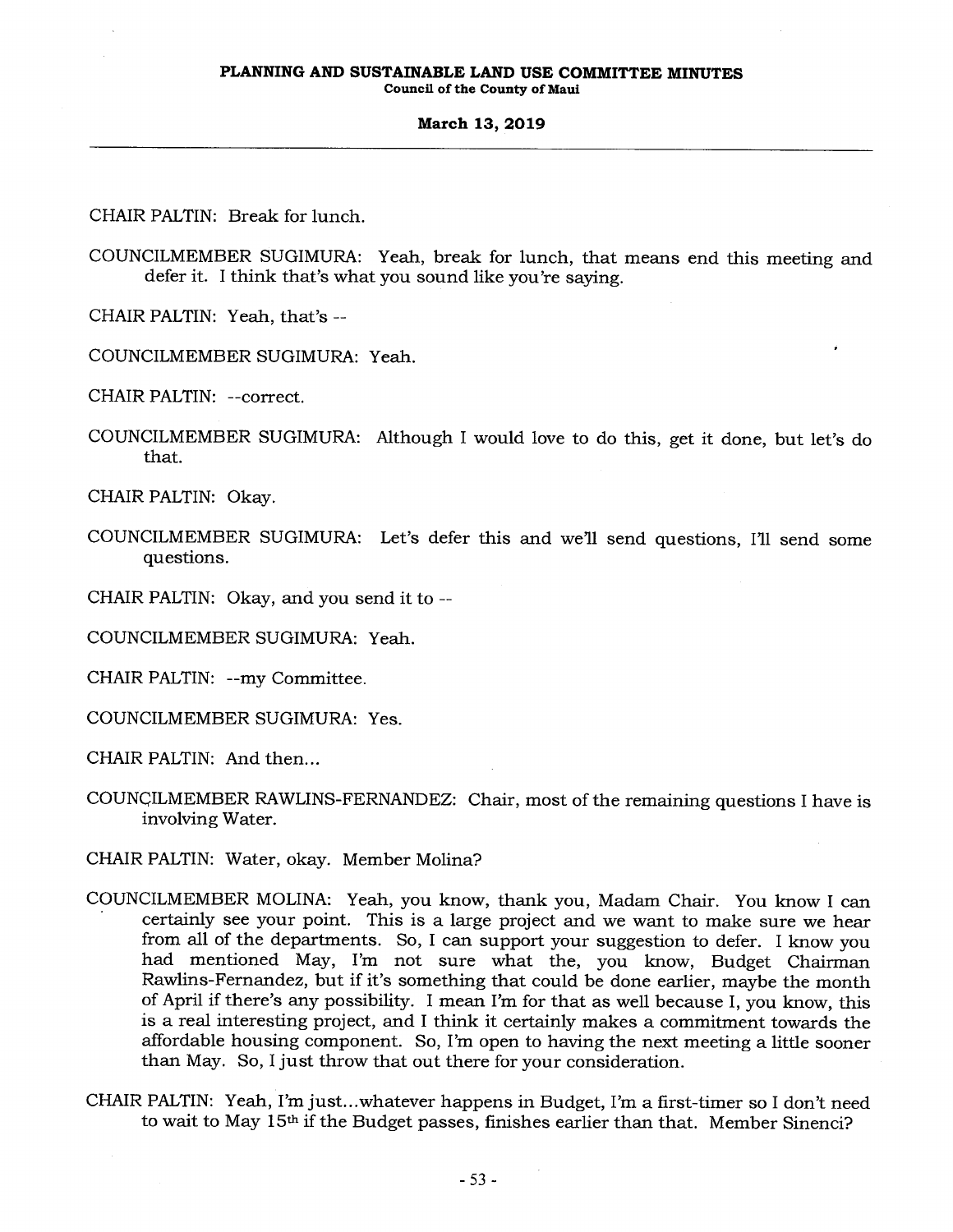- VICE-CHAIR SINENCI: Chair, how...a question, how many other departments did we want...did...wanted to review the project?
- CHAIR PALTIN: We also have Environmental Management, Parks and Recreation, Water Supply, Housing and Human Concerns, Corporation Counsel is here. Those were the other departments that are here. The Director of Transportation did inform me that he was going to be off island today with his Deputy, and he is willing...there is currently no bus routes in there but he's open to it, you know, in the future should the need arise. Member Molina?
- COUNCILMEMBER MOLINA: Yeah, just out of curiosity, maybe Director McLean can answer this. When this project went before the Planning Commission, how many times did the applicant have to go before the Commission? One meeting, two meetings?
- MS. McLEAN: They went before the Maui Planning Commission just once. The Commission had seen it previously during the draft EIS process.

COUNCILMEMBER MOLINA: Okay.

- MS. McLEAN: But there was quite a bit of time between the two so just one meeting with the Maui Planning Commission.
- COUNCILMEMBER MOLINA: Okay, thank you. Thank you.
- CHAIR PALTIN: Yeah, and I appreciate the work upfront that the applicant has done with the community engagement, and it's kind of my intention that we do all our Committee work upfront so that when we do get to first and second reading on the Council side, that we're not doing too much questioning or any presentation like that so that we just sail through that part. I'd like to continue to do the work upfront unless, you know, things change to a dramatic extent. So, I apologize, I know that it's been a long time coming for this, but similar to Councilmember Molina, a lot of us are new here and we just want to make sure that we don't run into any hiccups on the back end so we want to do our work in the front-end. Member Lee, did you want to say anything?
- COUNCILMEMBER LEE: Thank you, Madam Chair. I really don't have any questions or concerns. I am supportive of this project and whenever you're ready to move it forward, you know, I'd be happy to support you. Just know that we have plans for May, so, you know, I'm hoping that we can move it along as quickly as possible. Thank you.
- CHAIR PALTIN: Yeah, and so that was my intent to expedite the questions. If folks do have questions if we can compile them and get it to the applicant, and then if he can get the questions back to us before the next scheduled meeting then we can, you know, move forward a little bit faster I think. So, with no further...Member Sinenci? I'd like to defer this item.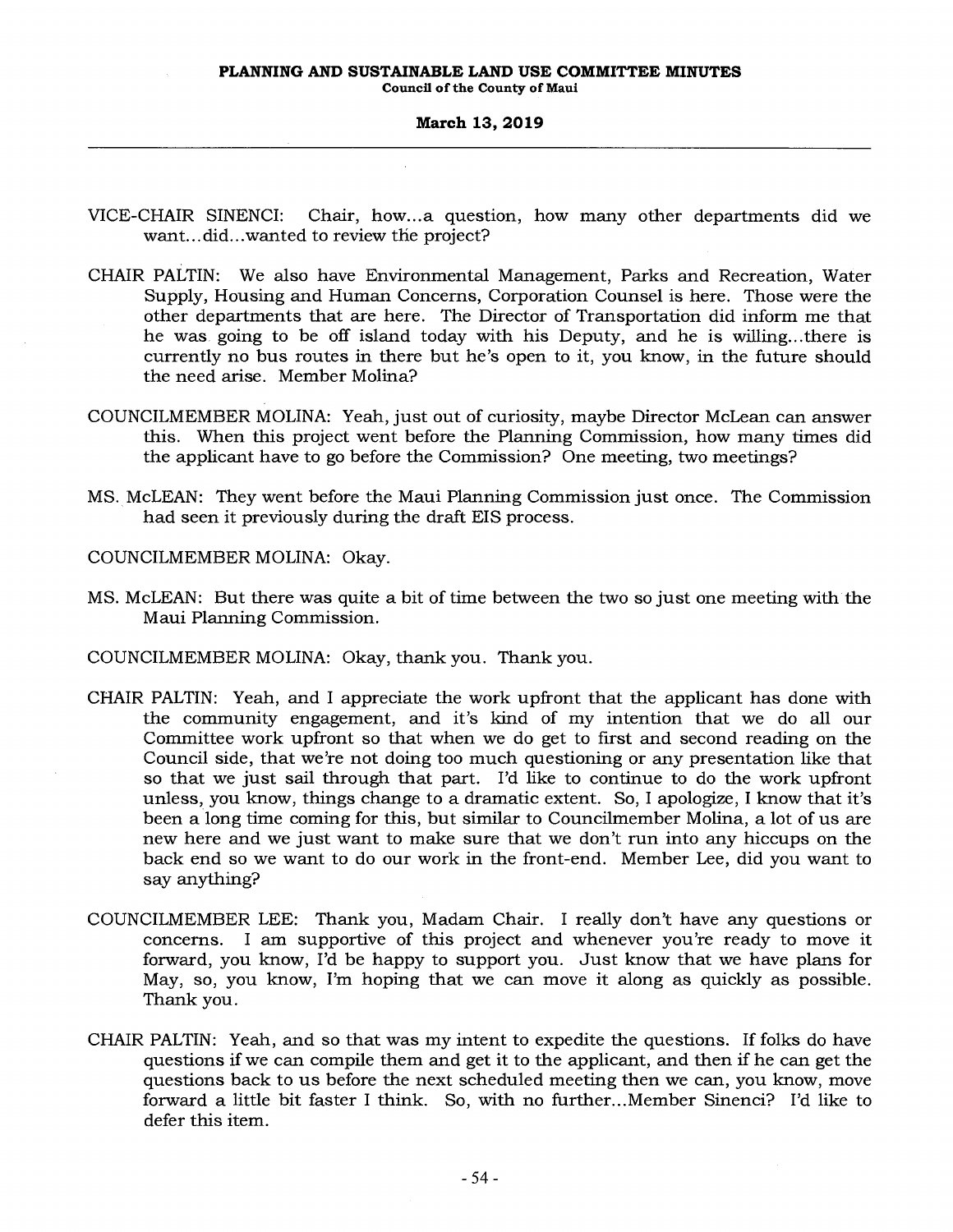## **COUNCILMEMBERS VOICED NO OBJECTIONS.** (Excused: KK)

## **ACTION: DEFER PENDING FURTHER DISCUSSION.**

CHAIR PALTIN: This concludes today's Planning and Sustainable Land Use Committee meeting. Thank you very much, Members, Applicants, Staff, and Department Heads. This meeting is adjourned. . . *.(gavel). . .* 

**ADJOURN:** 12:01 p.m.

## APPROVED:

Jamara a. on Saltin

TAMARA PALTIN, Chair Planning and Sustainable Land Use Committee

pslu:min:190313:ds Transcribed by: Daniel Schoenbeck